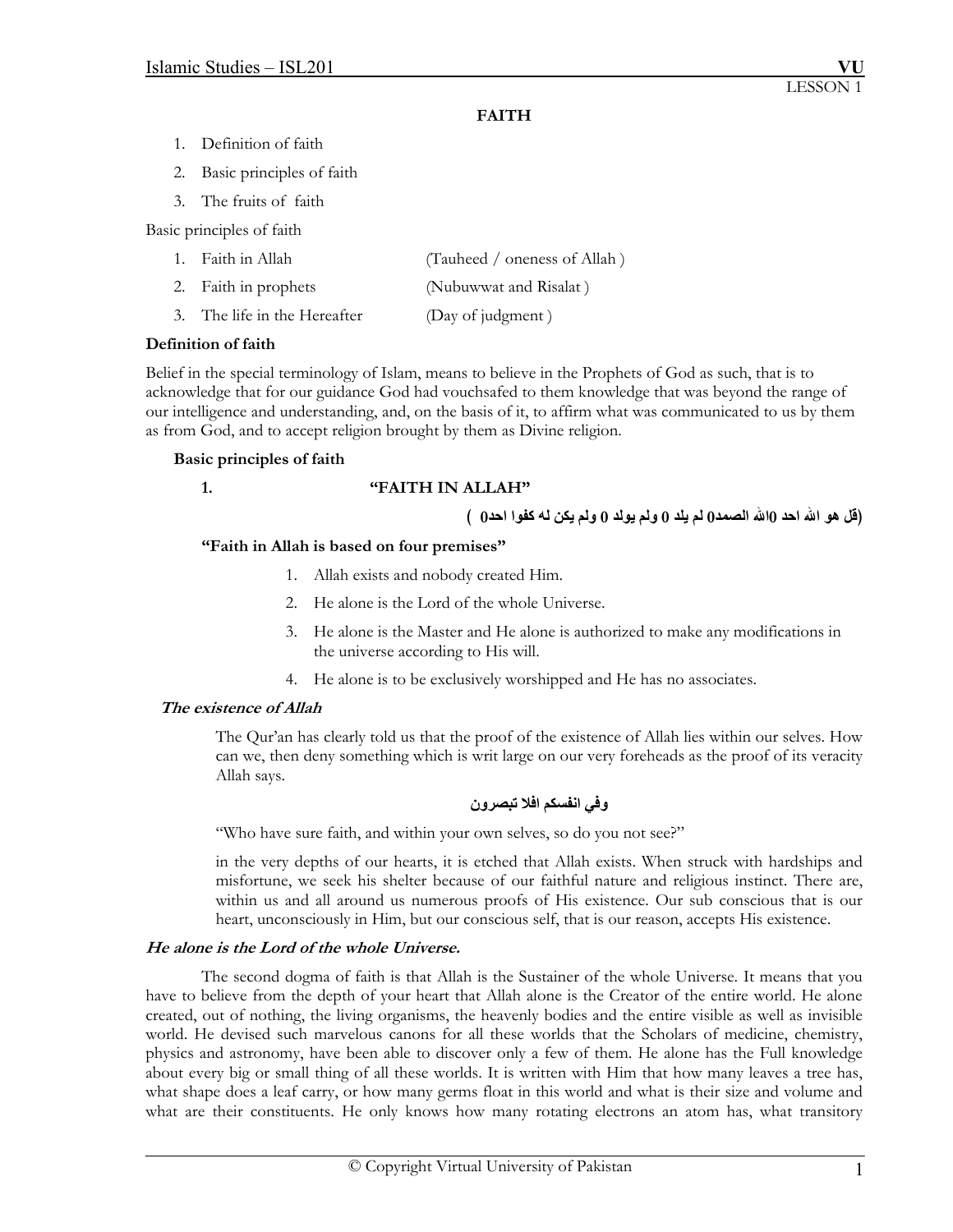changes occur in them, what the nature of their statics and dynamics is, what forms they take and what the characteristic of their transformation are.

## **He alone is the Master and He alone is authorized to make any modifications in the universe according to His will.**

 Thus, He is the sustainer of the world. He gave from to everything and he looks after them. He makes alteration and changes in their conditions and character. He has predetermined every detail and has placed such proofs in each atom of this universe that every person with sufficient reason can trace Him and seek guidance from him. This is the second dogma of faith and it is obligatory to accept it and believe it.

 But, does one become a believer by just accepting this as an article of faith? Someone declares before you that Allah alone is the creator of this universe and He alone is the sustainer of everything. Would you accept him as a believer just because of his declaration? Nay, this declaration alone is not enough to be a believer, because many nations of the antiquity made this declaration. The idolaters of the Quresh, whose fetishism the prophet Muhammad repudiated and those against whom he waged Jihad, also declared Allah the God of Gods and never denied his existence.

## **He alone is to be exclusively worshipped and He has no association.**

 When you admit that Allah exists, is the Sustainer of the worlds, is the lord of the incomparable Kingdom, then it follows out of necessity that there should be no associate with Him in worship nor should anyone besides him be worshipped in any form or shape to be construed as his adversary. By the Grace of Allah, I had the good fortune to arrive at a point in the interpretation of the *Surah An-Nas*(114), which no other exegesis carries for the guidance of those who admit that Allah exists is the master of all and is the lord of the worlds yet do not display that unadulterated belief in the unity of Allah which indeed is a requirement of the divinity of Allah this *Surah* says:

# **قل اعوذ برب الناس 0 ملك الناس0 اله الناس 0**

Thou say: "I came under the shelter of the Lord of men, The King of men, The God of men (114, 1-3)

# **2. "FAITH IN PROPHETS"**

## **Definition of Prophet:**

 The Prophets too are human beings; they are not endowed with divinity because Divinity merits only Allah the Peerless; The Prophets, however, have one distinctive feature that the Revelation descends upon them; Allah Almighty says:

# **وما ارسلناقبلك من المرسلين الا انهم لياآلون الطعام ويمشون في الاسواق**

"And we sent not before thee Messengers but that they ate food and walked in the markets (bazaars)."

# **"Faith in the Prophets is based on three premises"**

- 1. Islam does not discriminate between Prophets.
- 2. All Prophets are human beings.
- 3. Faith in the Miracles of Prophets.

## **Islam does not discriminate between Prophets.**

There are people among the followers of other prophets who talk disparagingly about prophets other then the ones they follows, but Islam has made it incumbent that all prophets should be equally respected. If a person talks insolently of any prophet or reproaches him, he violates the dictates of Islam. Allah says:

"**امن الرسول بما انزل اليه من ربه والمؤمنون آل امن با الله وملئكته**

# **وآتبه ورسله لانفرق بين احد من رسله وقالوا سمعنا واطعنا غفرانك ربنا واليك المصير"**

The Messenger accepted what was sent down on him from his Lord and the Muslims too. All of them believed in God and in His Angels and in His Books and His Messengers they say, "We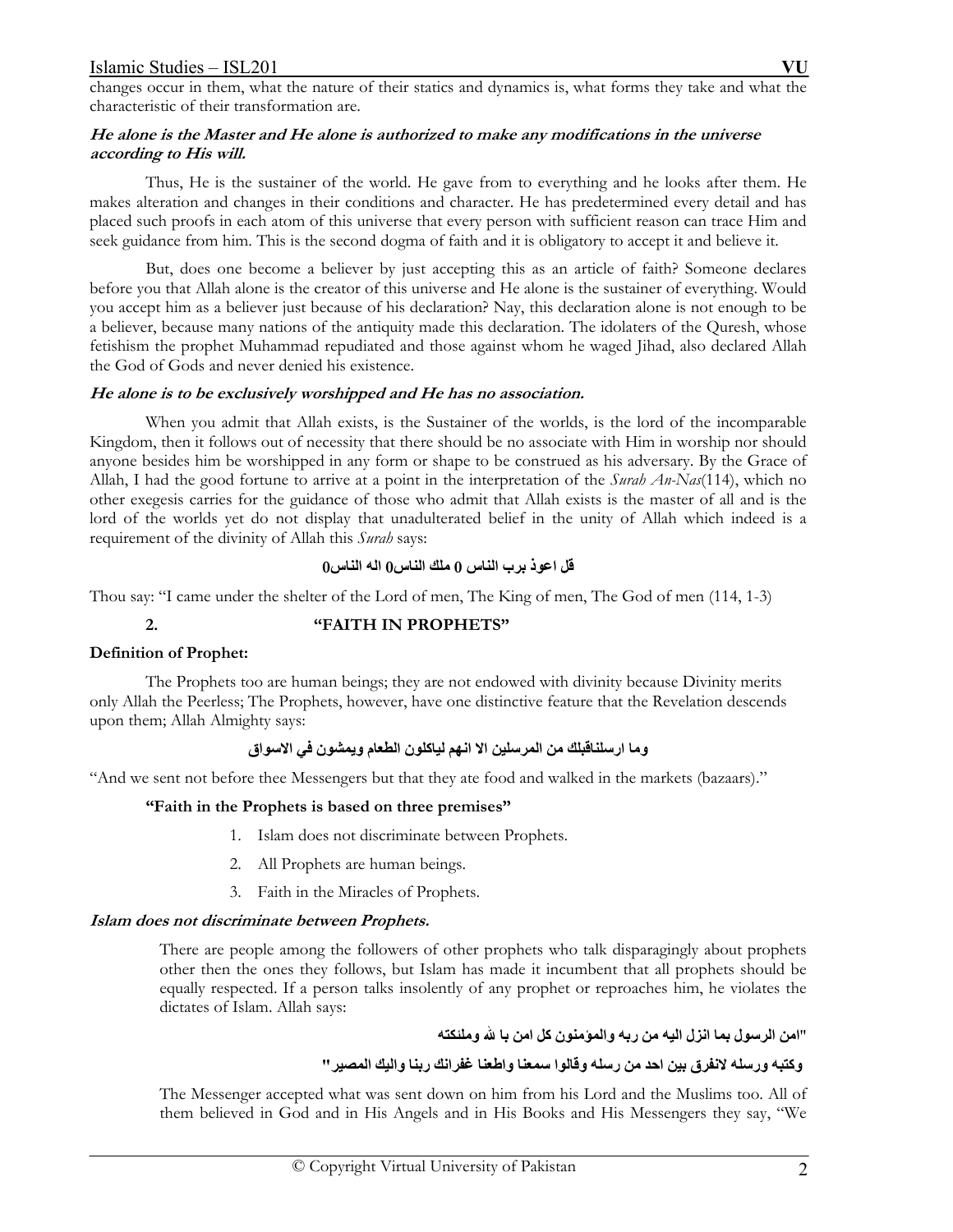make no division between any one of His Messengers" and they spoke out "We heard and accepted we want thy pardon, Our Lord and unto Thee is our return"

In other words, a Muslim loves and respects Moses and Jesus just as he loves and respect the prophet SAW. He reveres them all, like his own prophet SAW, without discrimination. This means that if a Jew becomes a Christian he does not undergo any loss of not believing in Moses; he rather, benefits by believing in both Moses and Jesus. If after this, this Christian becomes a Muslim, he is not at a loss of not believing in the prophet SAW as well as believing in all the prophets and messengers.

# **All Prophets are human beings.**

 All Prophets are human beings; they are born like other human beings and die like them. They fall ill like other human beings and recover also like them. They are not any whit different from other human beings so far as the structure of their bodies, the outward appearance of their limbs and organs, the circulation of blood and the function of the heart is concerned. They eat and drink like other human beings. It is only to indicate that they have no features of Divinity which behaves only Allah and is reserved for Him. However, in spite of being human beings, they have one distinction that the Revelation descends on them from Allah.

And, this is not an ordinary thing the earlier communities were flabbergasted when the Revelation descended upon man from Allah, on which Allah called their perplexity improper and said.

اكان للناس عجبا ان اوحينا الى رجل منهم ان انذر الناس وبشرالذ ين امنواان لهم قدم صدق عند ربهم

Was it a wonder to the people that we revealed to a man from among them: 'Warn the people and give good tidings to the Believers that they have a true footing with their Lord?'

**قل انما انا بشر مثلكم يوحي الي انما الهكم اله واحد**

Thou say: I am also a man as you are; the order comes to me that upon you the worship is of One Single Sovereign.

**قالوا ابعث االله بشرا رسولا**

They said: "Has God sent forth a mortal as Messenger?"

# **Faith in the Miracles of Prophets**

When the incidence of Ascension {Mi'raj} took place and the prophet SAW was transported from Makkah to Quds .and he SAW returned the same night the Quresh did not believe it. In their opinion it was impossible because it was inconceivable, with the then available means of transport {camels, horses, etc.}to travel such a long distance and return in the same night but this very impossible thing has not only became possible in our times but has become common…and nobody is amazed at that nor any body denies it.

A century or two ago .if the greatest physicist was told that soon people will fly in " metallic machines" and that they will fly faster than sound ,or that it will be possible to record somebody's speech ,etc, which may be later reproduced at any time ,even after his death ,even that scholar would have shaken his head in disbelief, whereas, it has become a common thing today which all know .

How did all these impossible things become possible after all? It may be said that impossible are of two types: One is the Common impossible {muhal'adi}. Occurrence which we are not used to see while happening and we consider them impossible only because of hat .Its example is the incident of Ascension or other miracles. the second type of "impossible." is that the occurrence of which is rationally impossible, such as the co-existence of opposites {ijtima-i-diddain} for example ,existence and non –existence are opposites of each other, and is impossible for any one to be present at one place and absent from it at the same time. Similarly, things cannot assume different forms at the same time: a book, while" it is a book, cannot become a morsel of bread at the same time.

The rationally impossible "occurrences" are inconceivable but the so-called impossible occurrences in ordinary circumstances have become possible through our scientific knowledge and progress and have become commonplace is it not possible for Allah, the All-Powerful, who originated these laws Himself, to make impossible, possible? Certainly, the Omnipotent Allah is competent to make a thing, impossible in the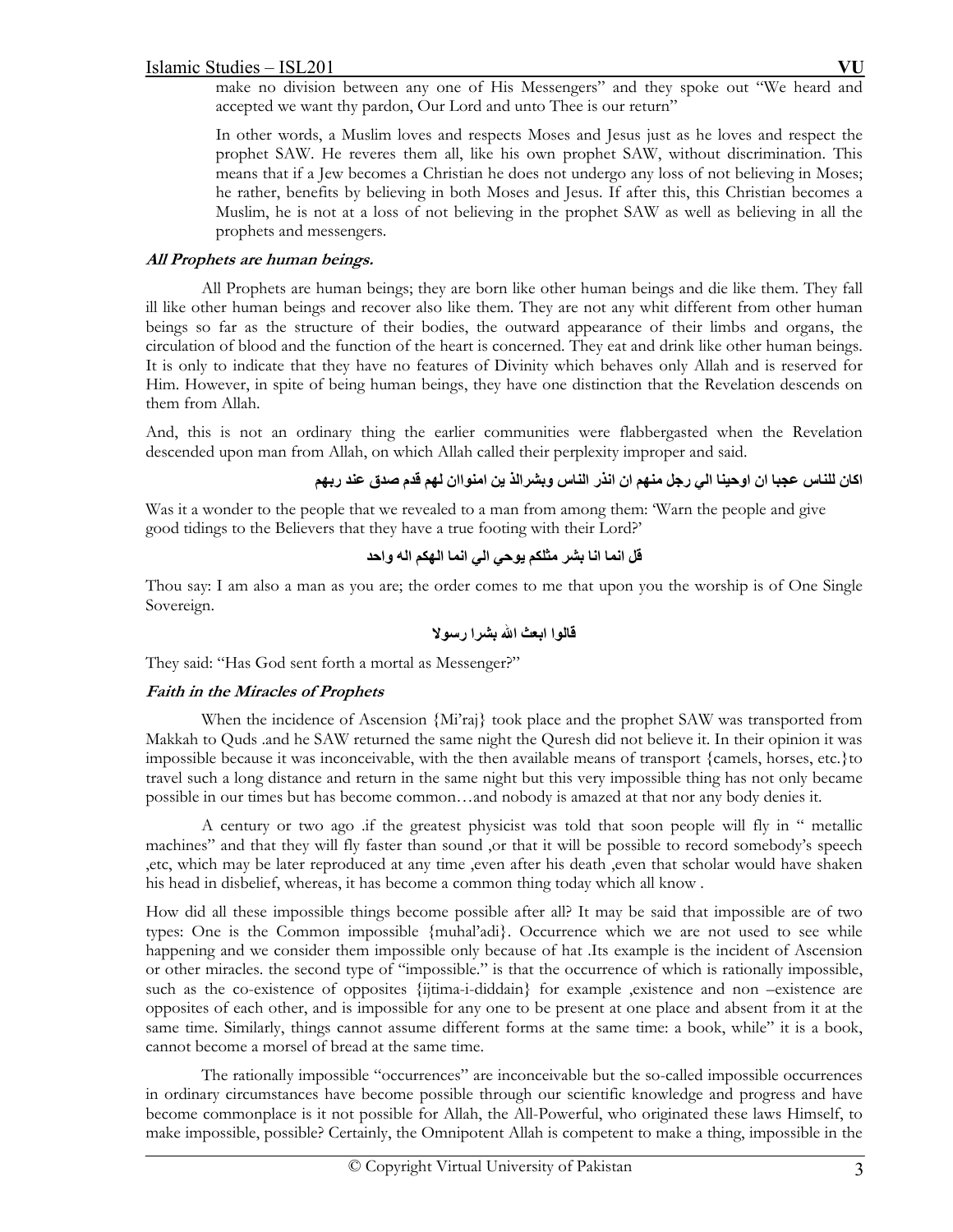ordinary circumstances, therefore. If we hear through a true report that a thing impossible under the ordinary circumstances has occurred, we will take it as a real happening and will accept it.

# **3. THE LIFE IN THE HEREAFTER (DAY OF JUDGMENT)**

The life in the Hereafter is the true life .The short- sighted are unable to see it and the feeble –minded do not believe what they are told about it .But one endowed with vision and possessed of wisdom and comprehension know that the human life passes through stages.

There was a time when this very man was lying in the womb of his mother in a contracted and shrunken position and as breathing in this limited world of his .if he could think at that time ,he would have considered this state as his real life and would have never agreed to leave it and emerge from the womb of his mother, unless forcibly removed from it .if he were able to speak, he would have considered his emergence as his death and would have construed it as being buried in a dark dungeon, although is was his birth ,which meant that be was to inhabit this vast and wide world after leaving the womb of his mother.

In the same way we consider death banishment from his world ,although that too is a kind of our re – birth and progress to a very comfortable life, that is ,transfer to purgatory or limbo {Barzakh}which is a temporary halting place between this material and transitory world and the eternal world of the Hereafter.

It is related that a Companion once enquired from the Prophet, "O Messenger of God, who will God raise up his creatures from the dead? Is there anything like it here in this world which may be cited as example ?,The Prophet replied, Has it never accrued to your that your may have passed by a stretch of land in your country and found it dry and bereft of all vegetation ,and then ,on coming upon it again ,after sometime ,discovered that it was covered lavishly with fresh ,green grass?. The Companion replied, "Yes", may master. It has .The Prophet remarked. This typifies resurrection. God will rise from the dead in the same manner.

## **The fruits of faith**

The fruit of faith is that mental attitude which the prophet {SWS} epitomized in one of his famous remarks, which is so comprehensive, positive and eloquent that no other remark can match it .In fact ,these all\_ comprehensive remarks are a testimony to his prophet hood. Defining kindness, {ihsan} he said

{Worship Allah as if your are seeing Him because if your do not see Him He surely sees you}

One of the fruits of faith is to remember Allah at all times .I once read about a pious man{whose mane I do not remember } How his mystic initiation began. He had a devoted and virtuous uncle He asked his uncle ,one day ,that he too wanted to be as devoted to Allah as he {the uncle } was and requested his uncle to guide him to such deeds as would make him virtuous.

His uncle told him "Repeat thrice a day that Allah is watching me and is aware of every thing 'He continued this practice fro a week. after which his uncle ordered him to repeat the same words thrice after every prayer .He started that practice as well and spent another week in it .Then his uncle ordered him to repeat these words mentally, instead of orally. The man continued this practice and as a result of this he always remembered Allah and never became oblivious of Him.

Allah, in the Qur'an, has not emphasized anything more than his remembrance and He has appreciated those who invoke Him more than anyone else.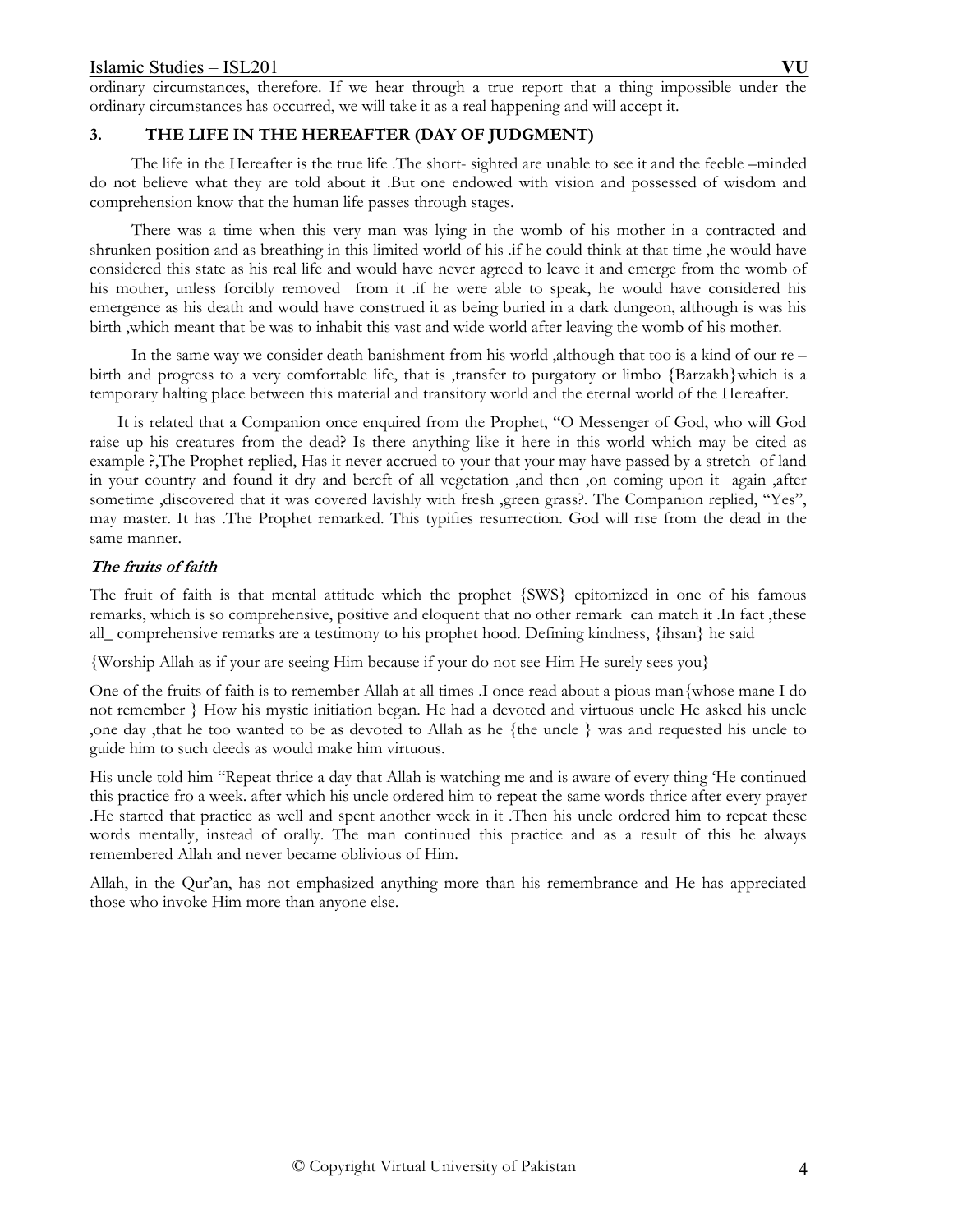### **TAQWA**

(Fear of Allah)

### **Definition of Taqwa**

The Messenger of Allah, **(وسلم عليه االله صلي (** said: Taqwa is here," and he pointed to his chest.

Allah says,

# يَاايهَا الذِينَ امَنوا اتقُوا اللهَ وَامَنوا بِرَسُولِه يُوَ تِكُم كِفْلينِ مِن رَحمَتِه وَيَجعَل لَكُم نُورًا تَمشُونَ بِه وَيَغفِر لَكُم ۚ ( سورة الحد يد **آيت 28 )**

 "O Believers! Fear ye God, (Have Taqwa) and believe in His Messenger; He will give you two portions from His Mercy and will place in you light, which you will walk with and He will forgive you." (57:28)

Allah, the Almighty also says:

# **يَااَيهَا الذِينَ امَنوا اِن تَتَقُواااللهَ يَجعَل لَكُم فُرقَا نًا وَيُكَفِر عَنكُم سَيِأَتِكُمْ وَيَغْفِرْ لَكُمْ**

**(سورة الانفال آيت 29 )**

 "O Believers! If you will be fearing God He shell decree a decision for you and acquit you of your sins and forgive you" (8:29)

Al-Haafidh Ibn Katheer (d.777H) said: "Ibn Abbaad, as-Suddee, 'Ikrimah, ad-Dahhaak, Qataadah and Muqaatil Ibn Mayan all said about "Furqaan" that it means: a way out (from difficulty). Mujaahid added: "A way out (from difficulty) both in this world and in the Hereafter". In a narration from Ibn 'Abbas he said it means: salvation; and in another narration from him: being helped.

Muhammad bin Ishaaq said that it means: a criterion to judge between truth and falsehood. This explanation from Ibn Ishaaq is the most general of what has already preceded and it is a necessary consequence of it. Since whoever has Taqwa of Allah by obeying His commands and abandoning what he has prohibited, will be given the ability to recognize truth from falsehood.

## **Concept of Taqwa (Piety)**

Taqwa means: to cleanse or purify the heart and the soul. Some Aayaat in Sort ush-Shams in which Allah says proves this fact:

و الشمس وضحها , والقمر إذا تلها , والنهار إذ ا جلها , والليل إذا يغشها , والسماء وما بنها , وإلا رض وما طحها , ونفس وما سوها . فالهمها فجورها وتقوها . قد ا فلح من زكها . و قد خاب من د سها . (سورة للشمس **آيت 1 تا 10 )** 

"By the sun and its rising sunshine, and by the moon when it comes after the sun, and by the day when it brightens, it, and by the night when it enshrouds it, and by the heaven and as He made it, and by the earth and as he extended (outspread) it, and by the soul and as He shaped it, then He inspired it understanding of licentiousness and warding off! Verily prospered he who purified it, and failed he who threw it into dust [91:1-10]

Among the missions of the Prophet **(وسلم عليه االله صلي (**Allah sent him with the command to purify the souls of the Muslims in particular and of mankind in general.

Allah (T) says:

# هو الذي بعث في الامين رسولا منهم يتلوا عليهم آيا ته ويز كيهم ويعلمهم الكتب والحكمة . (سورة الجمعة آيت 2 )

 "It is he who rose up from among the illiterate a Messenger from among them recites to them His verses and Book and the Wisdom and before that they had been laying in manifest forgetfulness." (62-2)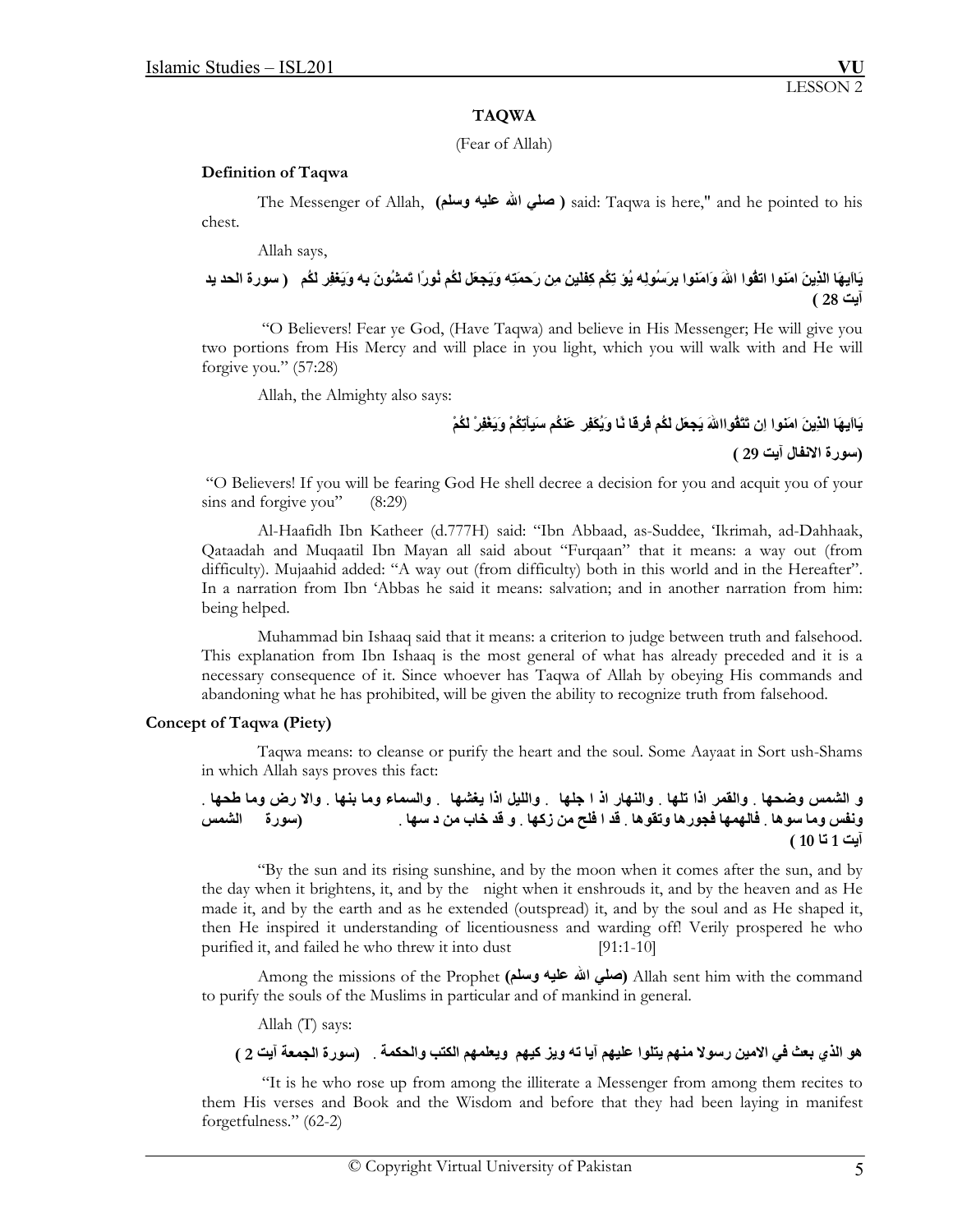In this ayah the word Hikmah is often translated as wisdom. Imam Shafi', one of the greatest scholars of Islam, said that when Allah mentions Hikmah in the Qur'an it refers to the Sunnah of the Prophet **(وسلم عليه االله صلي (** In addition to this ayah, we see that the Prophet **صلي( (وسلم عليه االله** was sent with three tasks:

- 1) To teach the Qur'an.
- 2) To teach the Sunnah.
- 3) To show the means of purifying the soul.

 This purification is obtained by doing the proper acts of 'ibaadah and by avoiding sins and disobedience.

## **Conditions for Attaining Taqwa**

How does a person know that his acts of 'ibaadah are helping him to achieve Taqwa? To develop Taqwa, one must fulfill the following conditions:-

1) Ikhlaas, sincere intention that the act is performed purely for the pleasure of Allah, out of love for Him, while hoping for His reward and mercy, as well as fearing His anger and punishment if He is disobeyed.

2) To do the deed in accordance with the authentic Sunnah. To have the necessary knowledge of the 'ibaadah, that is being performed. To know how the Prophet ...performed the action and proper times for the performance of that action.

Concerning Ikhlaas, it must be present both before and after performing the deed, with no riyaa or sum'ah (doing things to be seen or heard by people). For instance, after doing a good deed, someone tells others, "Look at all the good I have been doing ", or "I'm such a marvelous person because I do such and such".

This formula, if used to achieve Taqwa, is scientific, in that if you follow it, while fulfilling all of its conditions and their rights, you will achieve Taqwa Insha'a Allah.

# **Significance of Taqwa (Piety) in the Qur'an**

When we look at the various practices and teachings of Islam with regards to acts of worship, we find most of them, if not all, guiding people towards this state of Taqwa. For example, with regards to fasting,

# **قال االله سبحانه وتعالي:**

Allah is saying, "O you who believe, fasting has been prescribed for you as it was for those before you in order that you may be of those who have Taqwa."

This concept of Taqwa, wherein one seeks to protect oneself from the wrath of Allah by doing the things, which are pleasing to Him, one can only do so if one is conscious of Allah. This is why the term Taqwa is also expressed in English as God-consciousness. And when we look with regards to salah, we find Allah saying, "Establish the prayer for my remembrance."

So salah, and virtually all aspects of `ibaadah, serve to keep us in a state of consciousness of Allah in that when a person is conscious of Him, aware that He is watching, then that person would not seek to do the things which would not be pleasing to Allah. It is when we forget Allah that Satan finds the opening, he is able to approach us, suggest evil and we fall into evil.

A Muslim surrenders before Almighty Allah and does what he is ordered to do and refrains from what he is told to keep away from. Taqwa, the fear of Almighty Allah, is the only force that can restrain man from evil and wickedness. It is this fear of Almighty God that keeps the heart of a believer awake and enables him to distinguish right from wrong.

 Besides, Taqwa is the only virtue that brings honor to a believer, man or woman, in the Islamic society. The Holy Qur'an says:

| يا ايها النا س ا نا خلقنكم من ذ كر وا نثي وجعلنكم شعو با وقبا ئل لتعا رفوا ان اكر مكم عند الله اتقكم   (سورة الحجرات |  |  |  |          |
|----------------------------------------------------------------------------------------------------------------------|--|--|--|----------|
|                                                                                                                      |  |  |  | آيت 13 ) |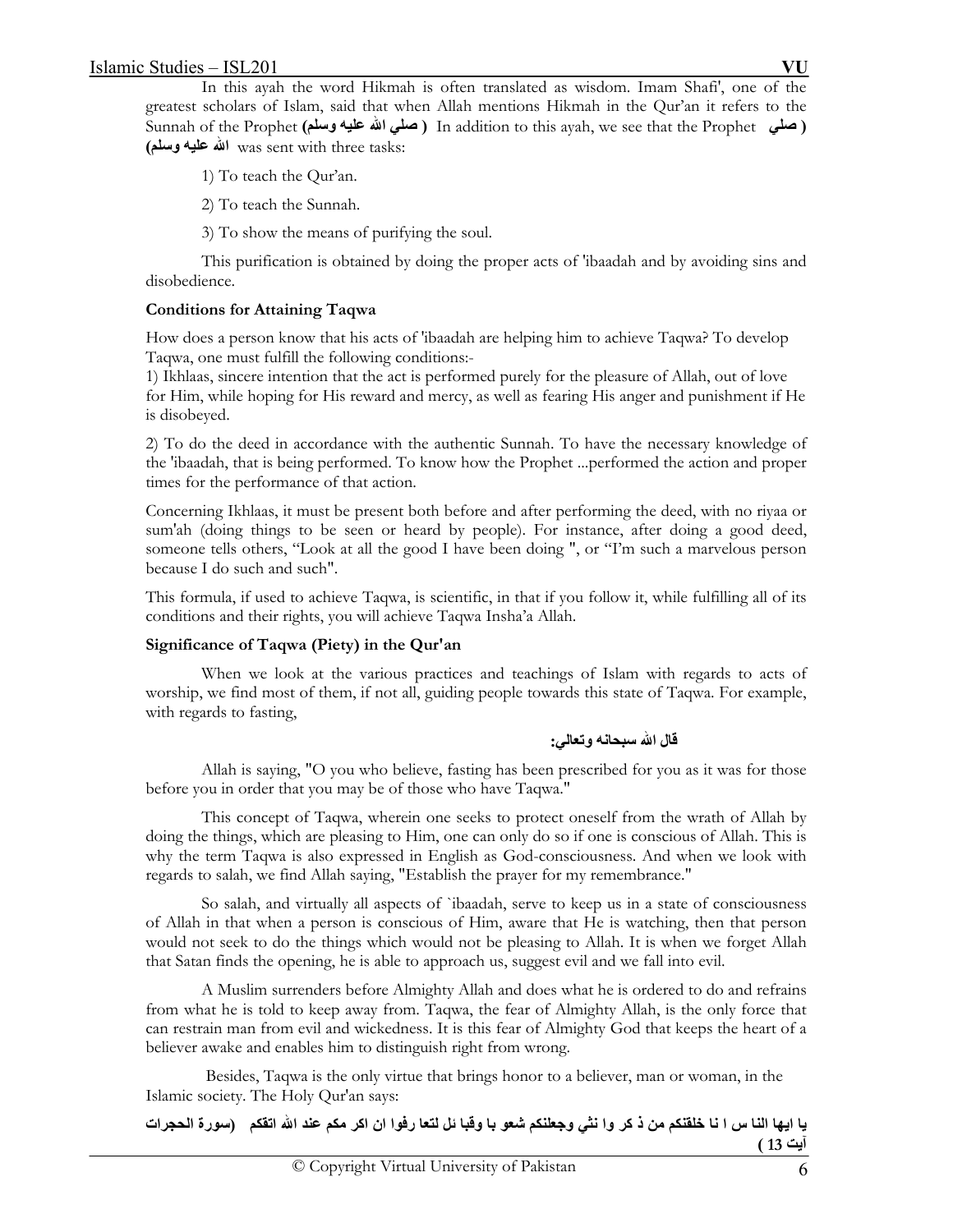"O mankind, we have created you of a male and a female and appointed your castes and tribes that you may recognize one another.

Verily he has greater respect with God who is possessed of greater courtesy" (49-13)

Justice and Taqwa are two principles that emerge as necessary corollaries from the doctrines of Oneness of Allah, which according to the Holy Qur'an and the Sunnah, is the basic article of faith, whereas the discipline and the dos and the don'ts of the canon law are merely its outward expression, or means to the attainment of divinely ordained ends of man in its collective as well as individual existence.

In Islam, being just is considered to be a necessary condition or being pious and Godfearing, the basic characteristics of a Muslim.

The Holy Qur'an says:

# **اعد لوا هو اقرب للتقوي واتقواالله ان االله خبير بما تعملون (سورة المائده آيت 8 )**

"Do justice \_ that is nearer to piety, and fear you God. Allah is well aware of what you do."

The Holy Qur'an aims to create an ideal society based on Taqwa for the good of the entire humanity.

Allah says:

# **آنتم خير امت اخرجت للنا س ( سورة آل عمران آيت 110 )**

"You are the best community created for the good of mankind." (3:110)

 The fear of Almighty Allah, the root of all wisdom, find expression in the individual's awareness of the impact that his actions or failure to act will at the various stages or levels of his social connections and relationship have on others. It is admitted that the primary concern of Islam is to develop the personality of the individual as a God fearing man, and equip him with the talent to live in peace with him and peace with others.

In Surah Al Imran, Taqwa is bracketed with steadfastness and patience, and in Surah Baqarah with making peace among mankind. Even in conducting wars, when mere values are generally overlooked, Muslims have to abide by the dictates of Taqwa. This condition of heart transforms both the thinking and the action of man. The Holy Qur'an repeatedly asks us to observe Taqwa, to abide by the decisions of the Prophet, to act up to the injunctions of the Shariah, and to refrain from prohibited acts, and to attain glory.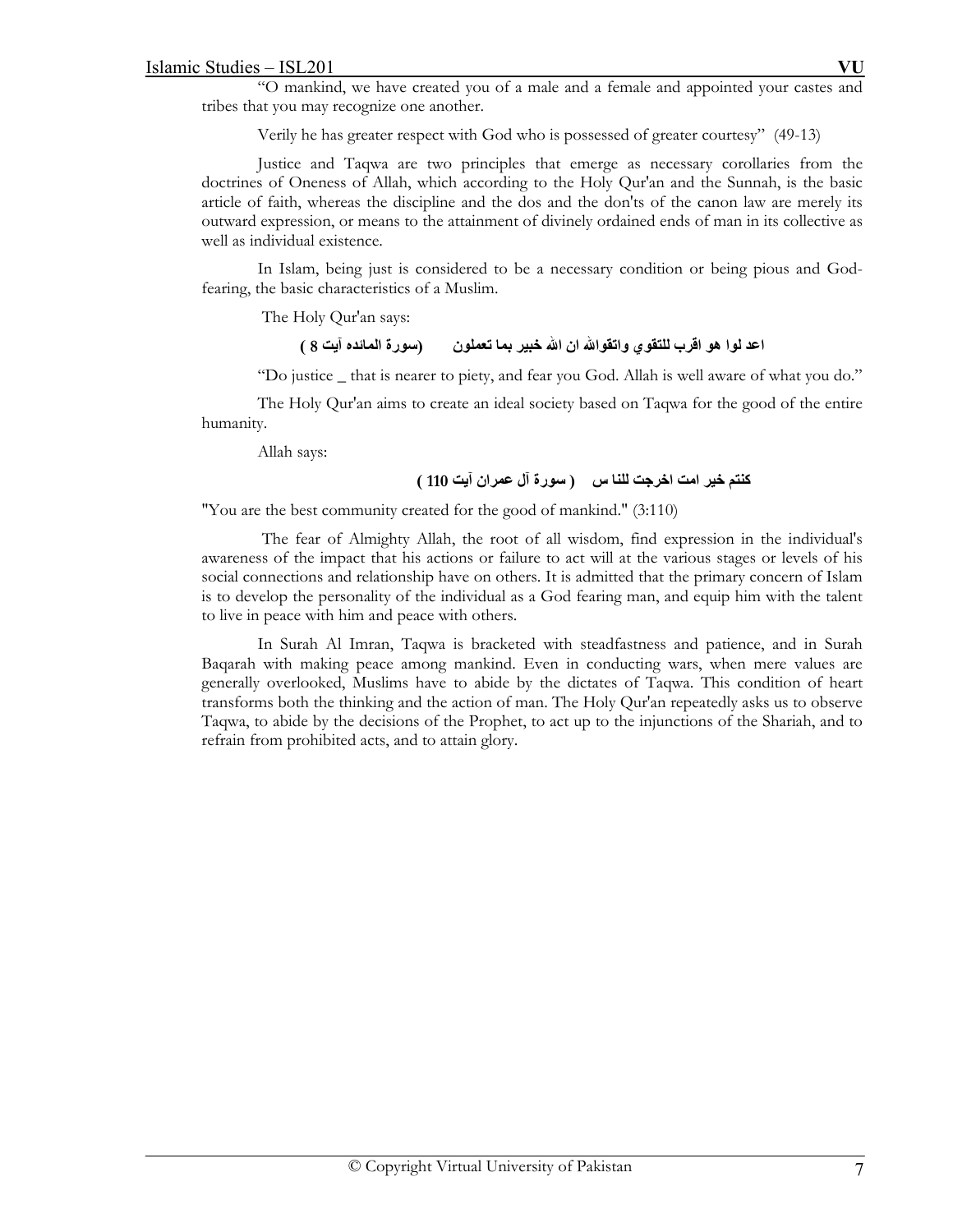### **OBEDIENCE OF GOD**

#### **Definition of Obedience**

### **يطاع طاع Each of these verb mean be rendered , he was or became obedient or he obeyed.**

The affirmation of creation and command "for Allah alone in the Holy Qur'an:

 " So the roof of those wrong-doers and unjust people was cut down; and all praises belong to God alone who is the Lord of the Universe." (7:45)

 Certainly, one who affirms that Allah is the creator must logically affirm that command is his alone, because the one who created mankind is the one who knows mankind, worldly interests and what may guarantee success for them in the next world.

 In fact, it would be absurd to expect that any one other then the inventor of an entirely new piece of machinery would be able to explain how to use or repair it.

 Allah ordered the Muslims to obey Him, and to obey His Prophet and those in positions of leadership:

 "O Believers! Obey God and obey the Messenger and the Rulers who are from amongst you; if you should quarrel on anything, refer it to God and the Messenger, if you believe in Allah and the Last Day. It is fairer and much better in its result." (4:59)

 To obey Allah is to follow His book, and to obey the Prophet is to follow the Sunnah. Indeed, the command to obey is repeated twice in the above-mentioned verse in order to emphasize that obedience is owed separately to each one of the two. That reason for this is that the Sunnah is in fact divine revelation, which the Prophet was charged with delivering. The command is not, it may be noted, repeated in the verse before "those among you who have been entrusted with authority", which means that obedience to them is conditional upon their orders being in accordance with the Quran and Sunnah.

This point is emphasized by a Hadith related by Imams Bukhari and Muslim on the authority of Ibn Umar, may Allah be pleased with him, in which the Prophet, (صلَّى الله عليه وسلَّم), said,

 "Hearing and obeying are the duties of a Muslim, in what he likes and dislikes, as long as he is not ordered to commit a misdeed. If he is ordered to commit a misdeed, then he is not to hear and not to obey".

Imam Muslim related on the authority of Abu Huraira that the Prophet of Allah, (صلَّى الله عليه وسلَّم), said.

 "After me you shall be ruled by rulers; the righteous ruler will rule you righteously, and the shameless will rule you shamelessly. Then, hear them and obey them in all that is in keeping with the truth".

 Allah most High ordered the believers to refer all disputed matters to Allah and His Prophet. Moreover, He linked obedience to this command to faith itself by saying: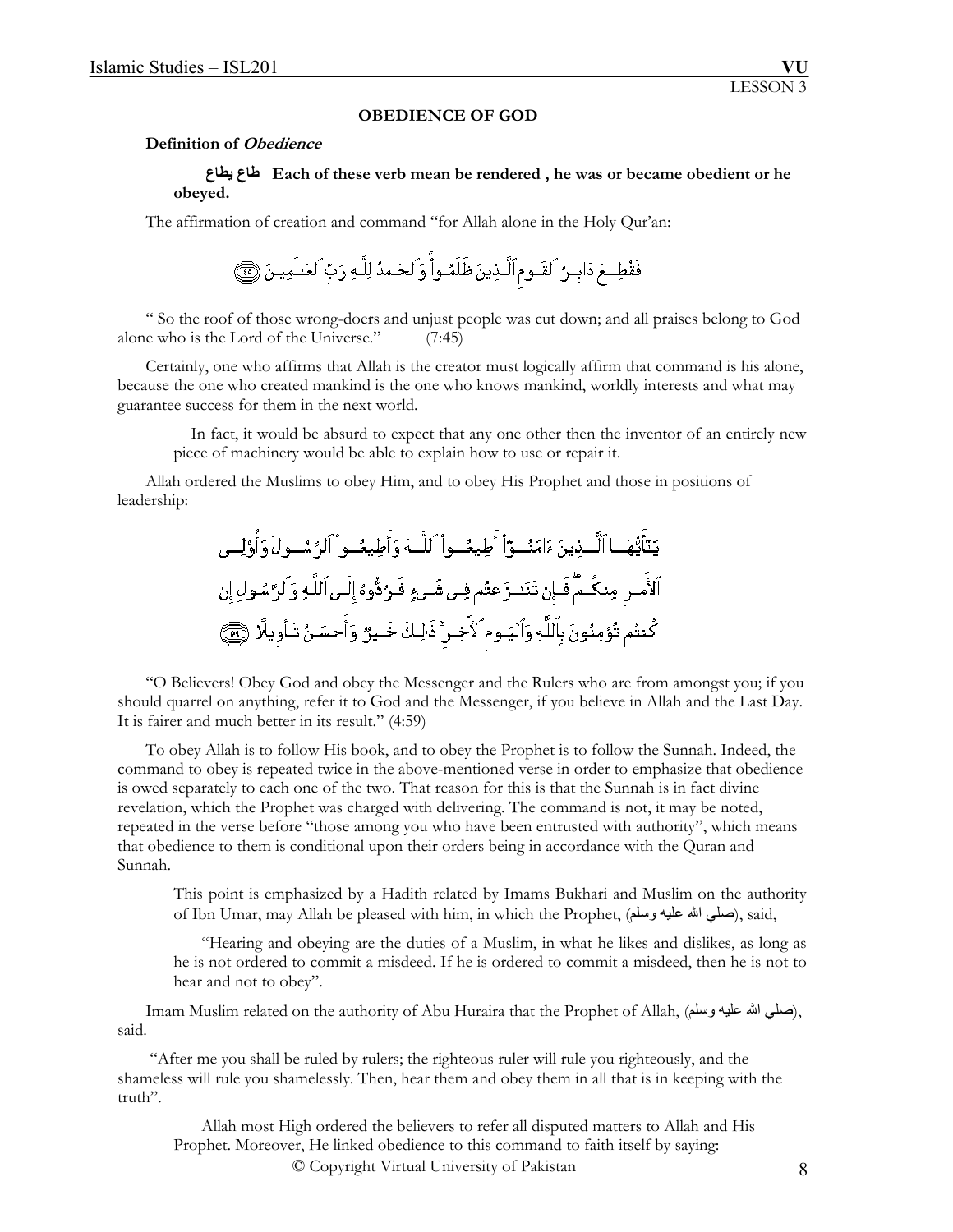"If you should quarrel on anything, refer it to God and the Messenger, if you believe in Allah and the Last Day. It is fairer and much better in its result."

 Of course, the meaning of referring such a matter to Allah is that it be referred to the Quran; while the meaning of referring it to the Prophet is that it be referred to the Sunnah. Indeed, the Quran and Sunnah constitute the comprehensive source of legislation in Islam, as has been previously mentioned.

 In addition, Allah linked obedience to this command with faith so as to indicate that no claim to complete faith may be accepted from one who does not refer disputed matters to the Shariah for a ruling. Thus, faith in the principle of legitimacy and acting in accordance with it are the necessary outcome of faith in Allah and the Last Day.

 Allah Most High explained that to refer disputed matters to Allah and His prophet is better for this Ummah than interpretations not directly based on revelation.

Allah Most High said:

ذَٰلِكَ خَيرٌ وَأَحسَنُ تَـأْوِيلًا ۞

This is good for you and the best interpretation. (4:59).

This verse shows that law may not be framed by reason alone, because reason is not a legislator. Thus, goodness lies in the implementation of Allah's law.

> Allah also explained that the claim to faith in that which was revealed by Allah to his Prophet, (**وسلم عليه االله صلي**(, and to the Prophet before him, when made by those who govern in accordance with man-made laws and statutes which prevent the implementation of the Shariah and the arbitral decision of His Prophet, is a false claim.

 Thus, the requirements of faith are that the believers rely upon the arbitration of Allah's Shariah, and not upon man-made laws.

 Allah Most High swore by His own person that those who claim to believe in Him yet do not implement His Shariah are not truthful in their claims.

 Thus, true faith requires that the Shariah be made an arbitrator, that its decision is accepted without rancor, and that it be gladly implemented and executed.

 Allah Most High informed us that those who do not rule in accordance with what He has revealed are indeed disbelievers, tyrants and wrongdoers.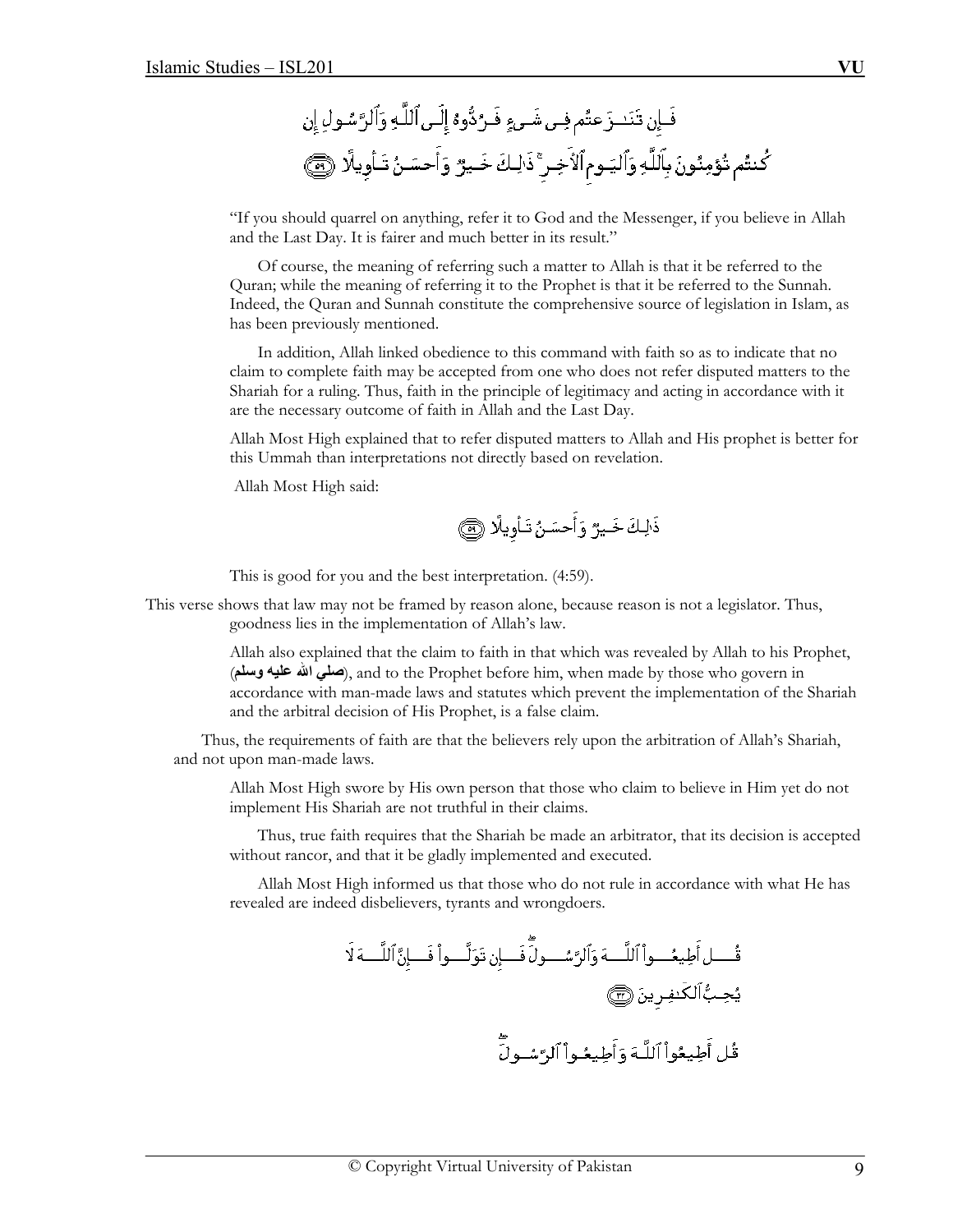### **OBEDIENCE OF PROPHETS AND EXECUTIVE AUTHORITY**

### **Definition of Obedience**

## **يطاع طاع Each of these verb mean be rendered , he was or became obedient or he obeyed.**

 As the life of a Muslim must e directed upon a full and unreserved co-operation between his spiritual and his bodily Self, so the leadership of out Prophet embraces life as a compound entity, as sum total of moral and practical, individual and social manifestations. This is the deepest meaning of Sunnah.

The Qur'an says.

"Whatever the Prophet enjoins you, accept; and whatever he forbids you, avoid"

"The Jews have been split up into seventy one sects, the Christians into seventy –two sects, and the Muslims will be split up into seventy –three sects" (jami, at –Tirmidhi.) In this connection it may be mentioned that in Arabian usage the number 70 very often stands for "many," and does not necessarily denote that actual, arithmetical figure. So the Prophet obviously intended to say that the sects and divisions among the Muslims would be very many, even more than those among the Jews and Christians.

And he added.

"Nay, by thy Sustainer! They do not attain to faith until they make thee (O Muhammad) a judge of what is in dispute between them and find in themselves no dislike of what thou decides, and submit with (full) submission"

And:

"Say [O Muhammad]: If you love God, follow me: God will love you and forgive you're your sins; and God is Forgiving, a Dispenser of Grace. Say: Obey God and the Apostle, But if they turn away, behold, God loved not the Unbelievers, (Surah 3: -31, 32).

 The Sunnah of the Prophet is, therefore, next to the Qur'an, the second source of Islamic law of social and personal behavior; In fact, we must regard the Sunnah as the only valid explanation of the Quranic teachings. Many verses of the Holy Qur'an have an allegorical meaning and could be understood in deferent ways unless there was some definite system of interpretation. And there are, furthermore, many items of practical importance not explicitly dealt with in the Qur'an.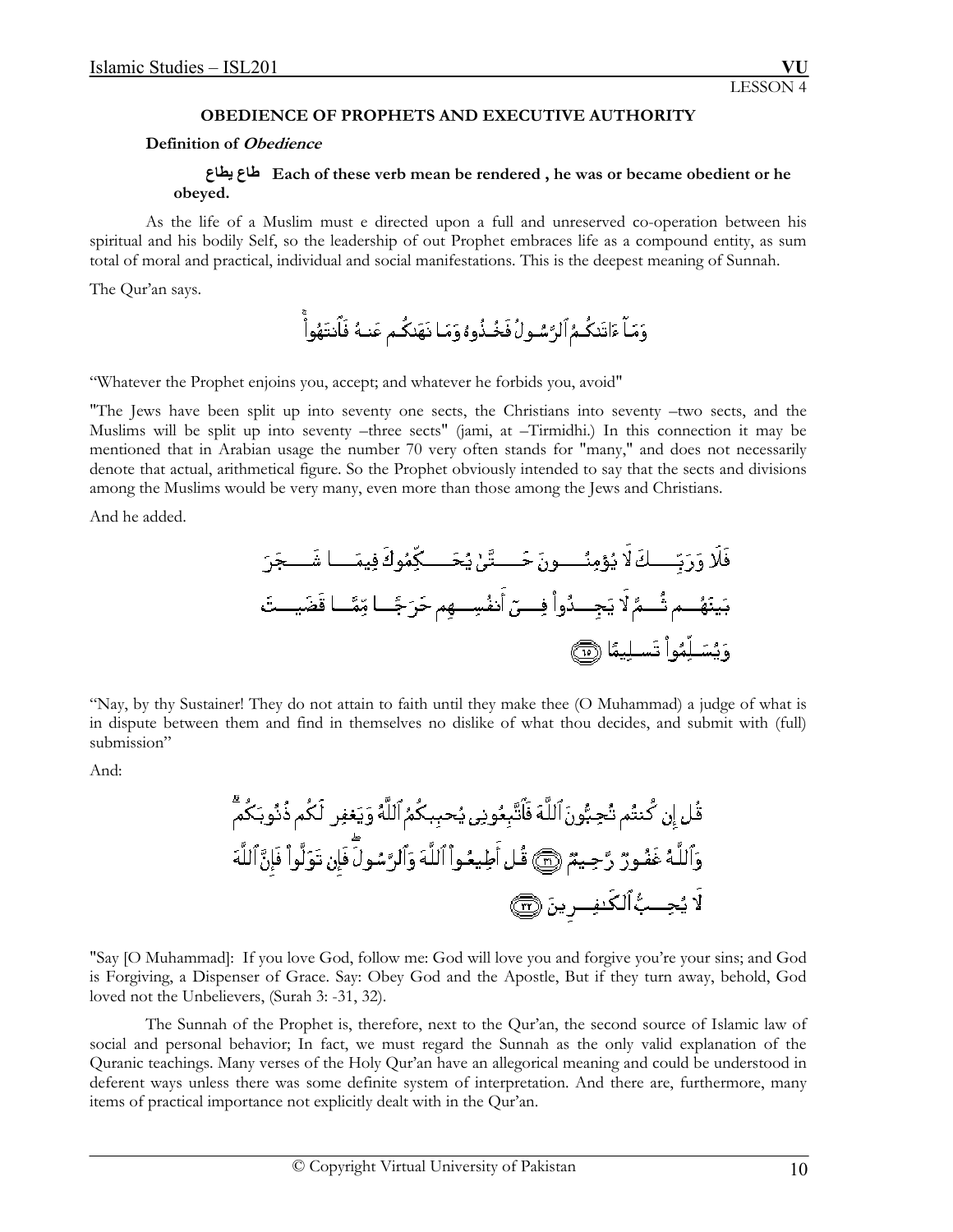The spirit prevailing in the Holy Book is, to be sure, uniform throughout; but to deduce from it the practical attitude which we have to adopt is not in every faze an easy matter, So long as we believe that his Book is the Word of God, perfect in form and purpose, the only logical conclusion is that it never was intended to be used independently of the personal guidance of the Prophet which is embodied in the system of Sunnah. For the purposes of this chapter the following reflection should be sufficient. Our reasoning tells us that there could not possibly be a better interpreter of the Quranic teachings than he through whom they were revealed to humanity.

 The slogan we so often hear in out days, "Let us go back to the Qur'an, but let us not be slavish followers of the Sunnah," merely betrays an ignorance of Islam. Those who speak so resemble a man who wishes to enter a palace but does not wish to employ the genuine key, which alone is fit open, the door.

 And so we come to the very important question as to the authenticity of the sources, which reveal the life and the sayings of the Prophet to us. These sources are the ahadith, the Traditions of the sayings and actions of the Prophet reported and transmitted by his Companions and critically collected in the first few centuries of Islam. Many modern Muslims profess that they cannot rely upon the body of the ahadith on which it rests. It has become a matter of fashion in our days to deny, in principle, the authenticity of hadith and, therefore, of the whole structure of the Sunnah.

# **OBEDIENCE OF EXECUTIVE AUTHORITY**

 The role of the executive authority in the Islamic system is essentially to ensure the implementation of the Shariah for those who follow it among the resident of the Islamic State, owing either to their faith in Islam, or to their desire for the protection it provides, Thus, the Islamic State does not require of its subjects any new sort of legal encumbrance, but rather that they implement what their faith requires of them. It is for this reason that the Islamic system differs from all man –made systems of government in which citizens subjected to the commands of people not deferent from themselves.

Such governments require the obedience of its citizens even by force major.

 The Muslim, owing to his belief in Allah, is a follower of the Shariah; he is certain that it is the truth outside of which there is no truth, and that it is he embodiment of justice outside of which there is no justice. One of he requirements of his faith is that the Muslim submit to the ruling of Allah in every matter on which he and another may disagree; and that he do so without finding any rancor in his heart towards the Shariah ruling, even if it seems to be contrary to his own wishes .The Muslim must accept the judgment and obediently carry it out because, in truth, its implementation will count as a good deed for the Muslim, and will be a form of worship for which he may be rewarded .On the other hand, his refusal to carry out the sentence of the Shariah will be a misdeed for which he may be punished .

Allah said.

"Nay, by thy Sustainer! They do not attain to faith until they make thee (O Muhammad) a judge of what is in dispute between them and find in themselves no dislike of what thou decides, and submit with (full) submission"

 If the Muslim should fail to do his duty, then the executive authority in the Islamic State shall compel him to carry out his obligation and fulfill his covenant with Allah.

 Consequently, those wig gave written on the subject of Islamic constitutional Fiqah have confirmed that the role of the representatives of the Islamic state, the Khalifa and his assistants, the governors, the judges and the other civil servants, is the defense of the fait and the administration of the worldly affairs of Muslims.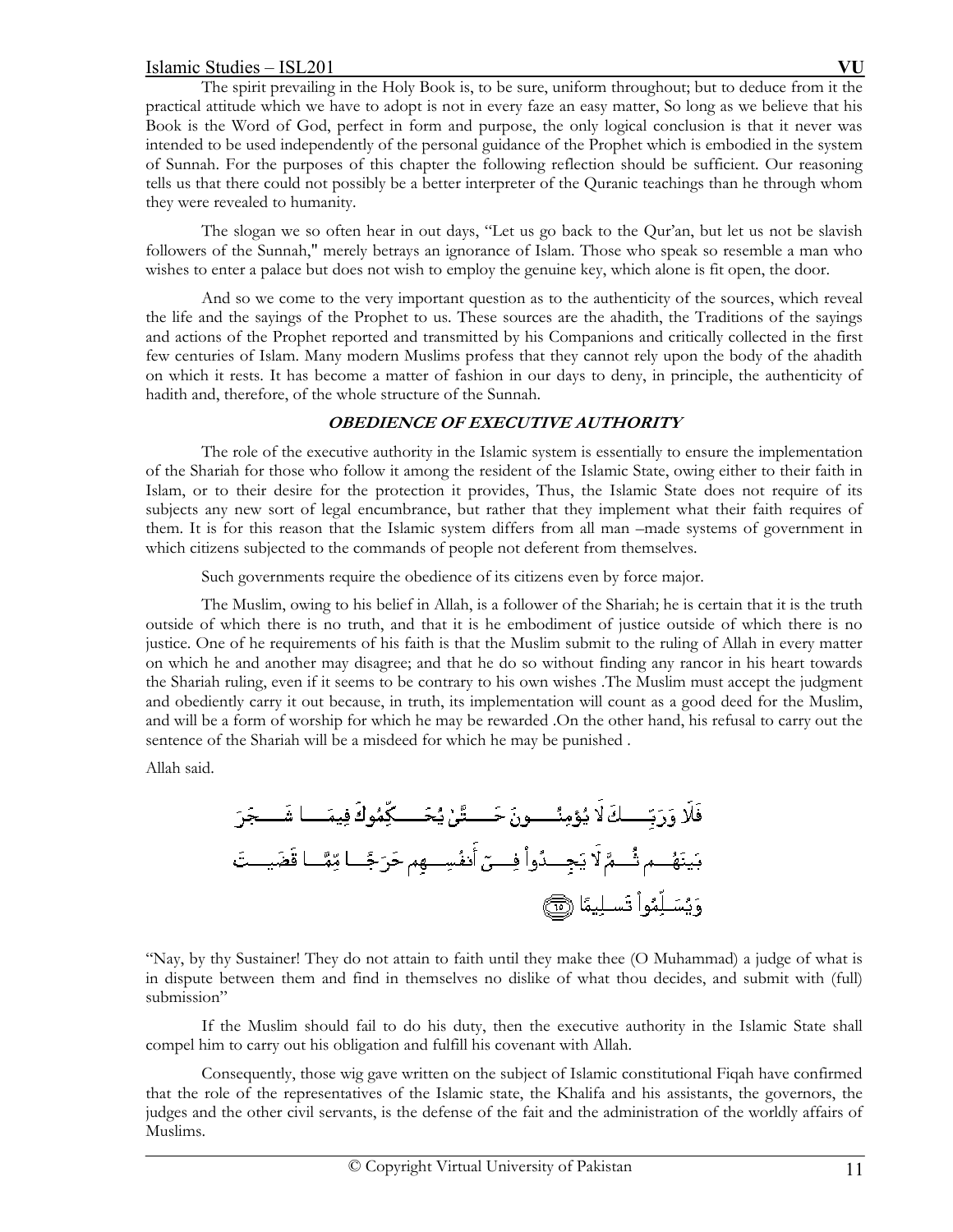In fact, this summarization is a comprehensive on and sheds light on the meaning of Islamic legal control and its exercise.

 The undertaking by the Islamic state of this executive function is, in fact, the basis of the legitimacy of the authority granted to the Islamic Ummah

 Thus, if the state is lax in lax its duty, then it forfeits the basis of its authority, and the reason for its existence.

 If the Islamic state is responsible for the preservation of its legitimacy, then its executive authorities as represented by the Iman, the governors and the employees of the state may not depart from his legitimacy in the administration and managing the affairs of state .So if any one of them does anything addressed by such regulation or decisions will not be obligated to obey or comply. Moreover, if what he has done is of a material nature and causes loss or injury to an individual or to a group, then the Chief Executive must ensure that compensation is provided for such a loss either through the courts or the Ombudsman.

Khalifa Abu Bakr proclaimed his principle in his first address after becoming Khalifa, by saying.

 Obey me as long I obey Allah and His Prophet If ever I should disobey them, them, then you need no longer to obey me.

 All of the rightly guided Khalifa and the just Imams after him followed the same principle of the Shariah which has come to be known through an aggregate of Shariah texts which taken collectively, have peremptory authority. This leads us then, to one of the most important principles of government in Islam.

 It is related on the authority of the fourth Rightly guided Khalifa, Ali **(عنه االله رضي** (, that the Prophet of Allah **(وسلم عليه االله صلي (**, sent out a military expedition with a man from the Ansar as its commander .After they had set out ,the commander attempted to test the earnestness of his men by saying to them ; Did the Prophet of Allah **(وسلم عليه االله صلي(**, not order you to obey me ? In reply, they said 'But of course, Then he said: Collect some dry wood, I have decided that your will that you will step into this fire, Then one of the younger soldiers said to the others You ran from the first of Hell to the Prophet of Allah **(صل**ى الله عليه وسلم). Do not now rush into anything until you have met the Prophet of Allah. Then, if he orders you to step into it, The narrator said; when they returned to Prophet **(وسلم عليه االله صلي(**, and told Him what had happened, He said to them, If you had stepped into it, you would never have stepped out of it Obedience is owed only in matters of piety, (Imams Bukhari and Muslim related it).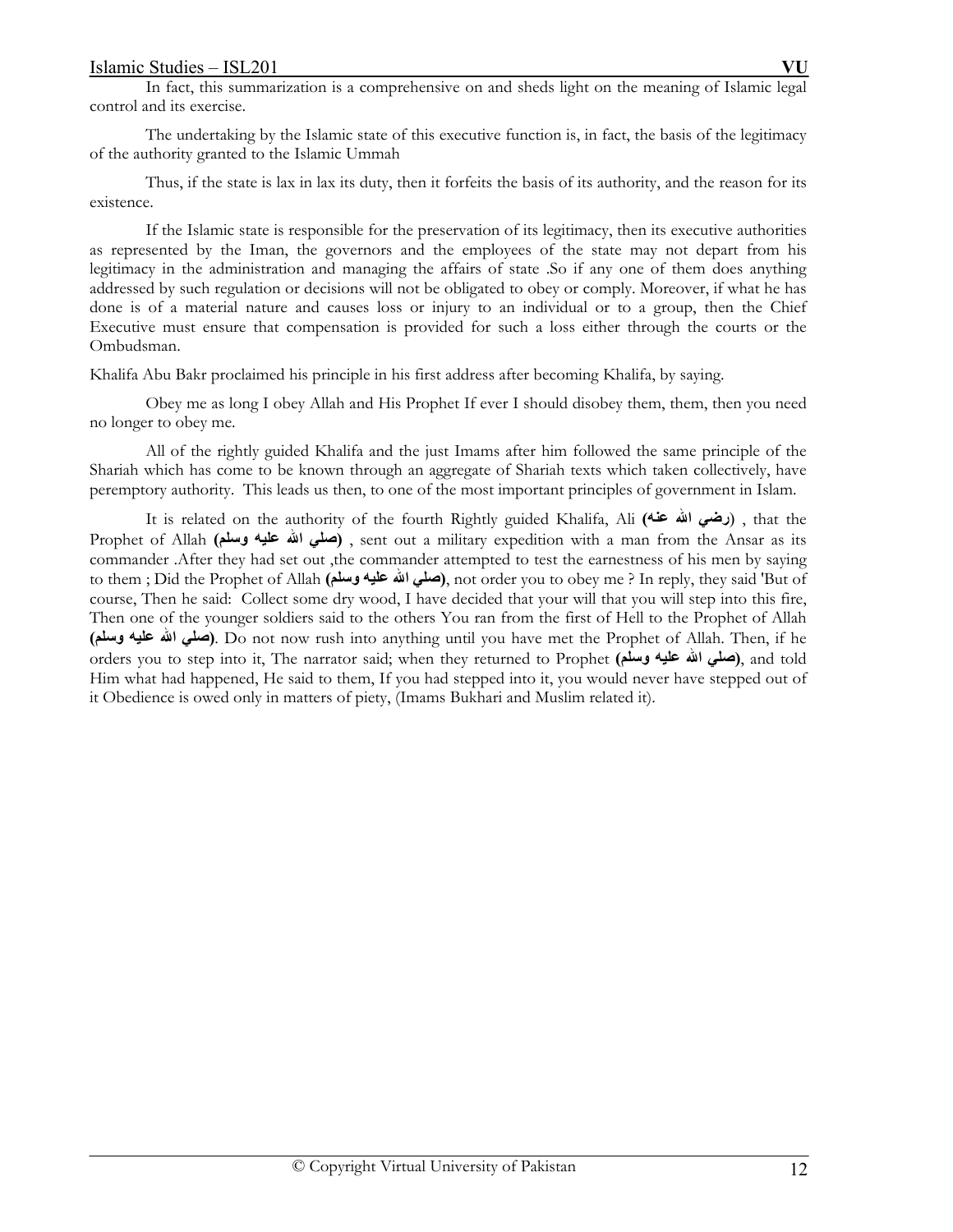# **SINCERITY (IKHLAAS)**

# **لِكَنَّ لَئِنَّ إِلَيْكَ ۚ ٱلْكِفَنِبَ** بِٱلْحَقِّ فَاَعِبُدِ ٱللَّهَ مُخلِصًا لَّهُ ٱلدِّينَ ۞ أَلَا لِلَّهِ ٱلدِّينُ ٱلخَالِصُّ

"Verily it is we who have revealed the Book to thee in Truth: so serve Allah, offering Him sincere devotion. Is it not to Allah that sincere devotion is due?"

### **The definition of Ikhlaas**

Ikhlaas means to have the intention of only Allah in one's acts of obedience. The motive must be only the Proximity and pleasure of Allah. This motive must not be contaminated with personal motives of gain or the pleasure of others.

### **The nature of Ikhlaas**

 The moral guidance furnished to mankind by the sacred Prophet (Peace Be upon Him) attains fulfillment, in our humble view, in the teaching of Sincerity (Ikhlaas in Actions) and Lillahiyat (Single-minded Devotions). Or, in other words, sincerity and single-minded devotion t Allah mark the culminating lesson of the Book of Morality, and the highest stage of moral and spiritual advancement.

 What Ikhlaas and Lillahiyat denote, in short, is that every good deed should be performed for the sake of Allah and for his propitiation, i.e., so that our Lord and Master might be pleased with us and bestowed his good graces and we remained safe from His indignation.

 The Holy Prophet (**(وسلم عليه االله صلي** (**(**has stressed that single-minded devotion is the most essential part-the inner reality – of all good and virtuous acts and behaviour. Should the apparently good deeds and morals be bereft of the spirit of sincerity and soundness of intention and prompted by any other urge, desire of motive, apart from the seeking of Devine good pleasure and reward, such as, the earning of good name, they would carry no merit in the sight of earning of Allah.

 To put it differently, the countenance of the Lord and the reward of the Hereafter that are the real fruit and outcome of all good deeds and ought to be the chief aim and objective of all believing men and women are not gained simply on good-doing, but when these acts, also, are performed with the intention of earning the favour of Allah and the reward of the hereafter. It could, of course, mot be otherwise, for do we not follow the same principle in our own affairs? Suppose anyone serves us devotedly and does all sorts of things for our comfort, but, somehow, we realise that there is mo sincerity in his heart and his attachment and dutifulness are motivated by a selfish desire, will it make a favourable impression on us? The same is the case with Allah with the added difference that while we do not know what in hidden in the hearts, Allah in presents everywhere, at once, and sees all things. Thus, He only accepts the deeds of bondsmen who perform good and virtuous acts for His sake and confers His blessings on then. And the full display of His Mercy and Benevolence will take place in the Hereafter, which is the place of Final Requital. On the contrary, those who practice virtue and do good deeds to make a name or with a similar purpose may gain their objects in this world, but they will remain deprived of the beneficience of the Lord and it will be made wholly manifest on the Last Day.

 Of fundamental significance, in this regard, is the well-known saying of the Prophet: Actions are but judged according to the intentions." we have placed it at the head of the present book along with detailed explanatory note. It will be unnecessary to go over it here, once again, but a few other Traditions of a like nature are reproduced below.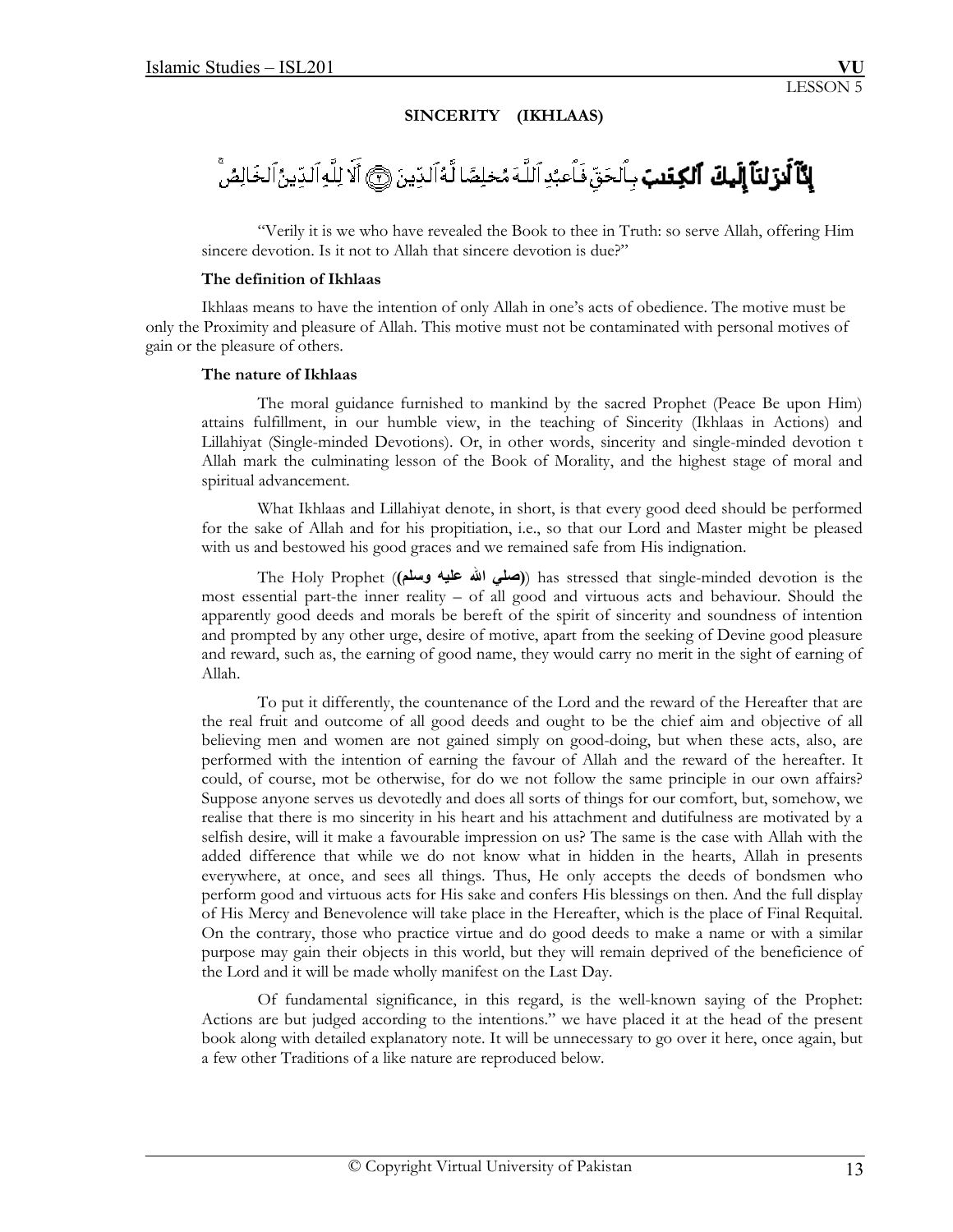## **The benefits of Ikhlaas**

 No matter what type of righteousness an act may be and no matter how little it may be, if it is accompanied by Ikhlaas, it will be permeated with barkat even if there is no helper. Thawaab will increase in proportion to the degree of Ikhlaas.

 The secret is the degree of Ikhlaas. The Ikhlaas in the sahaabah is far superior to the Ikhlaas in others. Their reward is in terms of their sincerity and love.

 The highest stage of Ikhlaas is the rendering of an act for the sake of only Allah Ta'ala, creation having absolutely no connection in one's motive. A lesser degree of Ikhlaas is that the act is rendered to please people but it was not motivated by any desire for worldly gain. The motive was merely to please others. The third degree of Ikhlaas is to render an act without having any motive. The motive is neither the Deen not the world. This too is Ikhlaas, i.e. the non-existence of riyaa (show).

# **Allah Regards What Lies in the Hearts**

# **ان االله لا ينظر الي صورآم واموالكم ولكن ينظر الي قلوبكم واعما لكم**

It is related by Abu Huraira that the Messenger of Allah said: "Allah does not regard your fine visages or wealth, but of your hearts and deeds." (Muslim)

 It shows that Devine favor or acceptance does not depend on anyone's form and figure or wealth, but on the state of his heart and mind. Allah judges and requires only on the basis of our motives and intentions.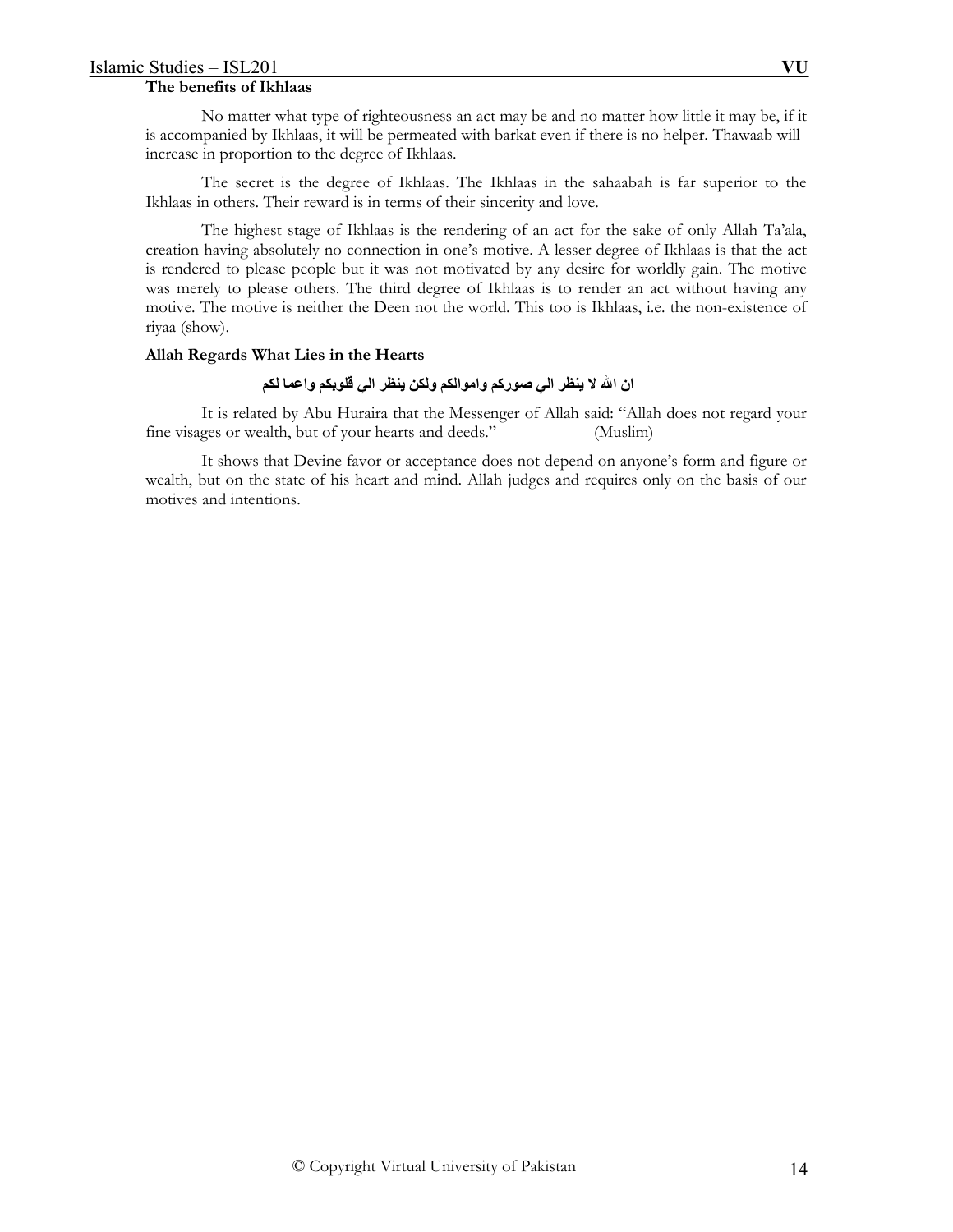### **MORALITY OF PROPHET**

 **(**صلي االله عليه وسلم**)**

### **Definition of Morality**

The Morality is a same meaning of good qualities or politeness

As saying by Imam Gazali the meaning of ethics (Morality) is:

 "Ethics is a name of that stats condition of human nature for which a man very easily and conveniently did any action.

### **Place of Morality in Islam**

Among the things on which the prophet Muhammad (صلي الله عليه وسلم)has laid the greatest stress, after belief, and maintained that the felicity and salvation of mankind is dependents upon them, one is the cultivation of good manners and noble qualities of mind and character, avoiding evil and unseemly behavior, and keeping away from vicious habits and practices. In the Quran, where the objects of raising up of the sacred Prophet (وسلم عليه االله صلي (are defined, it is, also, emphasized that to cleanse men and make them pure is a special part of his mission.

Moral reform and uplift occupies a place of highest importance in the aim and design of sanctification. As the prophet "صلَّى الله عليه وسلَّم" has said: "I have been raised up by Allah to teach moral virtues." It denotes that moral correction and elevation was among the chief ends and purposes of the mission of the prophet Mohammad "وسلم عليه االله صلي" and formed a fundamental part of his magnificent endeavor. It, naturally, could not be otherwise, for moral values play a vital part in molding a man's life.

A person with good morals will not only lead a happy and peaceful life himself, but his existence will be a source of comfort to others as well. On the other hand, if his social conduct and moral disposition are bad, his life will be devoid of real joy, and he will, also, make the lives of his relatives and all other around him miserable.

These are the ready, worldly effects of good or evil behavior we experience in our daily existence, but it is going to yield far more serious results in the everlasting life of the Hereafter. The sequel of noble morals, in the Hereafter, is the good pleasure of the Lord and Paradise while that of bad manners and evils conducts is the Wrath of Allah and Fire of Hell.

The saying of holy Prophet (صلبي الله عليه وسلم) relating to moral reform are of two kinds: one in which he has laid emphasis on moral goodness, as a principle, explained the worth and importance of good and virtuous habits, and indicated the unique reward they are going to fetch in the Hereafter, and the other that contain the advice and instruction to acquire or avoid a particular moral attribute. Here, we will, first, take up the Traditions belonging to the former category.

## **Importance of good manners**

# عن عبد الله بن عمرو قال قال رسول الله صلى الله عليه وسلم ا ن من خياركم احسنكم اخلا قا (رواه البخار ، ومسلم)

(241/1) It is related by Abdullah Ibn Amr (عنه الله عنه) that the Messenger of Allah (صلى الله عليه وسلم) said: "The best of you are those who possess the best of manners" (Bukhari and Muslim)

عن ابي هريرة رضي الله عنه قال قال رسول الله صلى الله عليه وسلم اكمل المؤمنين ا يمانا احسنهم خلقا (رواه ا بو داود) (242/2)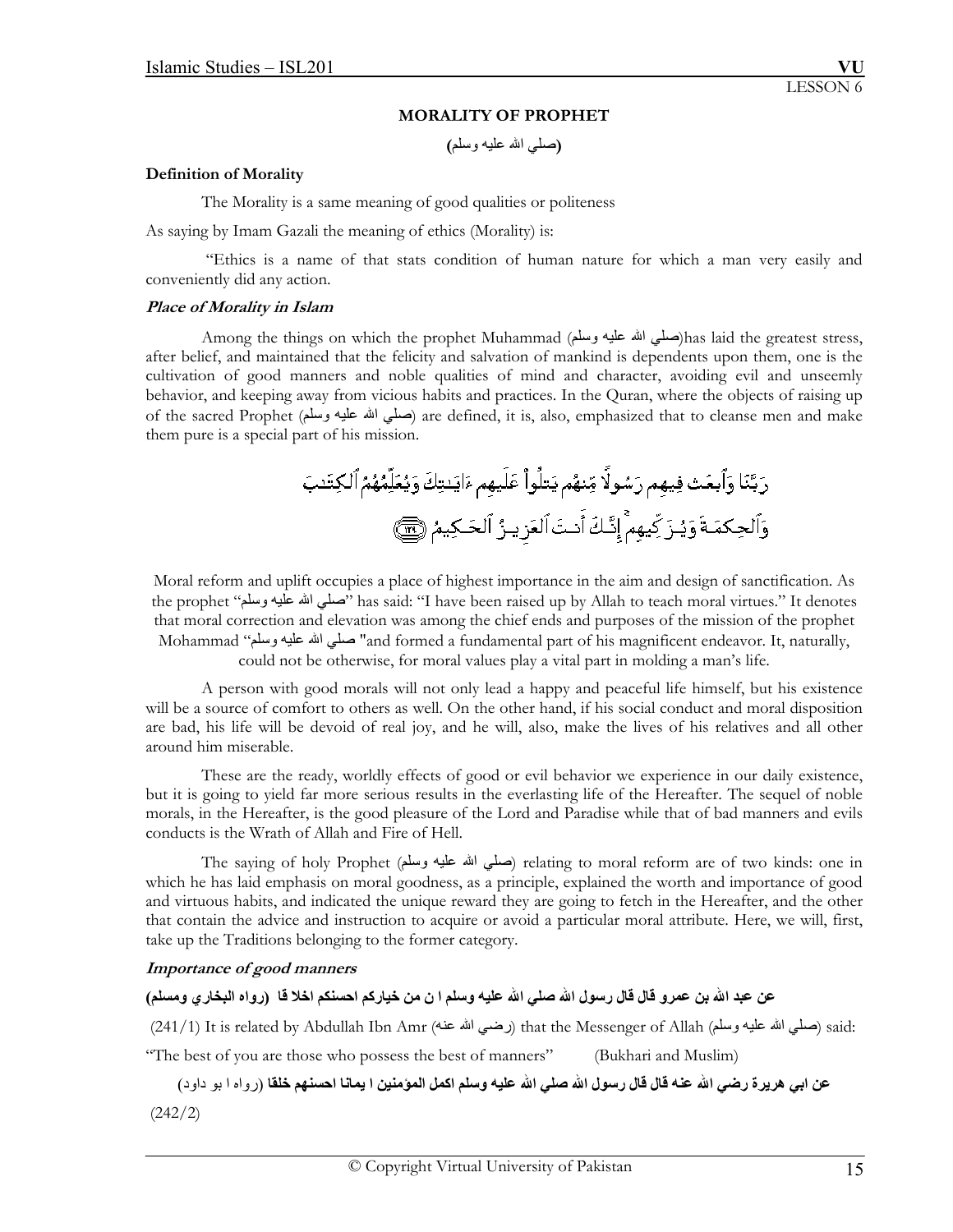Abu Hurayrah (R.A.) related to us that the Messenger of Allah (PBUH) said: "Believers who possess better manners are the most perfect in Faith"

#### **Commentary:**

 There is a define relationship between belief and manners. He who has a perfect belief definitely has very good manners. On the same basis, he who possesses very good manners is a perfect believer. It must be understood that without belief, a person's manner—nay, any deed he performs—are meaningless. Belief is the spirit and the driving force for every deed and every piety. Thus, if we see anyone who has good manners but morally an image of manners and they have no value in the sight of Allah.

### **(**صلي االله عليه وسلم**) Prophet of Morality**

### **The Perfect Human Nature**

The noble person of the Holy Prophet (صلَّى الله عليه وسلَّم) stands pre-eminent, dignified any mighty in all qualities, habits and manners. To comprehend and to describe all these noble qualities and merits, is beyond human capacity, since all those excellencies which can be imagined as attainable are possessed by the Holy Prophet (صلى الله عليه وسلم). All the messenger prophets are only reflection of his light. So praise be to Allah.

فلله الحمد رب العلمين

The cherisher of the worlds (for He is the owner of all goodness) may Allah bless him and his family in measure of his beauty, sublimity and perfection and great him.

(Mudarij-un-Nabuwah)

### **Special Distinction**

 Iman Nawawi (Mercy of Allah is on him) has written in his Tahzib that Allah (the most high) had assembled all the *Excellencies* and virtues of character and habits in the person of the Holy Prophet ( على الله عليه وسلم). Allah the most High) had endowed him with all the knowledge of the ancient and later peoples, even thought he was unlettered – being unable to read an write0 and had no human teacher; yet he had been endowed with such knowledge as Allah (The Most High) had not bestowed on anyone else. He was offered keys to the mundane treasures but he preferred the hereafter to the worldly riches (صلى الله عليه وسلم

Hazrat Anas (Allah be pleased with him) has related that the Holy Prophet (صلى الله عليه وسلم) was the greatest possessor of knowledge and wisdom. He was the most honorable, just, humane and forbearing, virtuous and chaste, beneficent, patient and fortitudinous of all men, peace be on him. Bukhari and Muslim have related on the authority of Hazrat Anas (Allah be pleased with him) that the Holy Prophet ( عليه االله صلي وسلم (was more handsome, courageous and generous than anyone else because he was the noblest of all men, and he was the most even-tempered. Definitely, the acts and deeds of one possessing these merits will be a model of the best deeds, He will possess the comeliest face and his character will be of the highest standard. The Holy Prophet (وسلم عليه االله صلي (was therefore, the *Agglomeration* of all the qualities of bodily and spiritual perfection.

### **Long suffering and Forgiveness**

 The patience, long suffering and forgiveness of the Holy Prophet (وسلم عليه االله صلي (are the highest qualities of prophet-hood. According to a tradition, the Holy Prophet never revenged himself for any personal or financial matter. He did so only from one who declared any thing 'Halal' (Lawful) that Allah (the most High) has prescribed as 'Haram' (Unlawful) but even this revenge was only for the sake of Allah himself. The hardest suffering fell to the lot of the holy prophet(وسلم عليه االله صلي (in the battle of Uhd, when the unbelievers fought against him and caused him severest grief and affliction, but he not only contended himself to suffer and forgive, but taking pity on them also excused them for their misbelieve and ignorance, and said:

# **اللهم اهدني قومي فانهم لا يعلمون**

"O Allah! Show my people the right path, for they know not" in another tradition the words: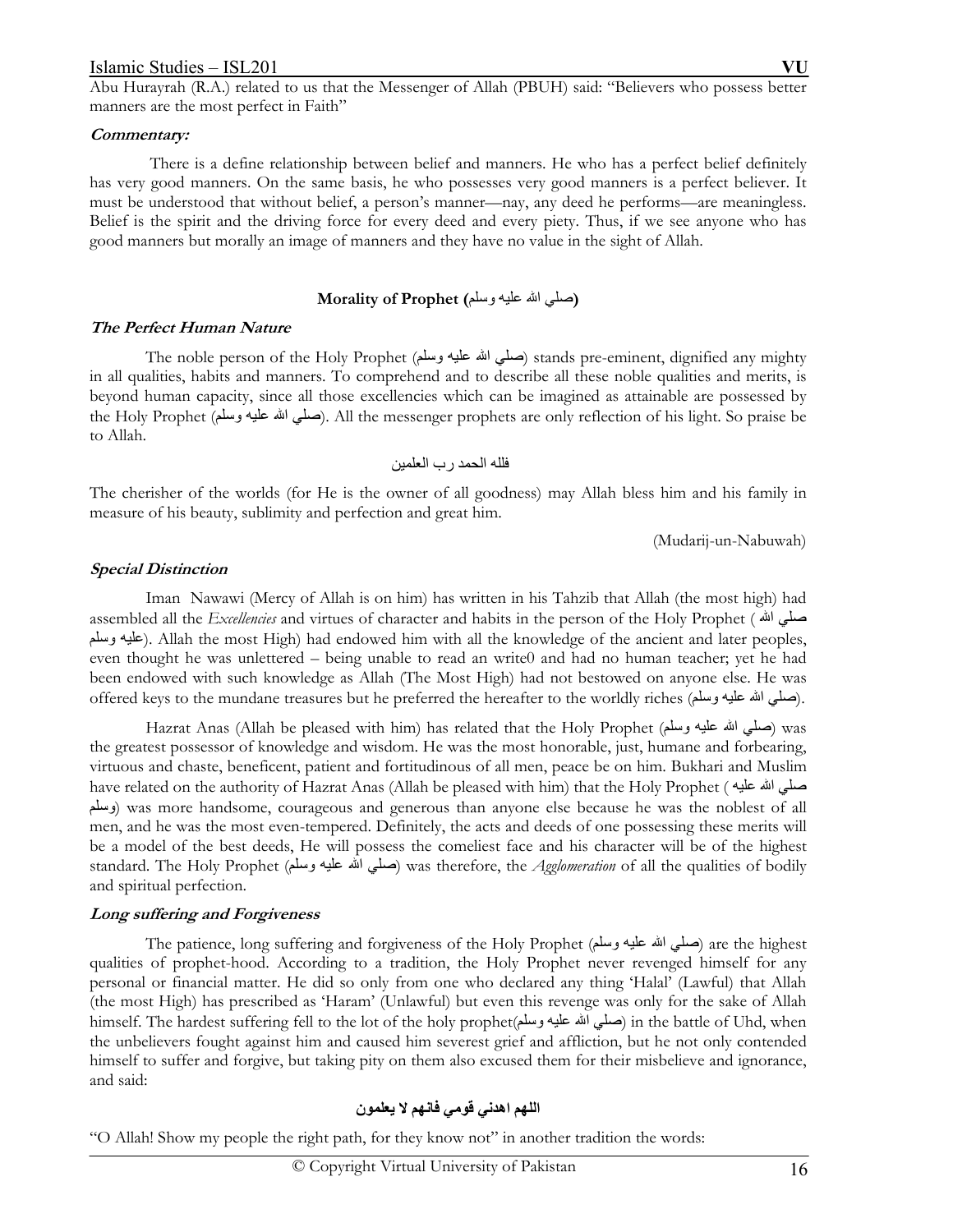# **اللهم اغفرلهم**

"O Allah! Forgive them"

 Are also included, when the companions who felt grieved at this said "O Apostle of Allah! Would that you had cursed them, so that they were annihilated" he replied, "I have not been sent to curse, but to call people to the truth, and as a mercy for the creation" (Ash-Shifa, Madarij-un-Nubuwah).

# **Keeping His Word**

 On the occasion of the battle of Badr the number of the Muslims was very small and they stood in need of every hand they could muster, Huzaifa bin-al-Yaman and Abu Husail two of his companions came to the Holy Prophet (صلي الله عليه وسلم) and said, "O Apostle of Allah! We are just coming from Mecca. The unbelievers had captured us on the way and have released us on the condition that we do not fight on your side. We agreed under coercion, but we will certainly fight the unbelievers". The Holy Prophet ( عليه االله صلي وسلم (said "Not at all! Keep your word, and leave the battled field, We (Muslims) will keep our word in all circumstances. We need the help of Allah only" (Muslim).

 Hazrat Abdullah bin Abil Hammad (May Allah pleased with him) has related: Before his prophethood I bought something from the Holy Prophet (صلي الله عليه وسلم). As y money fell short I requested him to wait at the spot, and promised to come back in a while. But the matter slipped out of my mind somehow and after three days when I returned to the spot I found the Holy Prophet (صلى الله عليه وسلم) still waiting here. He only said, "You put me to great trouble. I have been waiting for you here for three days" In this instance we find an excellent instance of the modesty of the Holy Prophet (صلي الله عليه وسلم) and his faithfulness in fulfilling a promise.

(Madarij-un-Nubuwah)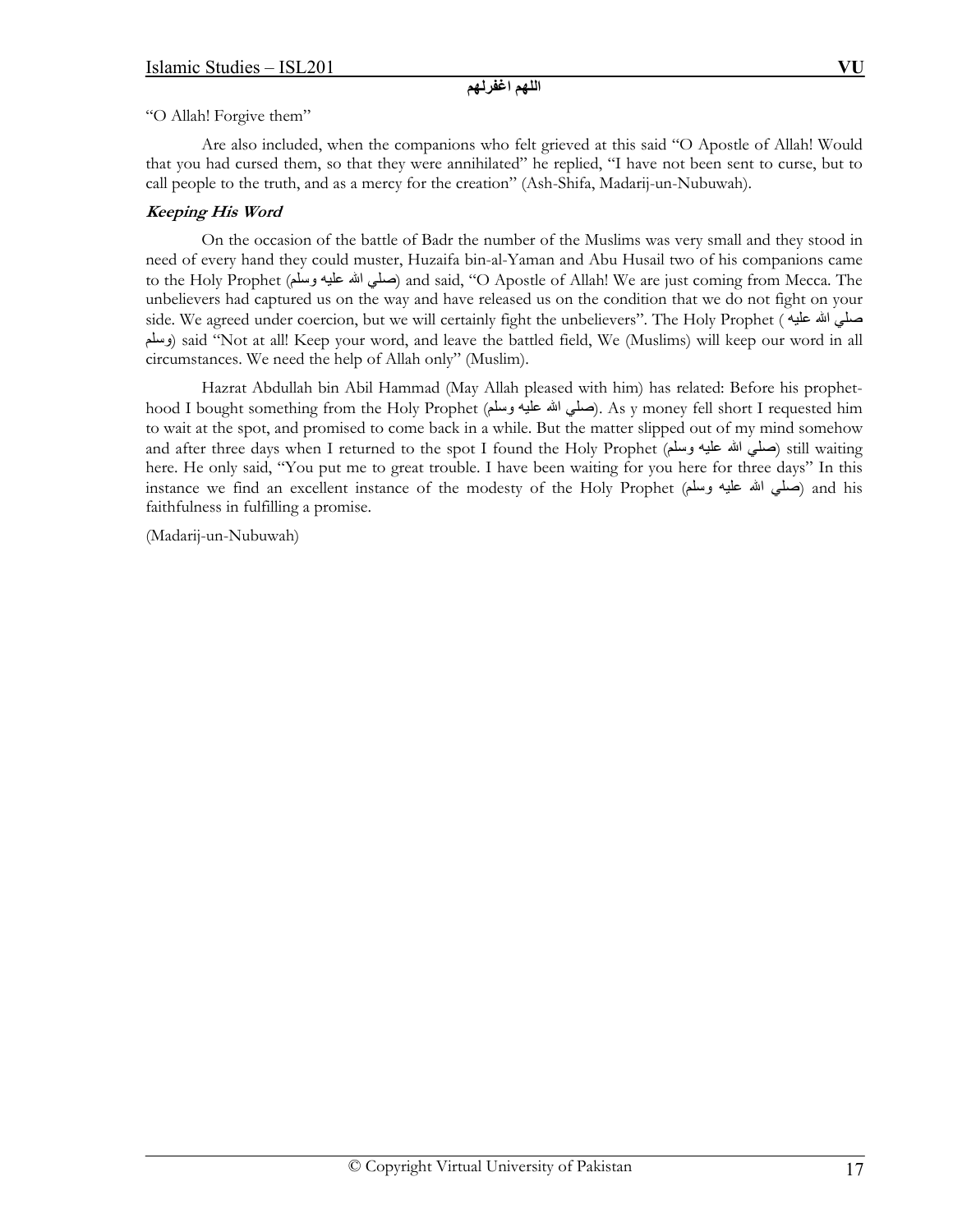## **PRACTICAL LAW**

## **(Ibadat)**

فَلَبتَغُواْ عِندَ ٱللَّـهِ ٱلـرّزقَ وَٱعبُدُوهُ ۖ وَٱشـكُرُواْ لَـهُمُّٓ إِلَيـهِ تُرجَـعُونَ ۞

 "Then seek ye sustenance from Allah, serve Him, and be grateful to Him: to Him will be your return.

"Recite what is sent of the Book by inspiration to thee, and establish regular Prayer: for Prayer restrains from shameful and unjust deeds; and remembrance of Allah is the greatest (thing in life) without doubt. And Allah knows the (deeds) that ye do."

### **Literal Meaning of worship**

 The word Ibadat as taken out from the word Abd (A Servant of God) and Abd is the second name of servant, so we can say that a service for anyone is called Ibadat or Divine.

Service means a job for anyone and prefers the command of master in every affair.

## **Technical meaning of worship**

For the very respect of anyone take choice of deep kindness with whole heartedly is called obedience.

## **Meaning and Islamic theory**

 As we said in the beginning the religious teachings the Prophet brought into the world from God fall into two categories one appertaining to belief and ideology and the other to morality and action. The teachings of the first group we have discussed already and now we will address ourselves to those of the second .These later ones, to which exclusively ,the term Shariat ,is sometimes applied are again classified into a number of sections like worship, morality ,social conduct ,religious and favor and government and politics.

 Just as in the sphere of belief the fundamental articles of faith command the highest preference in the Shariat worship is of the super most importance because it is through it that the relationship between God and His creatures finds its most candid and intimate expression, and it also plays a vital role in the uplift and reformation of all the other departments of human existence.

 Worship in Islam denotes acts a person performs solely with the object of paying his humble homage to the Glory and Magi helplessness , humility ,submissiveness and devotion ,and of gain these acts are also called Kuruba,t (meaning the means of access) They incu\lude Namaz ( prayer) Roza ( fasting ) Hajj ( propitiatory offerings ) Zikro-o- Tilawat ( repeating the names attributes and praises of God and the recitation of the Qur'an ) Kurbani ( animal sacrifice ) and all other deeds of devotion carried out exclusively to pay reverent service to the Almighty and for one ,s won spiritual benefit.

 Worship is the medium of contact between the worshipper and the worshipped. It extends staring from the one to the other. It is obvious that our prayers and other devotional performances do no good to God, they add nothing to His power or Glory .A Tradition has it that," If all men and all things, first and last, were to become pious and religious in the extreme it would not advance the Magnificence of God by am mere atom, an if all of them were to become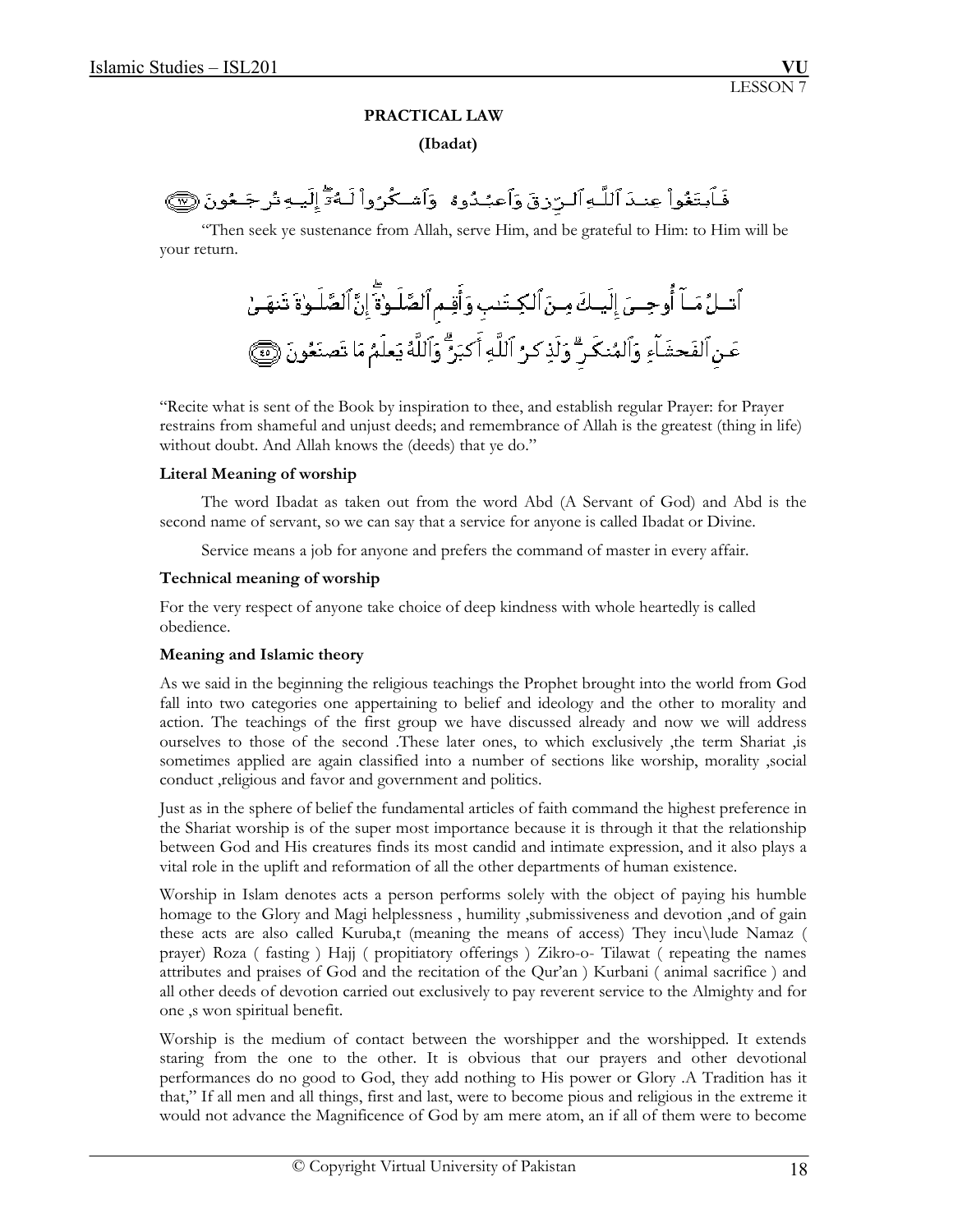the worst sinners and offenders it would not detract from His Resplendent Majesty an Greatness even by the slights degree imaginable.

 Our worship in short, is wholly for our own good and the fulfillment of our spiritual destiny .We have been commanded to it by God so that we may thereby strengthen our awareness of Him and make ourselves worthy of His special grace.

 It is true that there can , be no likeness or comparison between God and men .One is the Mighty Creator and ht supreme Owner of the heavens and the earth ,the a hopeless weakling a creature of a filthy drop of fluid .A worthless .despicable worm can be said to possess greater similarity to the most powerful monarch on the earth than man can ever claim to have with his Maker .How ,then ,is man to obtain access to God and win His favor and love This can be possible only through making an explicit acknowledgement of God ,s infinite power an majesty and his own complete humbleness an affirming it through his daily action .This is what brings man closer to God an makes him His beloved , trusted servant.



"To the 'Ad people', (We sent) Hood, one of their (own) brethren: he said: "O my people! Worship Allah! ye have no other god but Him. Will ye not fear (Allah)?"

"For we assuredly sent amongst every People a messenger, (with the Command), "Serve Allah, and eschew Evil"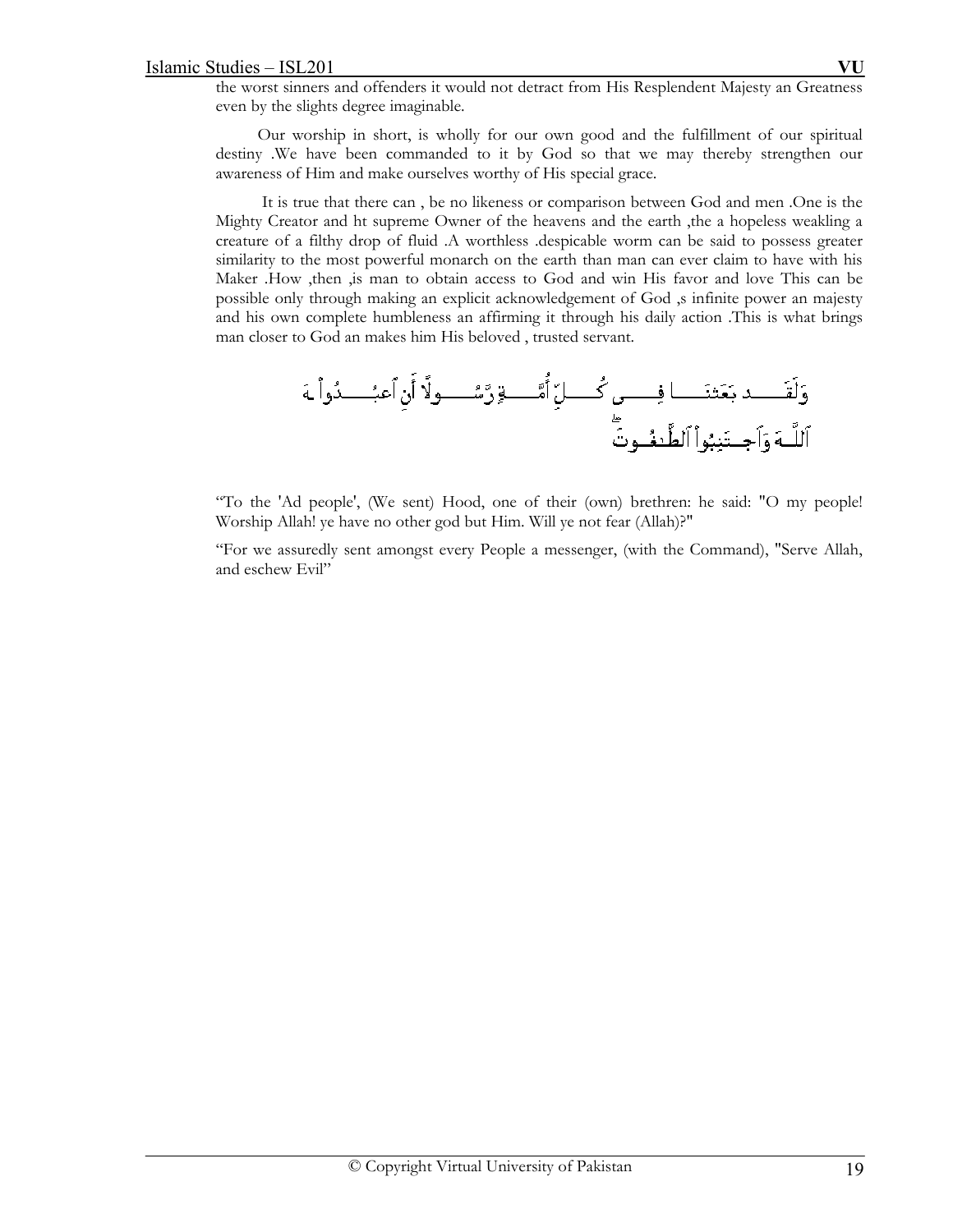## **ISLAMIC PRACTICES**

### **Different Branches of the Worship**

- **1. Namaz**
- **2. Roza**
- **3. Zakat**
- **4. Hajj**

 After this general discussion on faith, we will talk at some length, on the four obligatory modes of worship, Namaz, Roza, Zakat and Hajj: These items are included among the basic fundamentals of Islam and are of exceptional importance to the religion.

These are the pillars on which the whole edifice of faith is raised.

## **Namaz**

## **Definition of Namaz**

 Salah, (Namaz) is a particular way of worshipping Allah and offering devotions to Him which Allah and His Prophet (S.A.W) have taught us.

 Among them the most outstanding is the Namaz, The value of an article depends on the need it serves. The price of a motor car is judged not by its color or shape but by the capacity to fulfill the purpose for which it is meants,nor is a buffalo sheep or deer according to the way it walks --- it is the milk it yields that decides .So is Namaz pre –eminent because it plays the most effective role in the realization of the objectives associated with worship .This will also explain the numerous conditions that are attached to it e.g., the cleanliness of body , the cleanliness of dress, the cleanliness of the ground on which it is offered and Wazu.

 Further some forms of worship are representative in particular of the Sovereignty and the Omnipotent Power of God. By carrying them out the worshipper pays tribute to these qualities of the Divine, making at the same time a confession of his own surrender and servility. Zakat is a classical instance.

 And then there are other forms that are related more specially to the lovable adorable aspect of divinity .They serve to symbolize the deep love and devotion of the adorer for the Adored, his earnest yearning from Him, that He is his heart, soul and everything. The fasts offer an excellent expression to this side of relationship between man and his Creator by calling upon him to shun food and drink in the style of a dejected love ,and so is the Haj a true symbol of love's frenzy \_\_ the strange dress , the curious rituals ,the walking round the House of Ka, aba with someone's thought delightfully embedded in the heart and the frantic kissing of a slab of stone fixed in a corner of that beloved building, the wandering out into the wilderness and staying there for days and nights \_\_ all these things are there but to portray the divine ecstasy, the sweet madness of love which in truth, constitutes the real spirit of this unique pilgrimage.

 But , Namaz is comprehensive of both of these aspects .The dignified, yet respectful , presence before the Almighty ,the disciplined falling in line of the devotes , like lowly slaves ,and the carrying out by them of fixed monuments in an orderly , systematic manner demonstrate exquisitely the Over lordship ,the Power the sovereignty of God and man's total helplessness ,while the state of the heart , the feelings of expectancy , of ardent hope and sublime devotion that work themselves up within it during the prayers ,is typical of the tender emotion of love for the Divine ,The Prophet words ' In Namaz lies the coolness of my eyes " are richly expressive of the later aspect of the Namaz Often ,when the prayer time came the Prophet would address his Muezzin Bilal in this loving manner : O Bilal ! Bring comfort to my heart s soothe the agony that is rising with in is by giving the call to prayer, It has been remarked by Hazrat Mujaddid Alf-Sani in one of his letters that , Namaz is the balm for the aching beards . Bring me comfort O Bilal! Conveys this truth and, the coolness of my eyes lies in Namaz, imparts this secret.

 It is reported that one day Hazrat Abdul Wahid Lahori,a Khilafah , of Hazrat Mujaddid asked, Will there be Namaz in the heaven ,The heaven is not the house of action , said someone ,It is the house of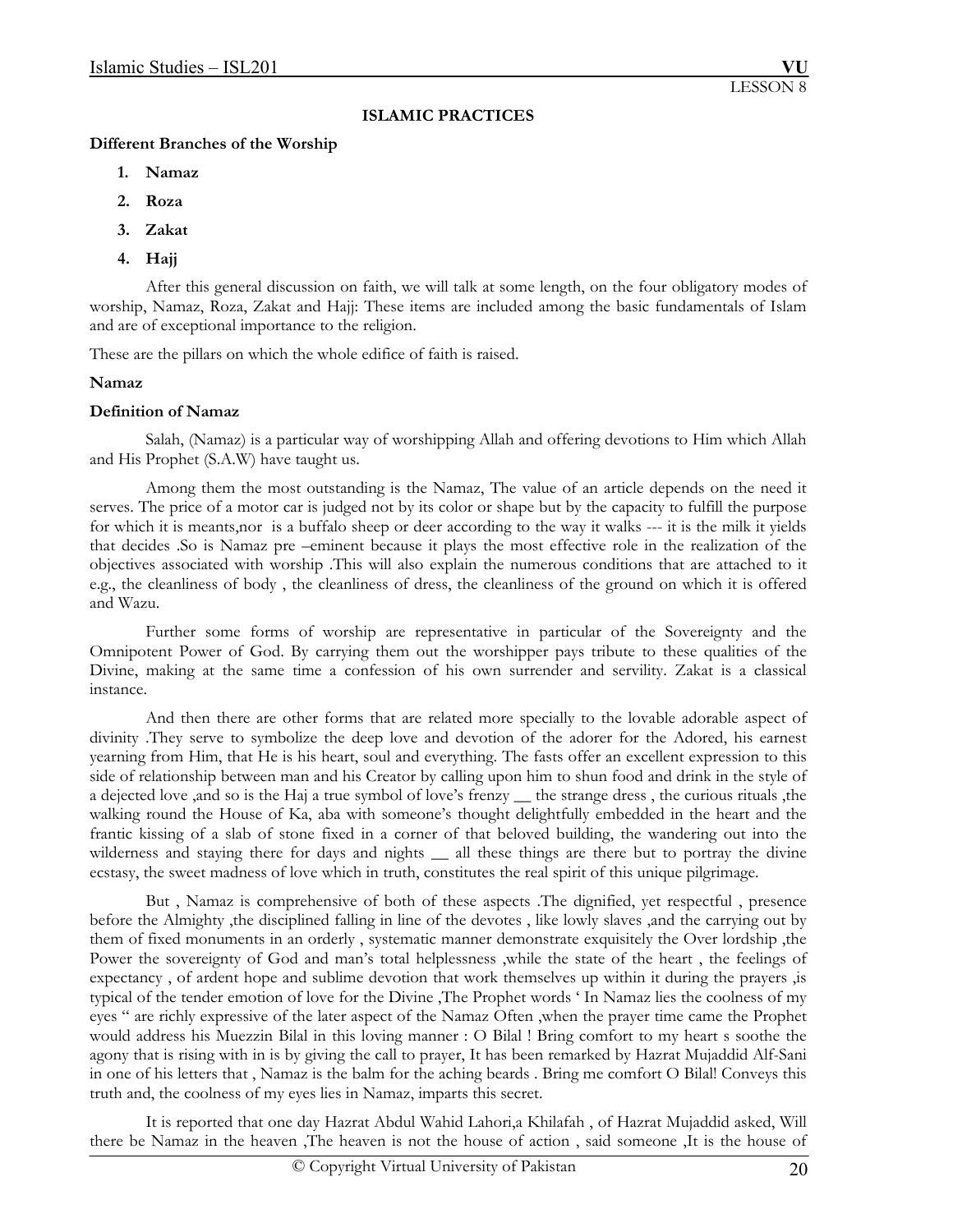recompense , Why should Namaz be there then ,On hearing it the Hazrat b\observed with great anguish , How will it then be possible to live in the heaven .

 The tranquility and joy which people whose Name is a real ,genuine one derive from it can further be imagined from the following utterance of Hazrat Mujaddid , what Royat is in the Hereafter Namaz is here in this world: there is great nearness unto the Beloved in the world in Namaz as there is in the Royat in the Hereafter.

 The distinctive merit of the Namaz, hence lies in this that it reflects fully the Sovereignty and Over lordship of God as well as His lovability and Elegance, In its form it portrays the complete submission of man to his Master, in its spirit it is filled altogether with the essence of the joy, the tenderness and the rich melancholy of love .It is Namaz alone which unites in itself so successfully the two seemingly apposite aspects. And this fact, on its won should be enough t lift is above the other modes of worship.

## **Zakat**

## **Definition of Zakat**

 Zakat is the name given in Islam to that portion of money or wealth which, as per Allah's command is given to the poor and the needy so that they become the owners of it. In other words, fasting and prayers are forms of bodily worship while Zakat is a form of worship which is pecuniary in nature.

 After the Namaz, the next in order of preference among the fundamentals is the Zakat. The basic function of Zakat is the same as of any other form of worship it is the seeking of God, s pleasure and the cleansing and purification of the self. It is a patent fact that , more frequently than not , sins and crimes have their origin in the lust for wealth and the lust for power \_\_ and between the tow ,the former is a more common malady .Zakat is a means for breaking the force an the malignancy of the malady of lust for wealth , In the Quran Zakat is often mentioned simultaneously with Namaz which shows that it is almost equal to the latter in importance in the Islamic organic station of worship , When after the death of the Prophet some of the Arab tribes refused to pay the Zakat, the Caliph ,Hazrat. Abubakar, felt compelled to declare war upon them and in taking that extreme step, he had the full support of the holy companions. Sueh, in the word, is the importance of Zakat in Islam.

# **The financial demands of the faith from its followers do not end with Zakat, they extend further and assume many other forms, it is clearly stated in a tradition that "Besides Zakat there are some other claims too, on wealth" these other claims have been thoroughly enumerated by the theological doctors at their proper place.**

 The manner in which the virtues of spending in the way of god are extolled in the Quran and the various styles of expressions that have been employed for the purpose confirms that it is an indispensable constituent of faith. Yet universal as the indifference of Muslims to their religion has come to be no where it is more evident than in this particular sphere. people have become so selfish these days and the love of money has grown so enormously among them that the practice of sharing one's wealth with a needy an indigent brother is disappearing fast from their midst and even these who do so, a majority of them are guilty of gross carelessness with respect to eth laws and regulations Divinely laid down for it, with the consequence that they do not drive the full benefit from it as promised in the Quran.

 When Zakat is a fundamental obligation like the Namaz, the desire should, naturally, be to discharge it with equal care and ardency. A Zakat that is paid in an off-hand manner, without the urge to make the most of it by paying scrupulous regard to all the relevant rules and requirements, is akin to Namaz which is offered up in haste and without proper attention lacking in both , life and luster. Some of the ways of vesting the Zakat with a greater inner content can be:

First, to get to know all the rules and principles of Zakat and cultivate sincerity of purpose

 Second, to take good care to spend it on what seem to be the most deserving and legitimate parties and objects, that is, parties and objects in spending on which there is the hope of the greatest reward from God.

 Third, to hate the idea of having bestowed any favor on the person to whom it is given away, nor to look down upon him in any way on that account, but on the other hand, to feel genuinely obliged to him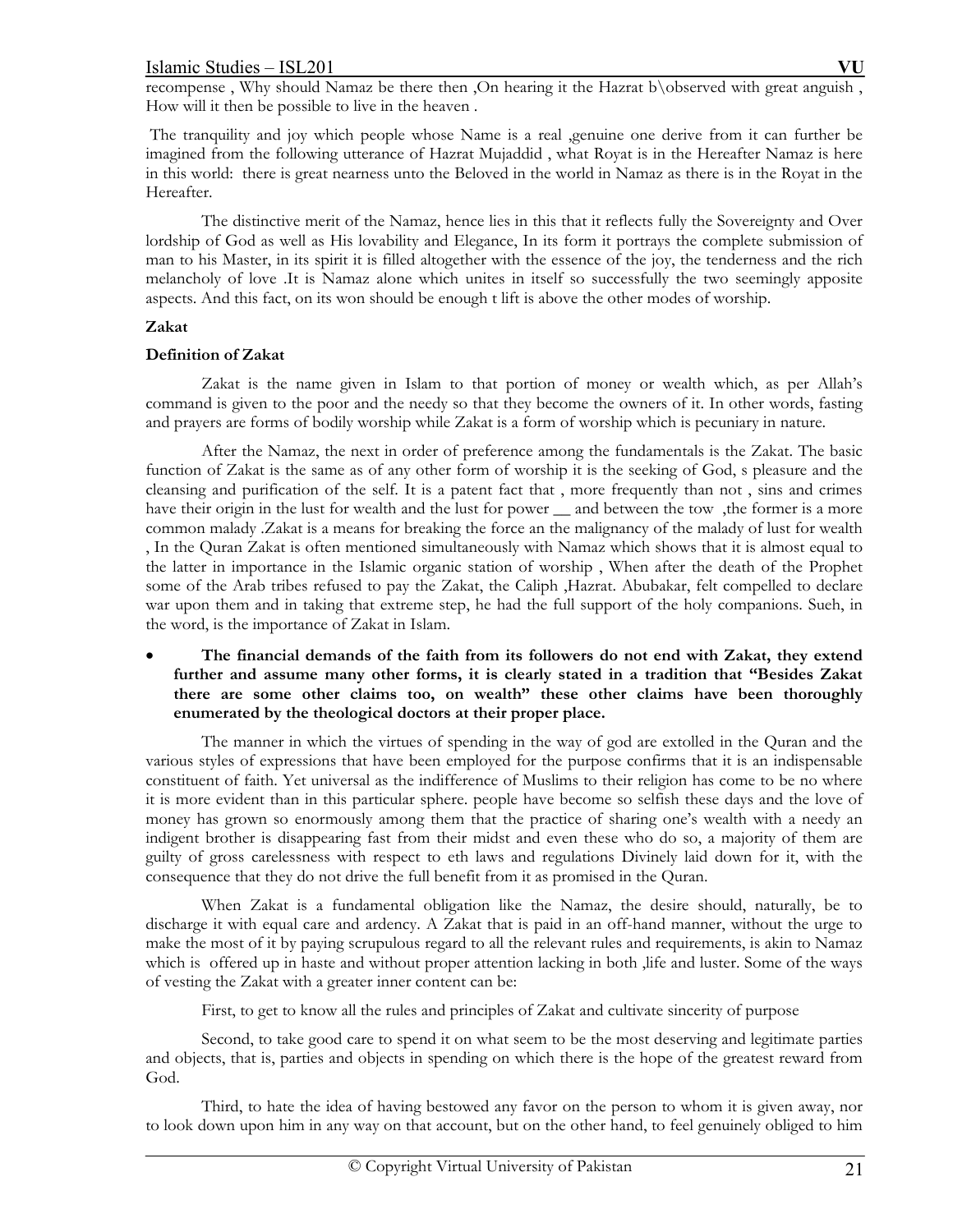Fourth, to call up the convictions to the mind, while giving away the Zakat, as in the case of Namaz, that God is present here, there and everywhere, seeing all and observing everything: He is watching this act of mine, as well as the intent that is operating behind it, and it is in His presence and by His command that I am doing this little service to a servant of His.

 If the Zakat begins to be paid in the manner and spirit indicated above, its beneficial results can be experienced in this very existence; such abundance and prosperity will be witnessed in trade and agriculture that men will be astounded.

# **Roza**

# **Definition of Fasting (Roza)**

 Fasting means willing abstention from eating, drinking and satisfaction of certain demands of the flash, from predawn to sunset

Arabic equivalents for fasting are Saum and Siam. The breaking of the fast is known as If tar.

 The third practical plank is the Roza (or the fast). It is a most excellent means for the development of the celestial element in our nature. It purges the self and is especially beneficial for cultivating Divine virtues like contentment, alms endurance, and piety. During the fast a person forges a special link with the Celestial World by crushing down the animal appetites. but these results can be achieved only when it is undertaken with all the solemnity of an act of worship, the instruction laid down in its context are sincerely obeyed and nothing is done that may militate against the sanctity of the deed. The first thing in this regard is to leave all sinful conduct strictly alone, more particularly that which operation to the mouth and the tongue. If this is not done, the fast will be bereft of all the spiritual consequences. we say 5this on the authority of the tradition that "if a person does not abstain from falsehood, deceit and perfidy while fasting, it is immaterial to God that he goes without food and drink, and does hunger and thirst" another tradition to the same effect reads, "Many are there among those who keep the fasts that gain nothing from them except hunger and thirst".

 It follows, therefore, that our ambition should be to obtain the maximum advantage from the fasts as from Namaz and Zakat, in terms of our spiritual progress and evolution. What is required for this, first and foremost, is to refrain from every thing that is forbidden, including the Makroohat. The sins emanations from the mouth are particularly to be guarded against, so much so that it is prohibited in the Tradition even to shout or to talk in a loud voice during a fast. Conversely, the endeavor ought to be to practice greater goodness and pay more attention to the deeds of virtue during the period of fasting, especially to those that are associated with the mouth. E.g. Zikr and Tilawat.

# **Hajj**

# **Concept of Hajj**

There exists a special relationship, a peculiar affinity, between the Prophet—and, through him, between His Ummah—and Hazrat Abraham. **The Hajj,** in truth, constitutes both in its form and essence, the symbolization of the latter's supreme devoutness and matchless submission to the Will of God.

 And the idea underlying its ordainment is that every Muslim who can afford to undertake the pilgrimage should, at least, once in his life, betake himself to the place where the most glorious episode of Hazrat Abraham's life of utter dedication to his Creator had taken place, and cast himself, for the time being, in the role of that superbly self—effacing, all—sacrificing Friend of the Lord. He should give a practical proof of his attachment to the path of that true friend, slave and devotee of the Devine, and of his respectful devotion to the distinctive practices the Lord has ordained for the occasion and create within himself the sincere urge to dye his entire existence, inwardly as well as outwardly, in the hue of that august patriarch and give his soul a chance to take in its share of the magnificent spiritual glories of the place.

 I shall dwell no further on the essential beauty and richness of the Hajj because these can be understood properly only when one experiences them personally during the course of the pilgrimage. This much, however, I will certainly say that when, by the Grace of God, you may decide to undertake the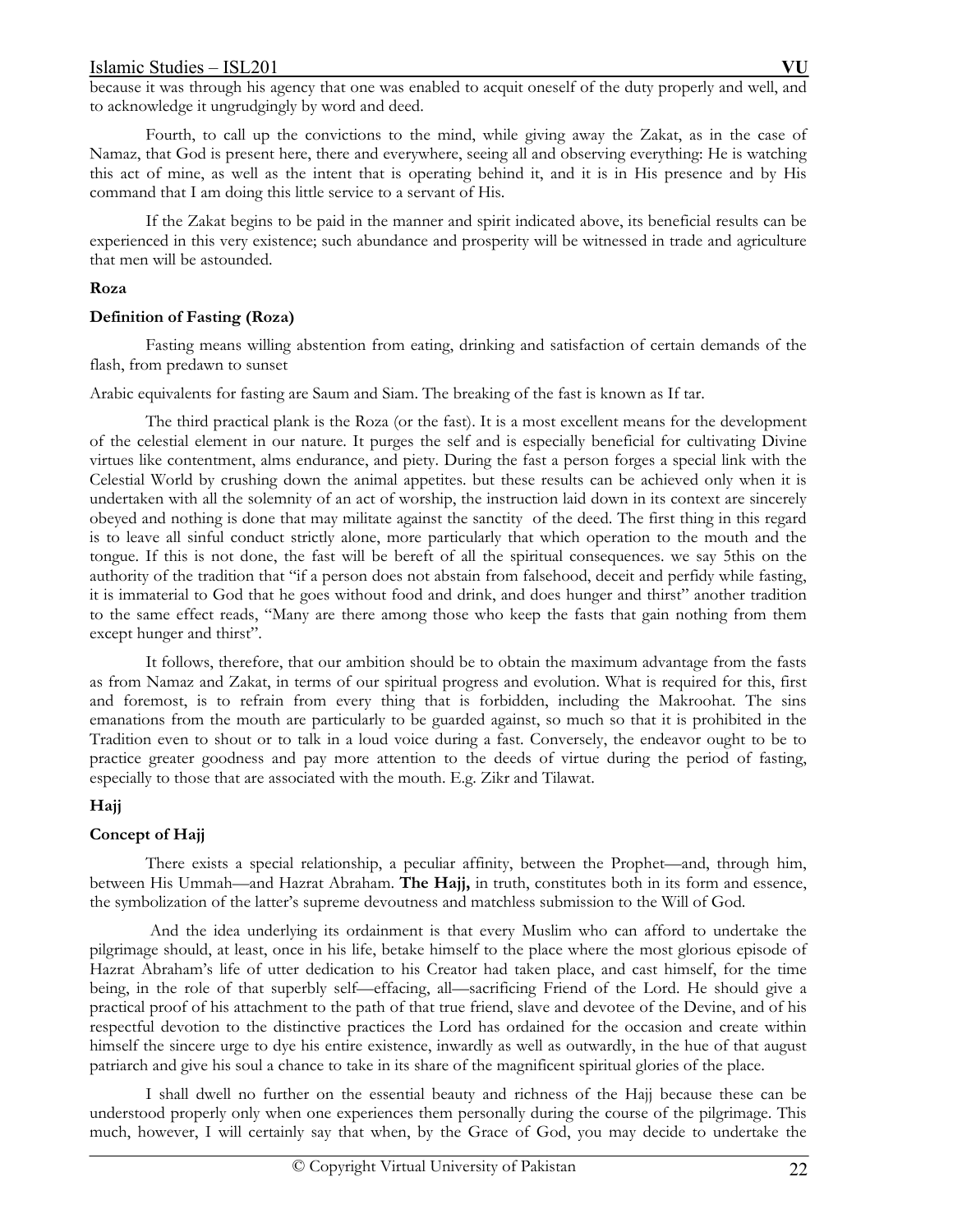pilgrimage concentrate more on preparing yourself inwardly and spiritually for it than on anything else. Sadly enough, people bestow the greatest thought on the material comforts of the journey, they even want to take with them such trivial articles as salt, pepper and pickles and equip themselves with as many as ten suits of clothes—; they get occupied with these preparations for months in advance but do nothing by way of making themselves fit spiritually for the great occasion. The result is that they gain nothing from it, and come back as they had gone. It is not that a pilgrim is not allowed to furnish himself with material necessities before he sets out for the pilgrimage—within a proper limit it is essential to do so—, but these things do not make the real equipment for the Hajj. The real equipment lies in getting oneself ready with all the information needed for the carrying out of the duty and in the acquirement of that inner fitness which enable one to receive the rich spiritual benefits accruing from it. An important part of the endeavor to establish Hajj must be to create in the people's minds an awareness of this fact, without it, the Hajj will remain a soulless form and an empty ceremony.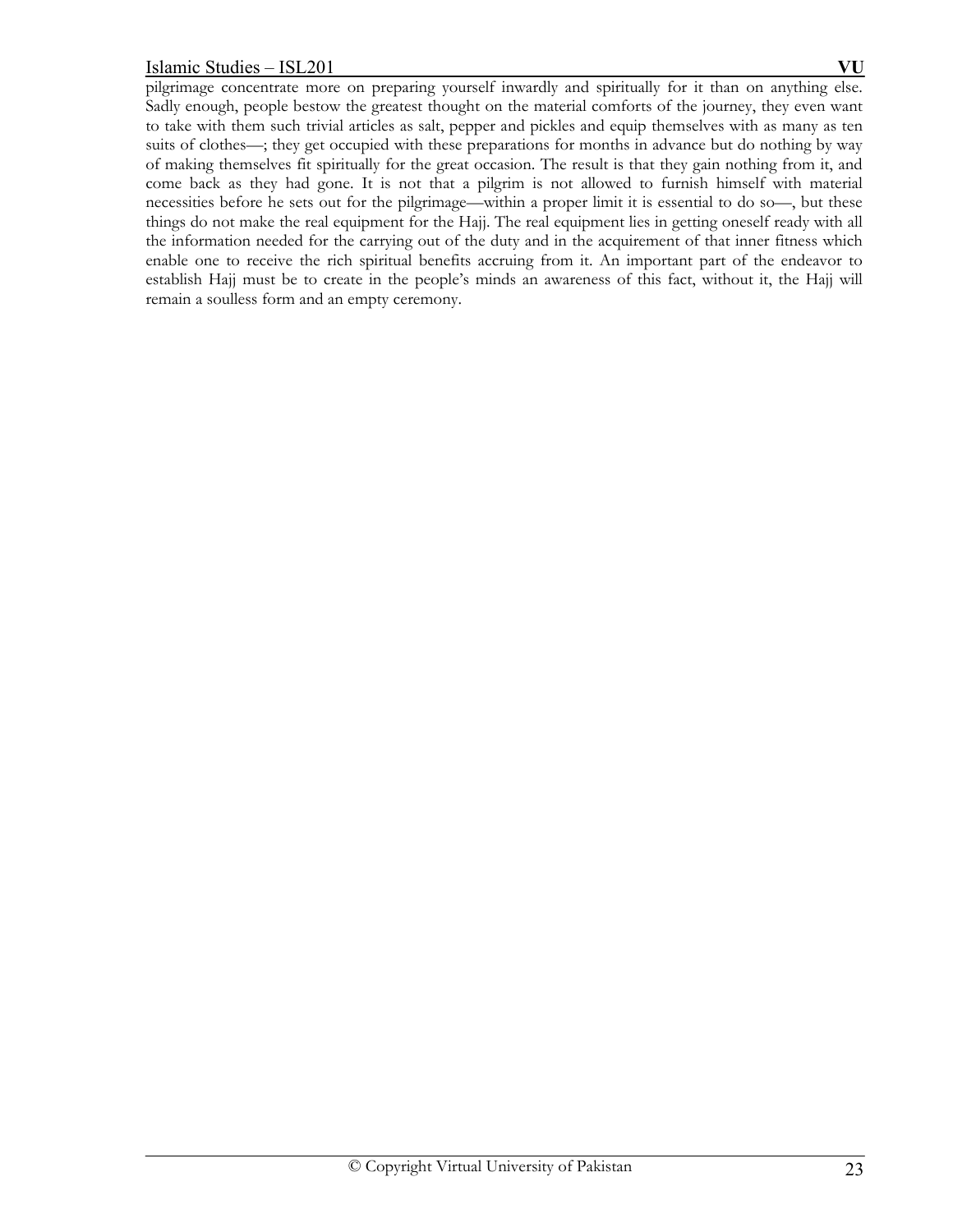## **KNOWLEDGE AND ITS ISLAMIC CONCEPT**

### **Definition of Knowledge**

According to religious terminology and usage in Qur'an and Hadith, knowledge is only that which Allah has sent down through His Prophets for the guidance of mankind.

 The first obligation on man, after he has believed in Allah's Prophet and Messenger and his mission, is to try to learn and find out the teachings and guidance of Prophet, and the do's and don'ts. The entire edifice of religion depends on this knowledge. Hence, the first obligation after Iman (or Belief) is to learn it and teach it.

 The learning and teaching may be accomplished by oral conversation and observation as the companions did in the times of the Prophet and the immediate years after his death. They acquired all their knowledge in this manner. They heard the Prophet's saying, observed his deeds and actions, or acquired it in the same manner from those of his companions who had benefited from him.

 The same may be said of the knowledge of most of the Tabi'een (the successors of the companions). They received it through companionship and hearing.

 Knowledge may also be acquired through reading and writing, and books. This had become the method of imparting knowledge in times thereafter. Books were read and prescribed, as they are today.

 Allah's Messenger has said, "It is *Fard* (an absolute obligation) for every man who believes in me as Allah's Messenger and accepts Allah's religion, Islam, to acquire necessary knowledge of religion." The Prophet also said that the effort of a man in acquiring this knowledge is a kind of Jihad in the path of Allah and a means to attaining nearness to Him. He also said that neglect in this regard and carelessness was a punishable crime. This knowledge is a legacy of the Prophets, particularly Allah's Messenger and it is the dearest and most precious asset of the universe. Thus, the fortunate ones who acquire it and give its rights are indeed heirs of the Prophets. All creatures, including the angels in the heavens, the ants on the earth and fish in the oceans, love them and pray for them. Allah, the Exalted, has created them with that nature. As for those people who use this sacred legacy of the Prophets for wrong ends, they are the worst criminals who deserve Divine displeasure and wrath.

(We seek refuge in Allah from the mischief of our souls and from our evil deeds.)

 After this brief introduction, let us now read the following Ahadith of Allah's Messenger on the subject of knowledge and learning and teaching.

## **What happens if Knowledge is Devoid of Faith?**

One can only realize the impact of knowledge on human life, on all levels and in every field by comparing a first-class scholar with an illiterate person living in a jungle away from any educational outlet. Undoubtedly, the differences between them will be much greater than the resemblances, and the conclusion must be that it would be next to impossible for these two people to coexist in the same environment.

It is one of the signs of the mercy Allah extends to the human race that he has taught us how to acquire knowledge in various fields and has provided us with the means to do so. Allah has given us hearing that allows us to listen to scientific information and to learn; sight that we can use to search and to read, and an intellect that enables us to ponder, meditate, and reason.

**Allah says,** 

"Allah has delivered you out of your mothers' wombs without knowledge of anything, and provided you with hearing, sight, and intellect that you may be thankful." (16:78).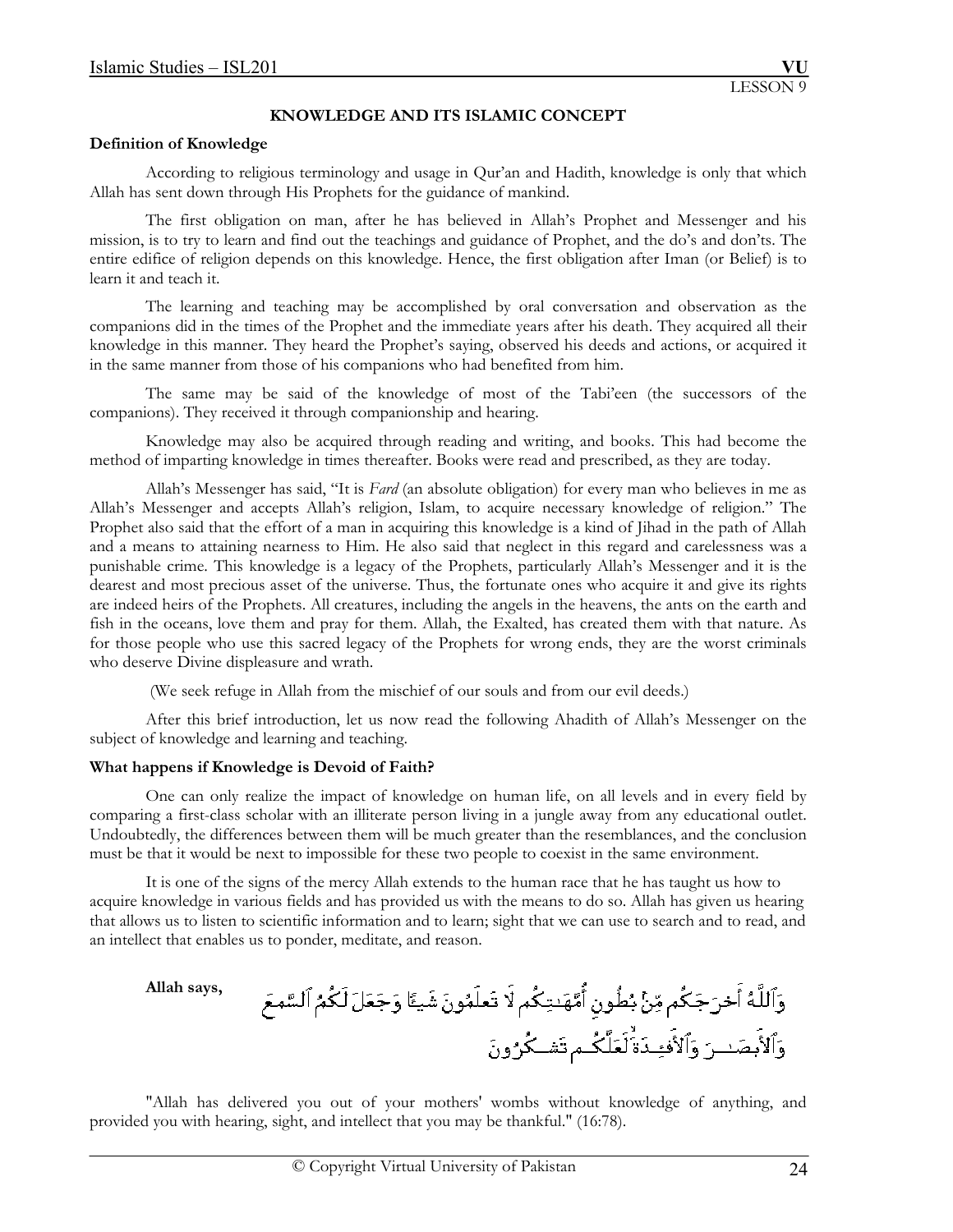Moreover, Allah taught people how to find their way to Him. He has sent them Messengers inspired with Books, and has revealed to them signs of His greatness and wonders of His power which testify to His Lordship and Divinity.

Allah has also put the Earth and all that it bears and contains at the disposal of human beings. He has provided them with the means to benefit from it, and made the benefits they derive proportional to their research, experimentation, labor, and diligence. The rationale behind giving them such full control is that it serves as the means to arrive at the great objective that leads to Allah's pleasure and Paradise.

Knowledge is a great ocean that is bound by no shores. It includes both the knowledge that brings benefit in this world and that which brings benefit in the Hereafter. Nobody can encompass all knowledge, and regardless of how much knowledge is acquired by people, there is always one who is superior in knowledge and that is Allah, the Most Sublime.

He says,

 "We raise whomever we will several degrees, and there is above everyone with knowledge, One who is more knowing." (12:76).

 The Qur'an says that knowledge should be derived from those who have it, and that everyone who is deficient in knowledge should seek it. When the polytheists of Makkah declared their unwillingness to acknowledge that Muhammad, (S.A.W), a true prophet, their argument was: "Allah is too great to send a human being as a messenger; could He not send and angel?

In response, Allah inspired His Prophet with the verse that says,

"We only sent men before you, so ask people with learning if you do not know, with clear signs and with written rules." (16: 43-44).

This was an invitation to the people of Quraish, telling them that if they had any doubts, they should ask people who have knowledge of the Old and New Testaments, and the latter would tell them that all prophets were mortals.

 An important fact that the Noble Qur'an draws to our attention, is that unbelievers only failed to follow the true creed because true knowledge was unavailable to them.

Allah says:

"Indeed most of them know not the truth and therefore turn away." (21:24).

This implies that the Islamic nation has a great responsibility, and this is to make all people aware of the truth and to invite them to follow it. In their ignorance, many of those who worship idols, animals, (such as cows or calves) or objects (such as the crucifix), have the conviction that their worship brings them closer to Allah, but they actually worship something other than Allah.

The same is true about those who worship matter or the human intellect. These believe that there is no God and that matter is the essence of life, and therefore, they tend to their worldly affairs and ignore concerns of the Hereafter. What they lack in true knowledge makes them ignorant of the truth about the Hereafter.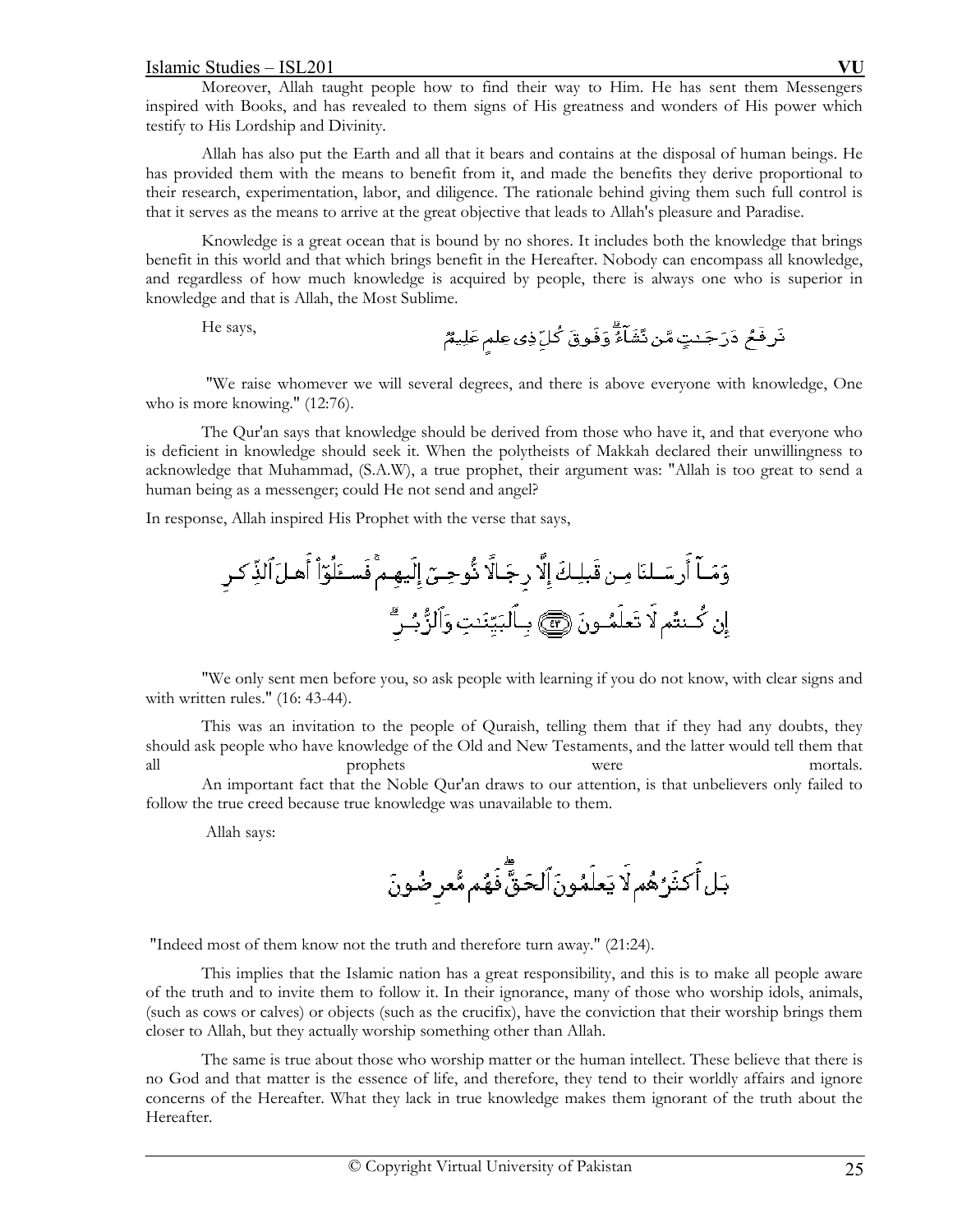How can these groups be rescued out of their polytheistic beliefs and guided to the worship of Allah alone without being taught the truth about this world, the Hereafter, and what belongs to each, thus having the chance to learn the evident truth and find their way to the Straight Path.

On the other hand, unless guided by faith, knowledge would be destructive and evil, rather than beneficial and benign. Such knowledge makes people too vain to admit the truth, even when they know it in their hearts, and they deny what Allah has blessed them with.

Allah tells us stories of past nations that acquired a great share of knowledge, but were devoid of faith, and therefore, failed to acknowledge the blessings of Allah because they had too much vanity to acknowledge the evident truth.

Allah says:

"When their messengers brought them clear signs, they rejoiced at the knowledge they had, and they were enveloped by what they had been ridiculing" (40:83).

Qaroon is an example of such people; he was ungrateful for Allah's favor and attributed the wealth he had to his own knowledge and he said:

'I was given it because of the knowledge I had.'" (28:78).

Today's culture is described as scientific but secular, which means that it is non-religious and devoid of faith. It does not accommodate any belief in the Hereafter

It is a culture that supports construction and endeavors on earth, and gives exclusive attention to life in this world, without any concern for death and what follows death. Proponents of this culture, as described by Allah, the Most Sublime

"Know what is apparent of life on earth and are unaware of the Hereafter." (30:7).

A question could be raised at this point: Has this kind of culture, which is based on the disciplines of knowledge that focuses on this world alone and completely excludes any knowledge of the Hereafter, brought satisfaction and happiness to mankind? The answer is negative. It has been observed by many that the more advanced man gets in his secular knowledge, the greater the number of people who frequent the offices of psychologists and psychiatrists.

People are unanimous that simple life brings more happiness than material life with all its complications.

Ambitions to rule and control the world have made knowledge destructive, threatening to wipe out the earth and its creatures. Human beings have lost control of the branches of knowledge they had acquired, and in the absence of faith, they have become the most dangerous of tools that threaten the world with destruction.

Physical science enabled scientists to make atomic, nuclear, and biological bombs, in spite of the fact that the discoverers of the principle on which these bombs are based were fully aware that millions of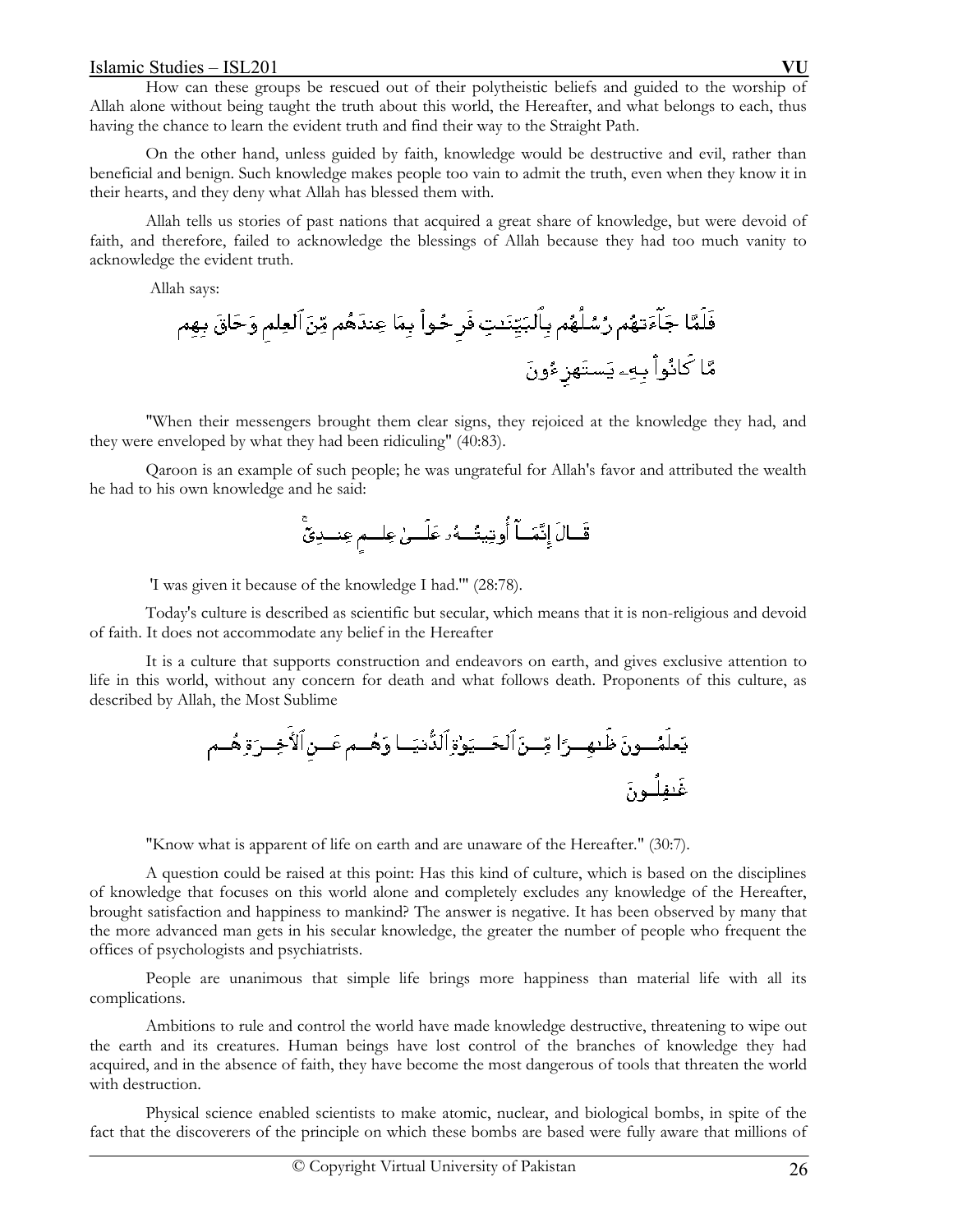people will be killed should these bombs be used. The same thing is true of the experts who make rockets to carry such bombs. Yet the bombs have been, and continue to be made by people.

Science and knowledge are responsible for the pollution of seas and rivers and for the transformation of plants and trees. Fruits and vegetables have become tasteless, due to the chemicals used to prematurely ripen them, and to increase their size and yield. In all this, the consumer is the victim. Worse than that, is that people now eat their own refuse, after subjecting it to chemical treatment, thus imitating certain types of animals.

Knowledge has been used to promote immorality. Obscenities and pornography are aired on television. People have been very innovative, provoking desires and reducing humans to the level of beasts, and even below. They are forever seeking new ways to stimulate desires.

All these things have a predestined duration in this world and on the Day of Judgment we will all be faced with our decisions in this life. Will they then allow their secular knowledge and worldly sciences to be tempered by belief in the unknown and in the life after this life?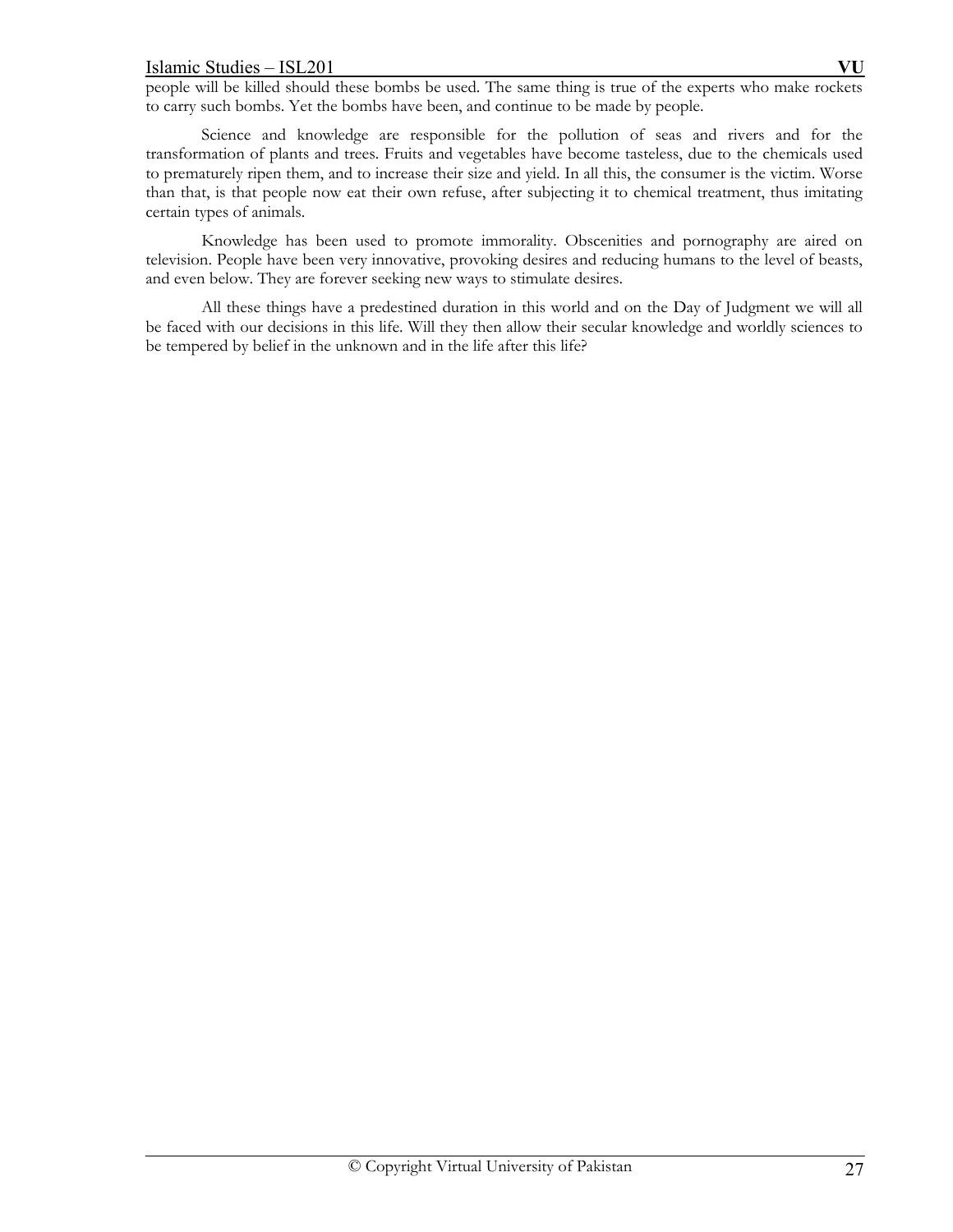# **KNOWLEDGE AND ITS ISLAMIC CONCEPT**

### **Definition of Knowledge**

According to religious terminology and usage in Qur'an and Hadith, knowledge is only that which Allah has sent down through His Prophets for the guidance of mankind.

### **The Intention behind Seeking Knowledge**

By Allah's permission we should already have some idea of how important it is to seek knowledge of our religion, and feel motivated into doing so because of the many excellent rewards and virtues attached to this deed. But before actually seeking and acquiring this knowledge we must find out the intentions behind it, the reasons why a Muslim must gain knowledge of his religion.

 Every deed and saying has behind it an intention, but for the Muslim, every intention must be correct, since the Messenger of Allah, informed us: "Actions are judged by intentions and every man shall have that which he intended"

(1) The correct intention is as important as the action itself. It is certainly more difficult to achieve as the scholars of the past - our Pious Predecessors - used to say: "Nothing is harder for me to handle than the intention, for it overwhelms me."

(2) One of them also said: "Learn the intention, for it is more serious than the action."

(3) The Correct Intentions the intention behind all our actions should be to earn the pleasure of Allah, and seeking knowledge is no exception. We know that this noble action has attached to it many rewards as the Messenger of Allah informed us that for the seeker of knowledge "...angels accord welcome and whatever is in the heavens and the earth and even the fish in the depth of the water seek forgiveness... and that Allah the Most High - directs him to tread a path from the paths of paradise."

 (4) This, then, should be at least one reason for gaining knowledge, to acquire for oneself these great blessings, both in this world and the Hereafter.

 Another benefit of seeking knowledge of Islam is that it will, by the permission of Allah, remove ignorance about the religion from amongst our selves. A Muslim cannot remain in a state of doubt and confusion about how to worship Allah, because this will prevent him from worshipping Allah correctly. However, acquiring knowledge of this will eradicate the ignorance.

## Imam al-Aajurree (d. 360H) said:

 "Worship is not possible without knowledge, so seeking knowledge is compulsory and ignorance is not a good state for the believer to be in, so he seeks knowledge to remove ignorance from him and to be able to worship Allah in the way Allah has commanded".

 And it is only when one has removed ignorance from oneself that one can help lift the veil of ignorance that also prevents others from the true worship of their Lord.

 Also acquiring sound knowledge of Islam enables one to counter the attacks upon it from disbelievers and innovators and all others whose wish is to either destroy or corrupt it. So equipped with certain knowledge one can be in a better position to defend the religion.

 There are then, certain reasons behind seeking and acquiring knowledge: wanting the rewards and excellence attached to it, wanting to remove ignorance from oneself and others about Islam in order to worship. Allah properly and being able to defend the religion.

## Warnings from the Prophet (S.A.W)

 Many actions can be and are done for the purely worldly gains, to seek personal gain or benefit. As we know, this should not be the reason behind the actions and sayings of a Muslim. To seek the pleasure and reward of Allah should be our sole aim. To make this is easier for us, the Messenger of Allah, (S.A.W), warned us against doing actions for other than the sake of Allah and specifically against seeking and acquiring knowledge for the wrong reasons, with incorrect intentions.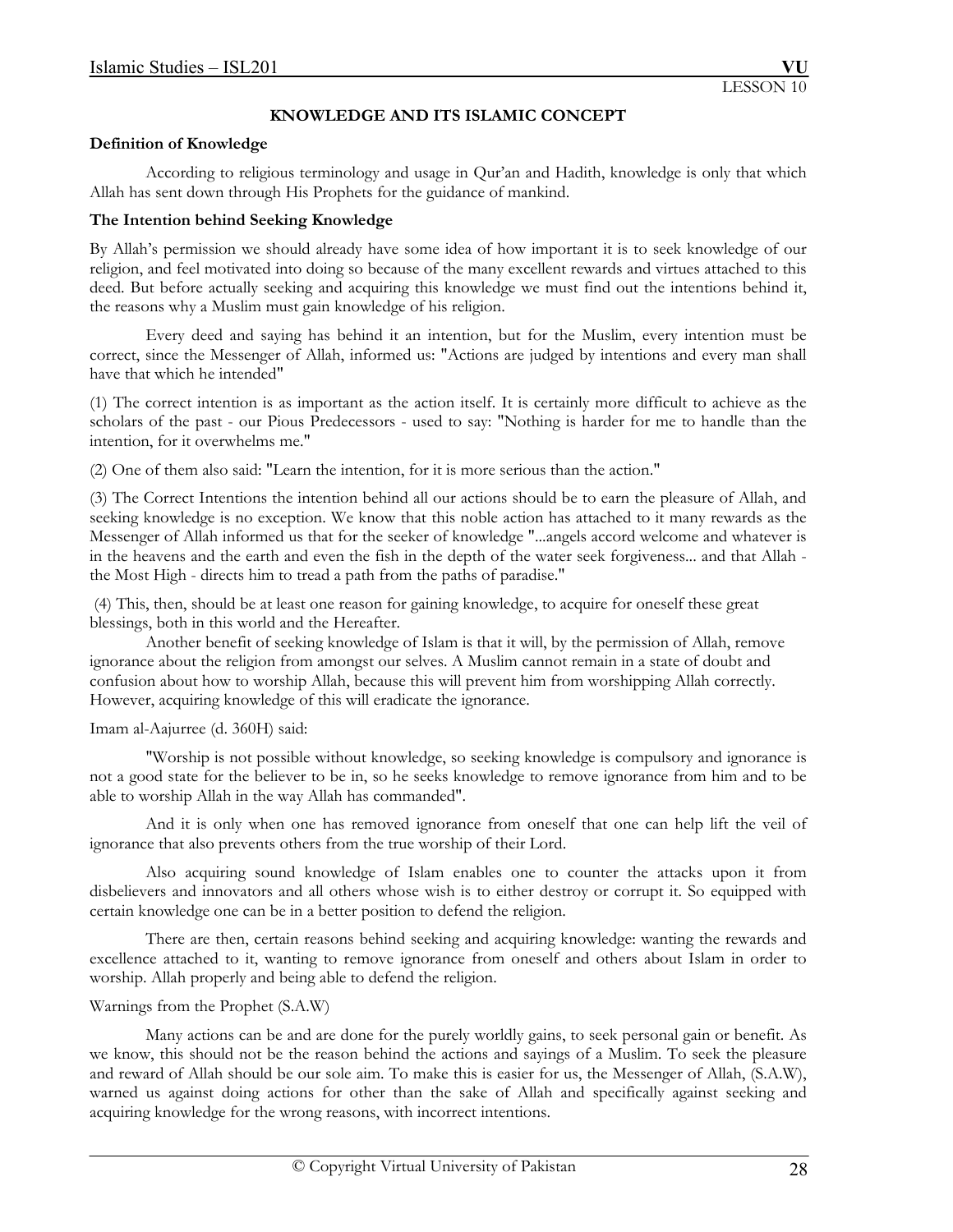He, (S.A.W), said: "Whosoever learns knowledge by which is to be sought the Face of Allah, but he does not do so except to goal of this world, he will not smell the odor of Paradise on the Day of Resurrection."

In another narration the Prophet warned us by saying: "Do not learn the knowledge to amaze/stupefy by it the scholars, nor to delight against the foolish by it, nor to possess the gatherings by it. Whosoever does so, then the Fire, the Fire?"

These two Hadith are extremely clear in their warnings against acquiring knowledge with other than the correct intention. Knowledge of Islam is sought to teach our selves and others, but most importantly to act upon as Allah, the Highest, revealed:

**لأدًا** يَحْشَى ٱللَّـهَ مـن عِبَـاده ٱلعُلَمَـّدَوُّاً

"It is only those who have knowledge amongst His slaves that fear Allah." [35:28].

 And as some of the scholars of the past used to say: "Knowledge is not narrating much, but knowledge is fear of Allah."

It should not be sought for reasons of fame or status, which are goals of this world. We should be fearful of not falling into this category, since as the Hadith state the consequences are severe - Hellfire.

We must therefore constantly check our intentions to ensure sincerity and purity of action, especially those in the forefront of da'wah, calling people to Islam; since it is easier for intentions to become tainted whilst standing in front of an audience or group of people. Shaitaan is also constantly at work trying to ruin our good deeds in whichever way he can.

 So let us be careful and anxious about why we are seeking knowledge of Islam and ask Allah to save us from being included with the likes of the first to be judged by Him on the Day of Judgment, about whom the Prophet, (S.A.W), warned us: "...So the first to be summoned will be a man who learned knowledge and taught it and read the Qur'an. He will come with it and favors to him will be made known to him and he will recognize it. It will be said: What have you done by it? 'He will say: 'I studied the knowledge and taught it and recited for You the Qur'an. It will be said:

'You have lied. Rather you studied the knowledge so that it would be said of you: 'a scholar' and you recited the Qur'an so it would be said of you: 'a recite.' And that was said. Then he will be commanded and would be dragged on his face until he is thrown into the Fire..."

# May Allah - the One free from all imperfections - protect us from this? **Muslims Contribution to Science**

 Islam urges people to read and learn on every occasion. The verses of the Qur'an command, advice, warn, and encourage people to observe the phenomena of nature, the succession of day and night, the movements of stars, the sun, moon, and other heavenly bodies. Muslims are urged to look into everything in the universe, to travel, investigate, explore and understand them, the better to appreciate and be thankful for all the wonders and beauty of God's creations. The first revelation to Muhammad (S.A.W) showed how much Islam cares about knowledge.

"Read, in the name of your Lord, Who created...?" [96:1]

 Learning is obligatory for both men and women. Moreover, education is not restricted to religious issues; it includes all fields of knowledge, including biology, physics, and technology. Scholars have the highest status in Islam, second only to that accorded to Prophets.

 Almost from the very beginnings of the Islamic state Muslims began to study and to master a number of fields of so-called secular learning, beginning with linguistics and architecture, but very quickly extending to mathematics, physics, astronomy, geography, medicine, chemistry and philosophy. They translated and synthesized the known works of the ancient world, from Greece, Persia, India, even China.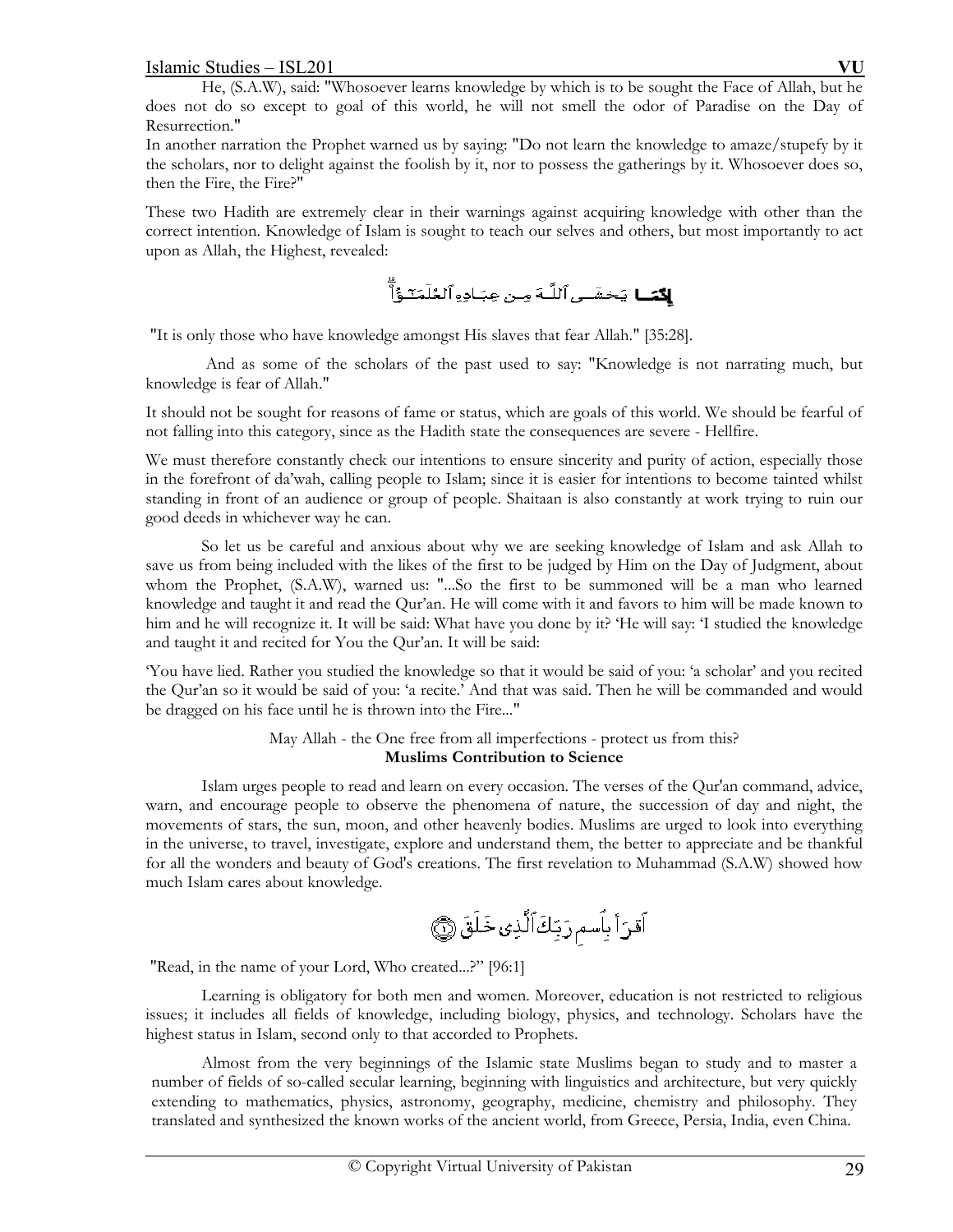Before long they were criticizing, improving and expanding on that knowledge. Centuries before the European Renaissance there were Muslim "Renaissance" men, men who were simultaneously explorers, scientists, philosophers, physicians and poets, like Ibn Sina (Avicenna), Umar Khayyam, and others.

### **Astronomy**:

 Muslims have always had a special interest in astronomy. The moon and the sun are of vital importance in the daily life of every Muslim. By the moon, Muslims determine the beginning and the end of the months in their lunar calendar. By the sun the Muslims calculate the times for prayer and fasting.

 It is also by means of astronomy that Muslims can determine the precise direction of the Kiblah, to face the Ka'bah in Makkah, during prayer. The most precise solar calendar, superior to the Julian, is the Jilali, devised under the supervision of Umar Khayyam.

The Qur'an contains many references to astronomy.

 "The heavens and the earth were ordered rightly, and were made subservient to man, including the sun, the moon, the stars, and day and night. Every heavenly body moves in an orbit assigned to it by God and never digresses, making the universe an orderly cosmos whose life and existence, diminution and expansion, are totally determined by the Creator." [Qur'an 30:22]

 These references, and the injunctions to learn, inspired the early Muslim scholars to study the heavens. They integrated the earlier works of the Indians, Persians and Greeks into a new synthesis. Ptolemy's Almagest (the title as we know it is Arabic) was translated, studied and criticized. Many new stars were discovered, as we see in their Arabic names - Algol, Deneb, Betelgeuse, Rigel, Aldebaran.

Astronomical tables were compiled, among them the Toledan tables, which were used by Copernicus, Tycho Brahe and Kepler. Also compiled were almanacs - another Arabic term. Other terms from Arabic are zenith, nadir, albedo, azimuth.

 Muslim astronomers were the first to establish observatories, like the one built at Mugharah by Hulagu, the son of Genghis Khan, in Persia, and they invented instruments such as the quadrant and astrolabe, which led to advances not only in astronomy but in oceanic navigation, contributing to the European age of exploration.

## **Geography**:

 Muslim scholars paid great attention to geography. In fact, the Muslims' great concern for geography originated with their religion. The Qur'an encourages people to travel throughout the earth to see God's signs and patterns every where. Islam also requires each Muslim to have at least enough knowledge of geography to know the direction of the Kiblah (the position of the Ka'bah in Makkah) in order to pray five times a day.

 Muslims were also used to taking long journeys to conduct trade as well as to make the Hajj and spread their religion. The far-flung Islamic empire enabled scholar-explorers to compile large amounts of geographical and climatic information from the Atlantic to the Pacific.

 Among the most famous names in the field of geography, even in the West, are Ibn Khaldun and Ibn Batuta, renowned for their written accounts of their extensive explorations. In 1166, Al-Idrisi, the wellknown Muslim scholar who served the Sicilian court, produced very accurate maps, including a world map with all the continents and their mountains, rivers and famous cities. Al-Muqdishi was the first geographer to produce accurate maps in color.

## **Humanity**:

 Seeking knowledge is obligatory in Islam for every Muslim, man and woman. The main sources of Islam, the Qur'an and the Sunnah (Prophet Muhammad's traditions), encourage Muslims to seek knowledge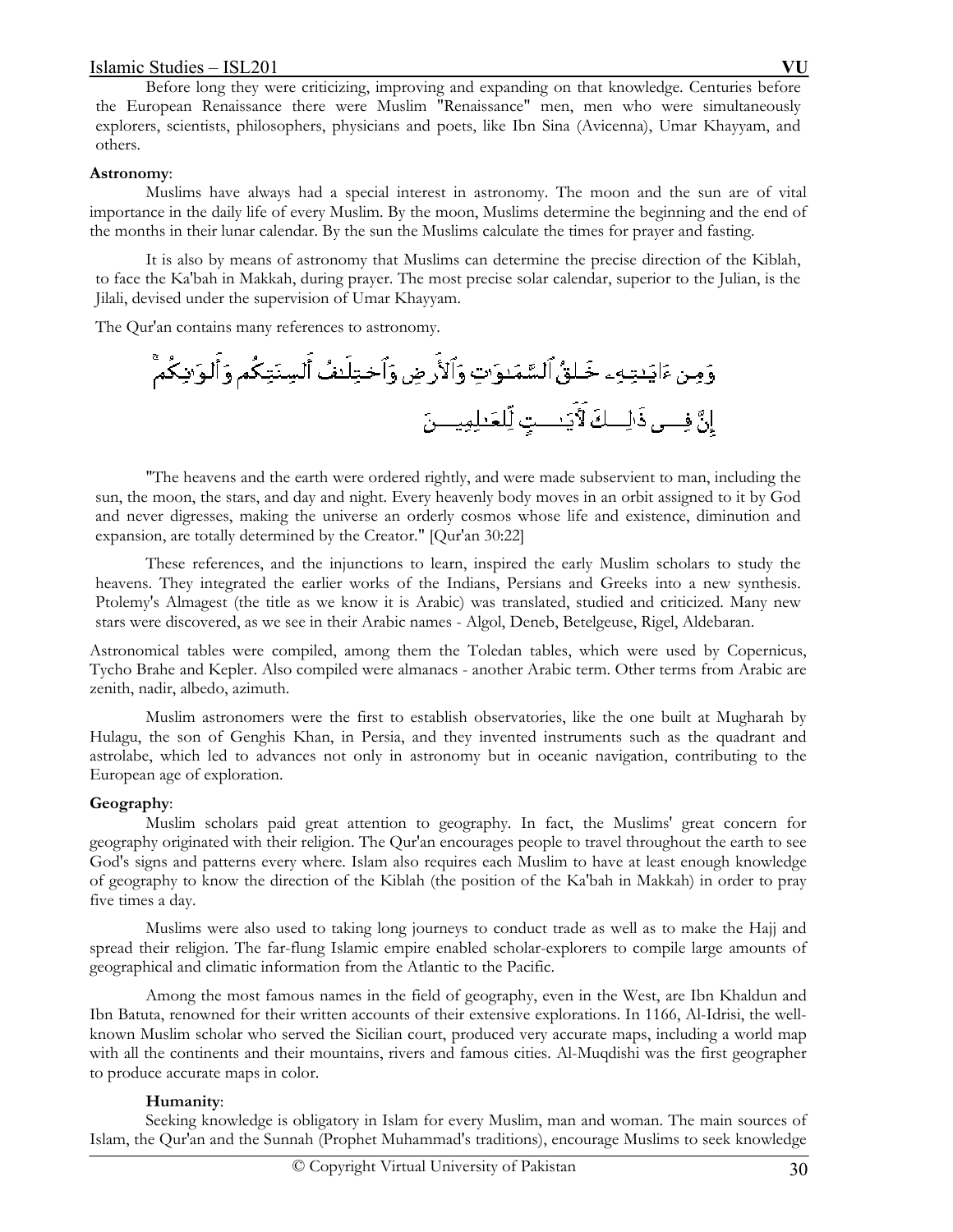and be scholars, since this is the best way for people to know Allah (God), to appreciate His wondrous creations and be thankful for them.

 Muslims were therefore eager to seek knowledge, both religious and secular, and within a few years of Prophet Muhammad's mission, a great civilization sprang up and flourished. The outcome is shown in the spread of Islamic universities; Al-Zaytunah in Tunis, and Al-Azhar in Cairo go back more than1,000 years and are the oldest existing universities in the world. Indeed, they were the models for the first European universities, such as Bologna, Heidelberg, and the Sorbonne. Even the familiar academic cap and gown originated at Al-Azhar University.

 Muslims made great advances in many different fields, such as geography, physics, chemistry, mathematics, medicine, pharmacology, architecture, linguistics and astronomy. Algebra and the Arabic numerals were introduced to the world by Muslim scholars. The astrolabe, the quadrant, and other navigational devices and maps were developed by Muslim scholars and played an important role in world progress, most notably in Europe's age of exploration.

 Muslim scholars studied the ancient civilizations from Greece and Rome to China and India. The works of Aristotle, Ptolemy, Euclid and others were translated into Arabic. Muslim scholars and scientists then added their own creative ideas, discoveries and inventions, and finally transmitted this new knowledge to Europe, leading directly to the Renaissance. Many scientific and medical treatises, having been translated into Latin, were standard text and reference books as late as the 17th and 18th centuries.

### **Mathematics**:

It is interesting to note that Islam so strongly urges mankind to study and explore the universe. For example, the Holy Qur'an states:

# سَنُر يهِم ءَايَـٰتِنَا فِى ٱلأَفَاقِ وَفِىٓ أَنفُسِهِم حَتَّىٰ يَتَبَيَّنَ لَهُم أَنَّهُ ٱلْحَقُّّ

"We (Allah) will show you (mankind) Our signs/patterns in the horizons/universe and in yourselves until you are convinced that the revelation is the truth." [Qur'an, 41:53]

 This invitation to explore and search made Muslims interested in astronomy, mathematics, chemistry, and the other sciences, and they had a very clear and firm understanding of the correspondences among geometry, mathematics, and astronomy. The Muslims invented the symbol for zero (The word "cipher" comes from Arabic sifr), and they organized the numbers into the decimal system - base 10. Additionally, they invented the symbol to express an unknown quantity, i.e. variables like x.

 The first great Muslim mathematician, Al-Khawarizmi, invented the subject of algebra (al-Jabr), which was further developed by others, most notably Umar Khayyam. Al-Khawarizmi's work, in Latin translation, brought the Arabic numerals along with the mathematics to Europe, through Spain. The word "algorithm" is derived from his name.

 Muslim mathematicians excelled also in geometry, as can be seen in their graphic arts, and it was the great Al-Biruni (who excelled also in the fields of natural history, even geology and mineralogy) who established trigonometry as a distinct branch of mathematics. Other Muslim mathematicians made significant progress in number theory.

## **Medicine**:

 In Islam, the human body is a source of appreciation, as it is created by Almighty Allah (God). How it functions, how to keep it clean and safe, how to prevent diseases from attacking it or cure those diseases, have been important issues for Muslims. Prophet Muhammad himself urged people to "take medicines for your diseases", as people at that time were reluctant to do so. He also said, "God created no illness, but established for it a cure, except for old age. When the antidote is applied, the patient will recover with the permission of God."

 This was strong motivation to encourage Muslim scientists to explore, develop, and apply empirical laws. Much attention was given to medicine and public health care. The first hospital was built in Baghdad in 706 AC. The Muslims also used camel caravans as mobile hospitals, which moved from place to place.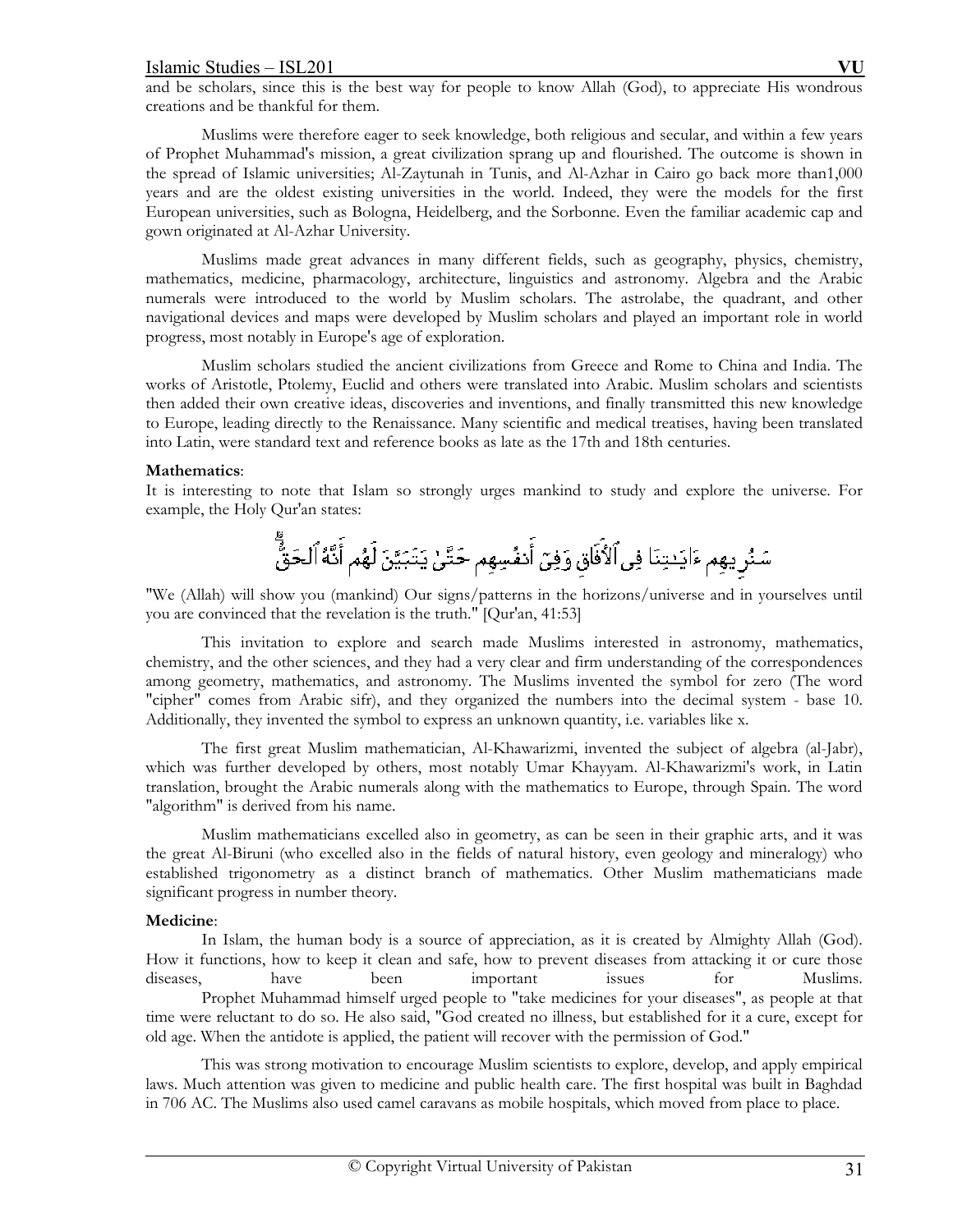Since the religion did not forbid it, Muslim scholars used human cadavers to study anatomy and physiology and to help their students understand how the body functions. This empirical study enabled surgery to develop very quickly.

 Al-Razi, known in the West as Rhazes, the famous physician and scientist, (d. 932) was one of the greatest physicians in the world in the middle Ages. He stressed empirical observation and clinical medicine and was unrivaled as a diagnostician. He also wrote a treatise on hygiene in hospitals.

Khalaf Abul-Qasim Al-Zahrawi was a very famous surgeon in the eleventh century, known in Europe for his work, Concession (Kitab al-Tasrif).

 Ibn Sina (d. 1037), better known to the West as Avicenna, was perhaps the greatest physician until the modern era. His famous book, Al-Qanun fi al-Tibb, remained a standard textbook even in Europe, for over 700 years. Ibn Sina's work is still studied and built upon in the East.

 Other significant contributions were made in pharmacology, such as Ibn Sina's Kitab al-Shifa' (Book of Healing), and in public health. Every major city in the Islamic world had a number of excellent hospitals, some of them teaching hospitals, and many of them were specialized for particular diseases, including mental and emotional. The Ottomans were particularly noted for their building of hospitals and for the high level of hygiene practiced in them.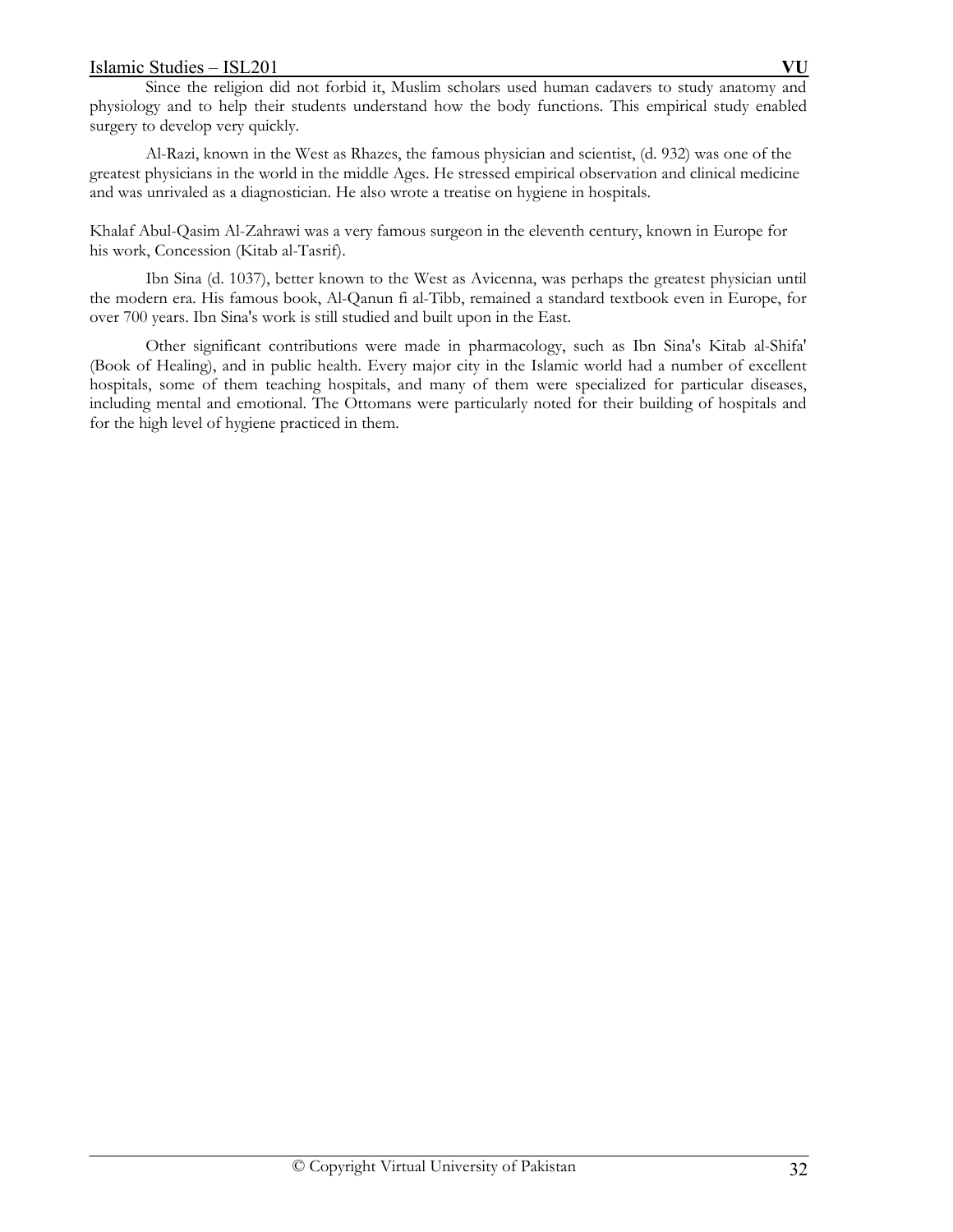### **THE ISLAMIC SOCIAL SYSTEM**

### **Definition of Society**

"Where a group of people live with same language and same culture"

**Or** 

"A solid chain of human relation which create from practical and its basic factor is to get benefits"

### **Why Society Compulsory for the Mankind?**

- 1. Get Benefits
- 2. Avoidance from loss
- 3. Security of Rights & Precautions

### **Elements of Society**

- 1. Persons(Individuals)
- 2. Ranks(Tabaqat)
- 3. Family

### **Basic Factors of Society**

- 1. Family and Tribe
- 2. Area/Estate and Country
- 3. Ranks(Tabaqat)
- 4. Fundamental Article of Faith (Aqeeda)

### **Importance of Social System**

 The first thing in the Guidance brought to mankind by the Holy Prophet was the call to Faith and Divine Unity. After it, he used to give instruction and advice concerning the moral and practical spheres of life to those who had accepted the call.

 Such of the teachings and exhortations of the Prophet can, fundamentally, be divided into two parts. The first part is related to the Rights of Allah. It tells what the claim of Allah is upon the bondsmen and what are the duties of the bondsmen in that regard, and how this claim to be discharged is and obligations to be fulfilled. Some of the moral precepts of the sacred prophet, too, belong to this section.

 The second part consists of the teachings appertaining to the rights of man on each other, and the duties they owe to all the created beings, in general. How is a man to fulfill his social responsibilities an act towards all individuals and groups or any other creature with which he may come into contact in the different walks of his life? Some of the moral teachings of the Prophet, again, fall into this category.

 The question of the rights of man is more important is the sense that if we disregard them, i.e., infringe on the rights of anyone or do some other injustice to him , the Lord who , of course, is Most Gracious and Merciful has not kept the forgiving of it in His own Hands, but decreed that amends are made for it , in this very existence , by rendering back to the person we have sinned against what is his due or seeking his pardon , otherwise we will have to repay in the Hereafter which , indeed is going to cost us very dear of suffer the dreadful chastisement of Hereafter ,

It is mentioned in Bukhari, on the authority of Abu Huraira that the Messenger of Allah said.

 Whoever may have done an injustice to a brother of defamed him or transgressed against his rights in any other way should set right the affair whit him on this very day , and in this very existence before the day of Final Reckoning, when he well have no dinars (1) and dirhams (2) to settle the claim .if he will possess a stock of good deeds , the aggrieved will be recompensed from it in suitable relation to the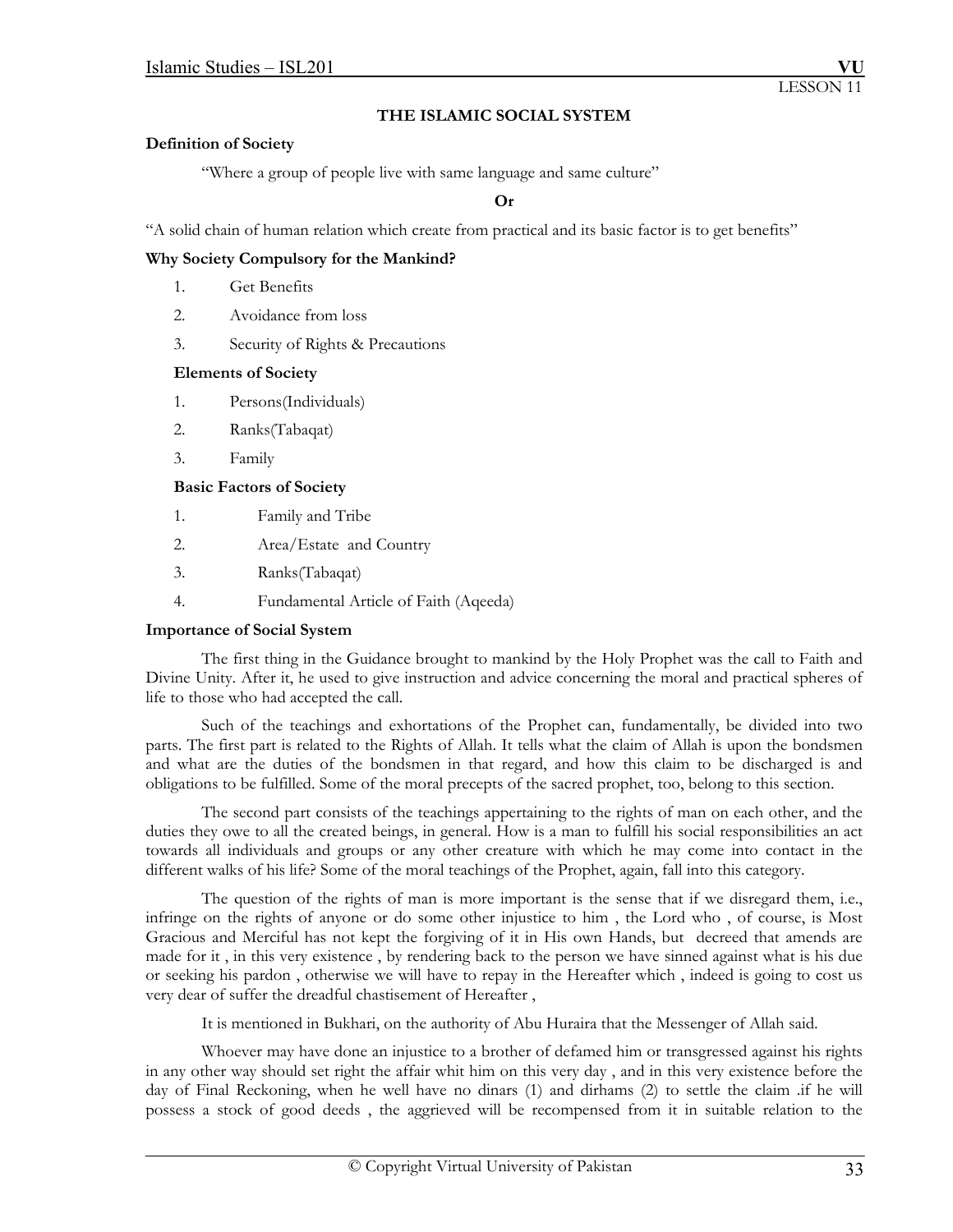injustice done to him , and in case he is empty – handed in the matter of good deeds , the sins of the aggrieved will be thrust upon him .( and . thus , justice well be done on the last Day).3"

Besides Bayhaqi has quoted, in shab-ul-iman, on the authority of sayyidah Ayshah the prophet said.

 "The Scrolls o Deeds (in which the sins of the bondsmen are recorded) well be of three kinds .One which will never be forgiven, (and) it is polytheism. The Lord has declared in the Qur'an, that, in no case, shall He forgive the sin of polytheism. Two, which the Almighty will not pass over without doing justice, (and) these are the mutual wrongs, injuries and violation of rights and the Lord will surely , have them repaid .Three , in which the sins will beset down which have little weight and importance in the sight of Allah , ( and ) these are the lapses that are , exclusively, between the bondsmen and the Creator , the decision concerning them is wholly in His Hands, and He will punish or forgive the sinners ad He likes."

 The teachings of the Prophet regarding the rights of man, again, are of town kinds, Belonging to one group are the sayings that deal with the rules and proprieties of social behavior .As for instance, what should the attitude be of parents towards their children and of children towards their parents, and of husbands towards their wives an of wives towards their husbands? What are the rights of relatives, both near and distant, and of neighbors and those who are elder or younger to us? How are we to behave towards our servants and subordinates, especially towards the poorer and weaker members of the society, and mankind on the whole? Again what formals and manners ought to be observed in social intercourse, in speech and association .eating and drinking, and bearing and deportment, and on occasions of joy and grief, and, so on? This department of Faith is known, broadly as M'uashirat.

### **The Most Important Islamic Rights**

 Islamic rights that are respected in Islam are many. Among the most important of which are the following:

### **The rights of Allah:**

The blessings of Allah to His slaves are innumerable. Every blessing deserves thanks. The rights of Allah upon His slaves are many, the most important of which include the following:

**1.** Tauheed, which means believing that Allah is one in His Essence, His names, His attributes and His deeds. So we should believe that Allah alone is the Lord, the Sovereign, the Controller, the Creator, the Provider, in whose hand is Dominion and He is Able to do all things:

"Blessed be He in Whose Hand is the dominion; and He is Able to do all things" [67:1 – interpretation of the meaning]

**2.** 'Ibaadah (worship), which means worshipping Allah alone because He is their Lord, Creator and Provider. So all kinds of worship should be devoted to Him alone, such as da'wah' (supplication), Zikr (remembering Allah), seeking help, humbling oneself, submitting, hope and fear, vows, sacrifices, and so on. Allah says:

"Worship Allah and join none with Him (in worship)" [al-Nisaa' 4:36]

**3.** Shukr (gratitude, giving thanks), for Allah is the One Who bestows favors and blessings upon all of creation, so they have to show their gratitude for these blessings on their lips and in their hearts and in their physical actions, by praising Allah and using these blessings to obey Allah and in ways that Allah has permitted: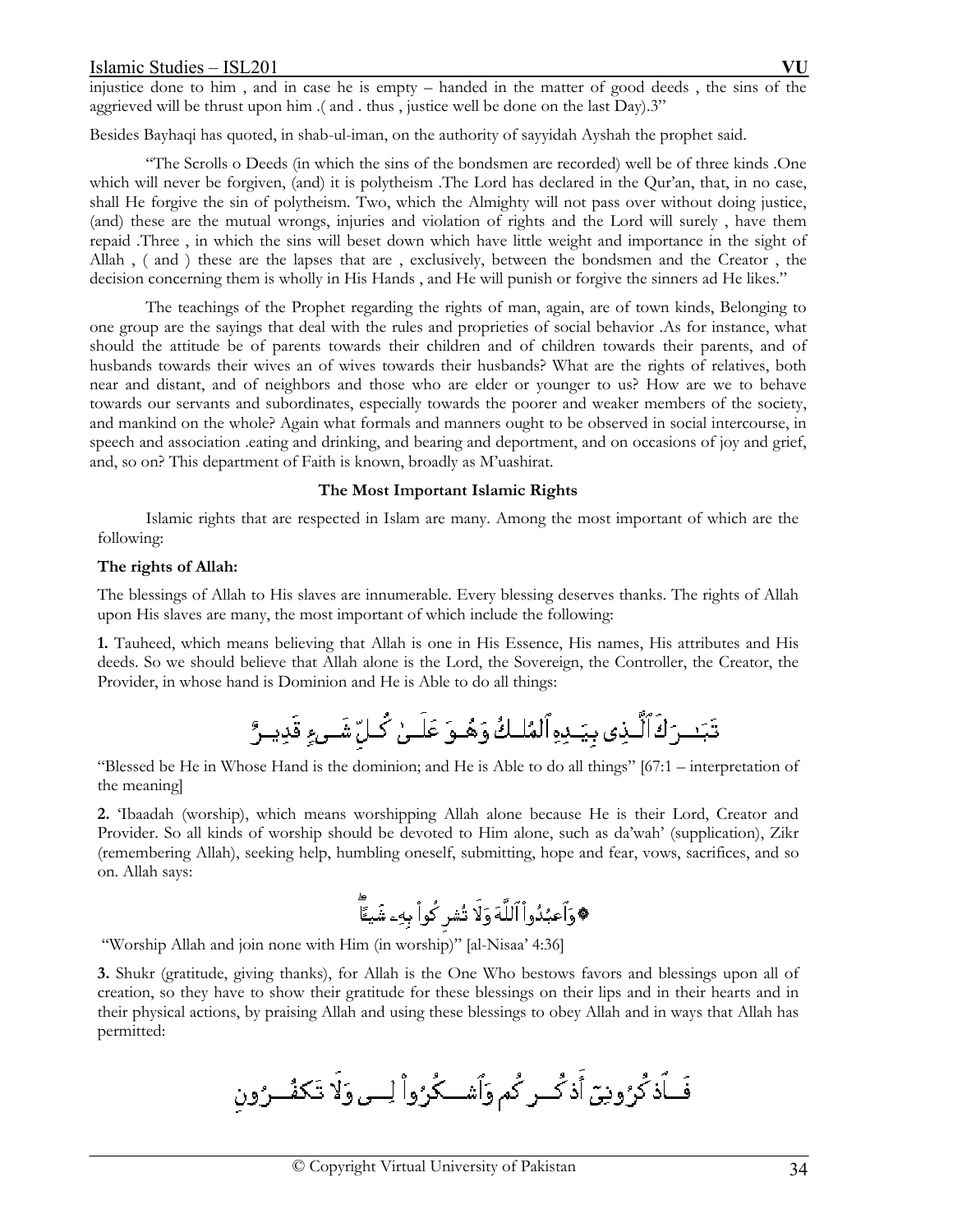"Therefore remember me (by praying, glorifying). I will remember you, and be grateful to me (for my countless Favors on you) and never be ungrateful to me." [Al-Baqarah 2:152]

### **The rights of the Messenger (S.A.W)**

 The sending of the Messenger (peace and blessings of Allah be upon him) is a great blessing for all of mankind. Allah sent him to bring mankind forth from darkness into light, and to show them that which will bring them happiness in this world and in the Hereafter.

 Among the rights that the Messenger has over us are that we should love him, obey him and send blessings upon him. Loving him (peace and blessings of Allah be upon him) is achieved by obeying his commands and believing what he told us, avoiding that which he forbade and not worshipping Allah except in the ways that he prescribed.

### **Parent's rights:**

 Islam pays special attention to the family and encourages love and respect within it. The parents are the basis and foundation of the family, hence honoring one's parents is one of the best deeds and one of the most beloved actions to Allah.

 Honoring one's parents is achieved by obeying them, respecting them, being humble towards them, treating them kindly, spending on them, praying for them, upholding ties of kinship with those to whom one is related through them, and honoring their friends:

Allah says:

 "And your Lord has decreed that you worship none but Him. And that you be dutiful to your parents." [al-Israa' 17:23]

 The rights of the mother in this regard are greater, because she is the one who bears the child, gives birth to him and breastfeeds him. A man came to the Prophet (peace and blessings of Allah be upon him) and said,"O Messenger of Allah, who is most deserving of my good companionship?" He said, "Your mother." He said, "Then who?" He said, "Your mother." He said, "Then who?" He said, "Your mother." He said, "Then who?" He said, "Your father."

## **The Rights of Relatives**

 All relatives, immediate or distant, enjoy certain rights upon believing Muslims. Each relative has a certain level of rights according to the Islamic teachings. Such levels are hinged upon close relationships of the individual, as it is set forth by Allah, the Almighty, and Allah's Apostle, PBUH. Sound social ties and fruitful relationships are extremely valuable in the sight of Allah the Almighty. It is, therefore, important to study such ties from an Islamic perspective, observe them and maintain sound and cultivated relationships which lead to a better society, close relationships, a more harmonious community and a better environment.

Allah, the Almighty stated in the Glorious Quran:

"And render to the kindred their due rights," (17:26)

He, Allah, the Almighty also stated in the Glorious Qur'an:

"Serve God, and join not any partners with Him; and do well to parents, kinsfolk." (4:36)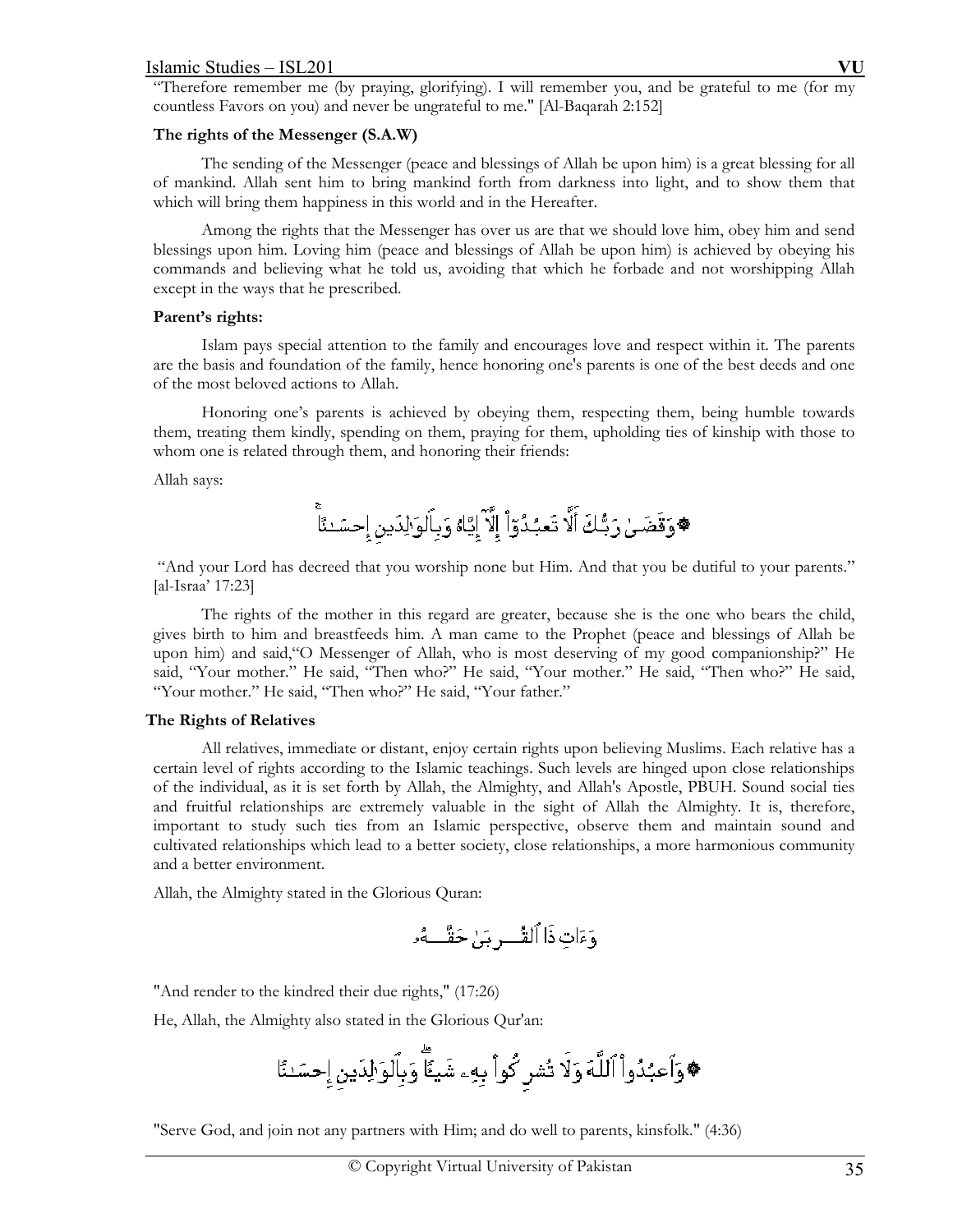It is required by every Muslim individual, male and female young or adult, poor or rich, close or distant to be good to their relatives. All are urged to support relatives in every possible way and by every affordable means whether physical, mental, spiritual, moral or financial. The amount of support is proportional to the status or level of relationship of the relative, and is evaluated based on the need of such a relative. This is a matter that has its own merits based on religious teachings, moral obligations, mental judgment and pure innate requirements and obligations. This on the other hand reflects to what extent Islam agrees with the pure, innate and natural demands of man on the face of this earth.

 Believing Muslim individuals who are committed to Islam and its sound, pure and accurate teachings are urged time and time again and constantly reminded with the value of such a noble deed to a relative. Many statements support this fact from both the Glorious Quran and the Sunnah of the Prophet of Islam, Mohammed bin Abdullah, PBUH, as we will illustrate in the following paragraphs.

 Abu Huraira, RAA narrated of Allah's messenger, PBUH: "Allah, the Almighty created all creation. Upon finishing his creation, the womb stood up and said: "O Allah! This is the place of one who seeks refuge with you boycott and being banned or excommunicated." Allah, the Almighty, said: "Yes. Indeed. Do not accept that I (Myself) will befriend whoever befriends you (the womb, or rather the relatives generated and tied together due to the ties and relationships of the womb). And I shall discontinue my relations and ban who ban you?!" The womb said: "I accept." Allah, the Almighty, said: "I assure this for you." Then, Allah's messenger, PBUH said: "Read if you wish the revelation of the Glorious Qur'an:

 "Then, is it to be expected of you, if ye were put in authority, that ye will do mischief in the land, and break your ties of kith and kin? Such are the men whom God has cursed for He has made them deaf and blinded their sight." (47:22, 23)

 This Hadith is reported by both Bukhari and Muslim. Allah's Apostle, PBUH also is reported to say: "He/She who believes in Allah, the Almighty and the Day of Judgment must communicate, be good, courteous and kind to his kith and kin or relatives." This Hadith is reported by both Bukhari and Muslim.

 It is unfortunate to notice that many people neglect such important social rights and religious obligations. Many Muslims, unfortunately do not cares to be kind to their relatives are poor and needy, nor by social relations or even any other help that they may be able to render at no cost. At times you may find a person, on the contrary, being harsh, means, irrespective, jealous or miserly to his own relatives, while being the opposite towards others who are distant. Some people, unfortunately, do not even visit their relatives, offer them occasional gifts and presents, look after them when in need, help them or even extend a helping hand if really in desperate need for help.

 On the other hand, there are other kinds of people who establish good relationships with relatives only for the sake of relationships, not for the cause of Allah, the Almighty. Such a person in reality is not doing what he is doing for the fulfillment of the commands of Allah, the Almighty, but is paying back those relatives what was paid him in advance. Such an act is applicable to relatives, friends and distant people. A true good person is the one who establish good rapport with his relatives for the noble cause of the pleasure of Allah, the Almighty, only, and hoping to improve his ties with Him, the Almighty regardless if they did the same with him or not.

 Bukhari reported of Abdullah bin Amr bin al-`Aas. RAA, companion of Allah's Apostles, PBUH who said: "A person who is good to his relatives is not a person who rewards them, or repays them equally for what they do to him. A good person is the one who does good to his relatives even if they do not do that to him, visits them even if they do not visit him, give them even if they do not give him, and so forth." A man asked Allah's Apostle, PBUH: "O Prophet of Allah! I have some relatives whom I visit,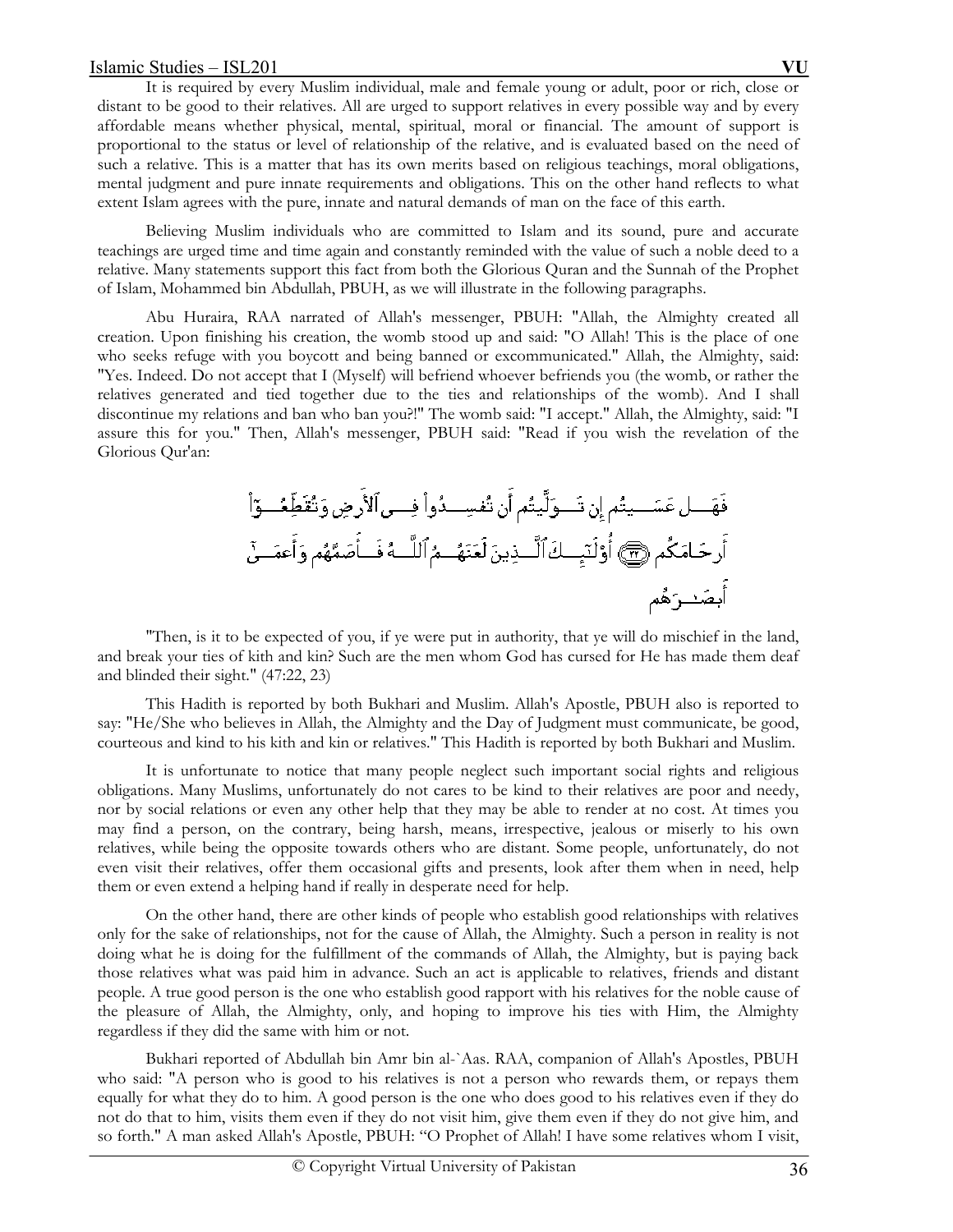be kind to and give whatever I can, but they do the opposite to me. I try to be extremely patient with them regardless of the harms, inconsiderateness and troubles they cause to me. What should I do in such a case? Allah's Apostle, PBUH said: "If you are truly what you describe, then you are as if you let them eat ashes (as a result of their own doing), so long you continue to do good to them. Yet, Allah, the Almighty, continues to support you, aid you and help you over them as long as you continue being good to them."

 It is a real pleasure that one gains from being good and kind to his relatives at large. If the only thing man gets from such a noble social act is the pleasure of Allah, the Almighty; it suffices man in this life. But, it is most likely that man will get tremendous benefits from fulfilling such commands of Allah, the Almighty, in his life. One definitely grows socially, matures ethically and feels at ease and peace with himself and with the community around him.

 Man is weak without the support of his immediate family members or the moral support of his extended family members. Islam agrees with the norms of life. It coincides with the basic requirements of man in his social life. Establishing such rights by Allah, the Almighty to govern the Islamic life and society is but a blessing of Allah, the Almighty to man all over the world. Such a relation ships will produce a close-knit society, better relations amongst the various individuals and components of the various units of society.

### **The rights of one Muslim over another:**

 The believers are brothers and are an integrated nation, like a building parts of which support other parts. They treat one another with mercy and compassion, and love one another. In order to preserve this building and this brotherhood, Allah has prescribed rights, which each Muslim has over his fellow Muslim. These include love, sincerity (naseehat), relieving his distress, concealing his mistakes, supporting him when he is in the right, respecting neighbors and honoring guests.

 These rights also include returning greetings of salaam, visiting the sick, accepting invitations, saying "yarhamuk Allah (may Allah have mercy on you) to a Muslim when he sneezes, and attending his funeral. The Prophet (peace and blessings of Allah be upon him) said: "The rights of one Muslim over another are five: returning the greeting of salaam, saying 'yarhamuk Allah (may Allah have mercy on you)' when he sneezes, accepting invitations, visiting the sick and attending funerals." (Narrated by Muslim,)

## **Neighbor's rights:**

 Islam pays attention to the issue of neighbors, whether they are Muslim or not, because of the interests served by that in making the nation like one body. The Prophet (peace and blessings of Allah be upon him) said: 'Jibreel kept on enjoining the good treatment of neighbors to the extent that I thought that he would include neighbors as heirs." (Agreed upon. Narrated by Muslim,)

 Among the rights of one neighbor over another as affirmed by Islam are the initiation of greetings, visiting him if he is sick, offering condolences if calamity befalls him, congratulating him at times of joy, overlooking his mistakes, concealing his faults, bearing his annoyance with patience, giving him gifts, lending him money if he needs it, lowering one's gaze from looking at his womenfolk, and guiding him to that which will benefit him in his religious and worldly affairs. The Prophet (peace and blessings of Allah be upon him) said: "The best of companions with Allah is the one who is best to his companion, and the best of neighbors with Him is the one who is best to his neighbor." (Narrated by al-Bukhari). Concerning neighbors' rights, Allah says: (interpretation of the meaning):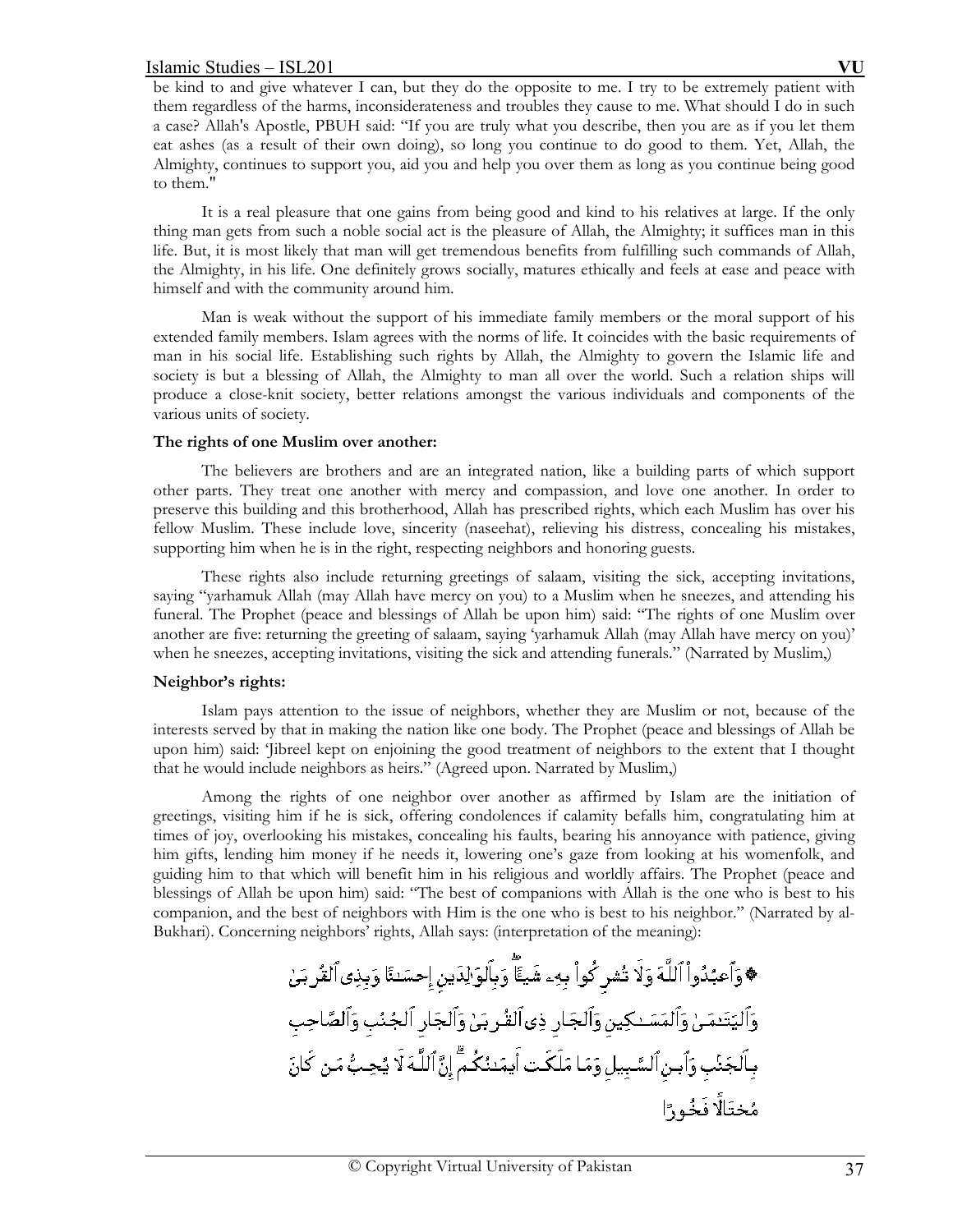"Worship Allah and join none with Him (in worship); and do good to parents, kinsfolk, orphans, Al-Masaakeen (the poor), the neighbor who is near of kin, the neighbor who is a stranger, the companion by your side…" [al-Nisaa' 4:36]

 Islam warns against annoying one's neighbors or treating them badly. The Messenger (peace and blessings of Allah be upon him) explained that this would lead to being deprived of Paradise: "He will not enter Paradise from whose harm his neighbor is not safe." (Agreed upon. Narrated by Muslim,).

 In order to achieve the common interest, Islam gives rights to the ruler over his subjects and to the subjects over their ruler and its gives the husband rights over his wife and the wife rights over her husband, and there are other just rights, which Islam has enjoined.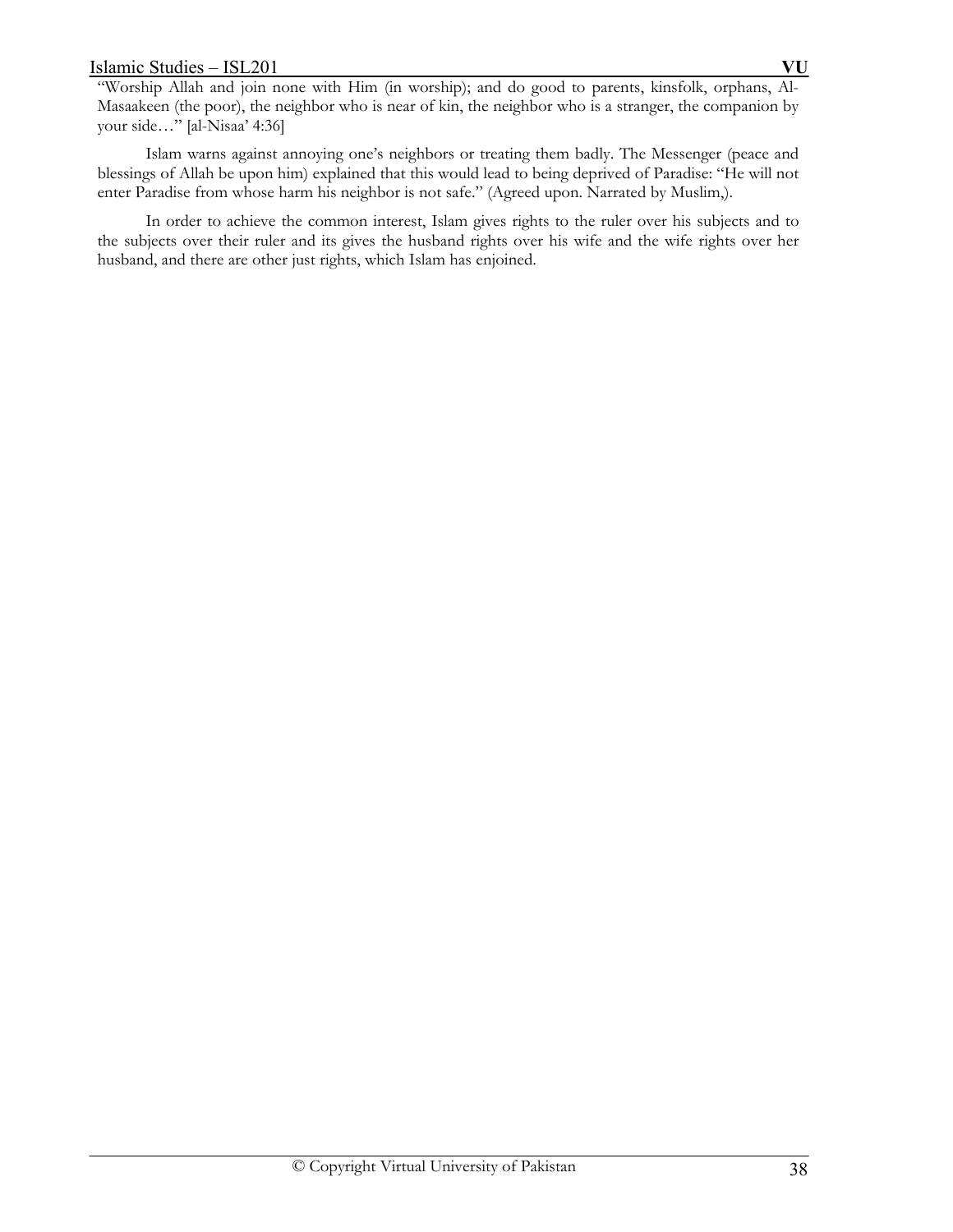### **THE MANNERS OF MEATING AND TALKING**

### **Definition of Good Manners (Etiquettes)**

- To create a praise able condition in personal word and deed.
- Allama Syoti defines about **etiquettes** in following words

"Take action with resolute mind on noble qualities".

**Etiquettes** is such admirable efforts of human from which one can achieves any preference or any status.

 From these following conversations it is proved that Etiquette is such deed or such speech on which human takes continue actions, due to then people admire him and from which human world achieve any status or any superiority.

## **RULES AND PROPRIETIES OF MEETING**

 In all civilized societies , there have always been some particular forms of greeting ,as an expression of respect , affection or formal recognition, upon meeting a person .In our own country , the Hindus say Namaste on meeting or arrival , and also Ram , Ram, Among the Christians, it is customary to salute with the words like ,Good morning, or Good evening.

 Among the Arabs, too, before the advent of Islam, similar forms of salutation were in vogue. It is stated in Sunnah Abi Dawood, on the authority of the Companion, Imran Ibn Hussein, Before the advent of Islam we used to say An'ma Allah u bika a' in (My Allah grant coolness to your eyes ) and An'im sabaah ( My your morning be happy ) while greeting one another. When from the darkness of perversion we emerged into the light of Islam, these formulas of salutation were forbidden and in their place, we were taught to say, As 'salaam –u-Alaikum (Peace be with you).

 As a little reflection will show, no better form of salutation is possible as an expression of love and regard on goodwill, It makes an excellent and most comprehensive prayer for the occasion, denoting: My Allah bestow peace and security on your .For those who are younger to us in age, it is an expression of kindness and affection, and for the elders, of regard and attention .Moreover, salaam is one of the Excellent Names of Allah In the Qur'an, the phrase, As- salaam–u-Alaikum, has been used on behalf of Allah, as a mars of favour and esteem of divine Prophet Thus, we read :

Peace be unto Noh among the people ( Al safat , 37:79)

Peace be unto Ibraheem, ( Al Safat , 37:109)

Peace be unto Moosa and Haroon ( Al safat ,37:120)

Peace be unto ilyas, ( Al safat , 37: 130)

Peace be unto those sent ( to warn),(Al safat , 37:181)

And peace be on His slavers whom He hath chosen, (Al safat , 37:59) .

The Believers too are commanded to make salutation to the Holy Prophet in these words:

As–salaam–o–Aliaika Aiyyuhan–Nabi (peace be with thee, O Prophet)

 And the Prophet is told that when those who believed in the Divine Revelations come to him, he should say to them:

Peace be unto you your Lord has prescribed for Himself mercy.

 Similarly in the Hereafter at the time of entry into Heaven Believers will be received with these words:

Enter them in peace, (Al Hijr 15:46) and peace be not you because ye preserved. Ah, passing sweet will be the sequel of the (heavenly) home.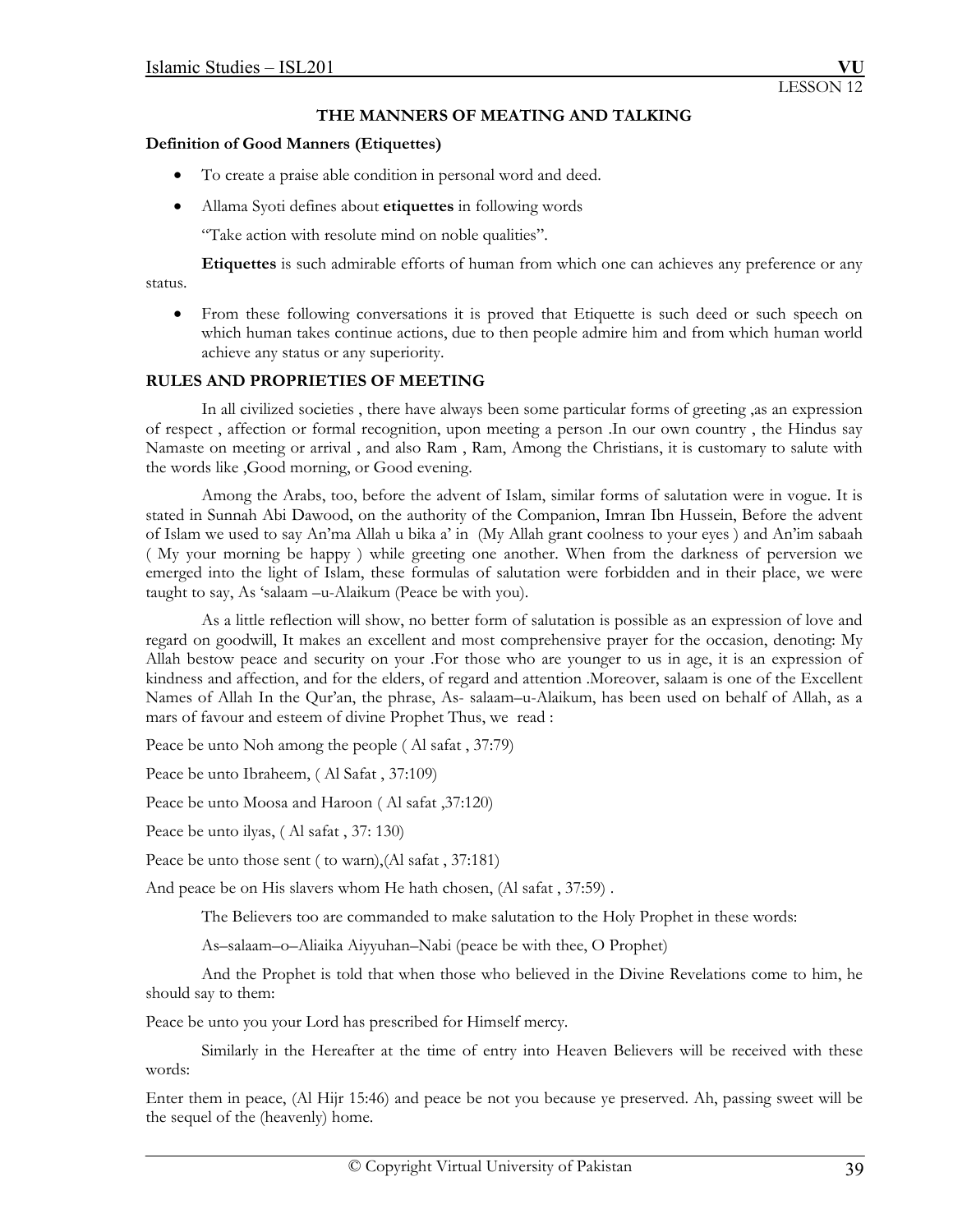Anyway, there can be no better greeting than As –salaam –u- Alaikum. If the two Muslims who meet are already acquainted with each other and there exists a bond of friendship, relationship or affection between them, this form of salutation fully signifies the connection, and, on the basis of it, gives an eloquent expression to the sentiments of joy, regard, love and well wishing. On the other hand, if they are stranger s, it becomes a mean of introduction and the other, through it, that he is a will wisher and there obtains a spiritual tie between them.

 Be that as it may, the teaching of As –Salaam –o- Alaikum and wa' Alaikum –mussalaam as the forms of greeting among the Muslims is a most propitious instruction of the sacred prophet and a distinctive practice of Islam.

# **Manners (Etiquettes) of Conversation**

Always speak the truth. Never hesitate in speaking the truth even at the greatest risk.

 Speak only when you must, and always talk with a purpose. Too much talk and useless conversation betrays a lack of seriousness. You are accountable before Allah for every word you utter. The Angel of Allah records all our deeds

# **"A supervisor remains vigilant to preserve on record every speech that is uttered by his tongue."**

 Always speak politely. Wear a smile on your face and a sweet tone in your speech. Always speak in a moderate voice. Do not keep your voice so low as to be inaudible to the addressee, nor raise it so loud that the addressee might be over-awed by your voice. Allah affirms:

# **"Surely! The harshest of all the voices is the voice of the ass."** [31: 19]

 Do not spoil your tongue with dirty talk. Do not speak ill of others. Never indulge in backbiting. Do not complain against others. Never indulge in mimicking others to ridicule them. Do not make false promises. Never laugh at others, nor boast of your own superiority or indulge in self praise. Never get unreasonable and rash in conversation. Do not pass remarks by a disgraceful name. Avoid swearing frequently.

Always say what is just and fair regardless of any loss of you, your friend or relative?

# **"And when you say something, speak what is just even if you are talking about your relative."**

 Be soft-spoken, reasonable and sympathetic in your conversation. Do not utter sharp, harsh and teasing remarks.

When women happen to talk with men, they should speak in a clear, straight, and rough manner. They ought not to speak in delicate, sweet tone lest the listener should entertain any foul expectation.

 If the impudent with to entangle you in dialogue or altercation offer them 'Salaam' politely and leave them. Those who indulge in loose talk and absurd conversation are the worst lot of the Ummah.

 Keep in view the mental level and outlook of them man you are talking to so as to make him understand. If the addressee cannot hear or is unable to catch your meaning, repeat what you have said before without any resentment.

Always be brief and to the point in your talk. It is unfair to prolong discussion without rhyme or reason.

When you wish to explain the tenets of Al-Islam want to speak on the teachings of Al-Islam be simple and clear and speak in a passionate and heart-warming style. To seek reputation through oratory, to try to impress people with flowery language, to seek popularity among people, to adopt a proud and haughty mien or to deliver speeches only for the sake of fun and recreation --all these are the worst habits that corrupt the man to the core of his heart.

 Never indulge in flattery, or ingratiate with anybody. Always mind your honor and respect and avoid anything below your dignity.

 Do not interrupt and interfere in others' conversation without their permission, nor intercept others conversation in order to say something yourself. If, however, you must speak, do so with the permission of the other.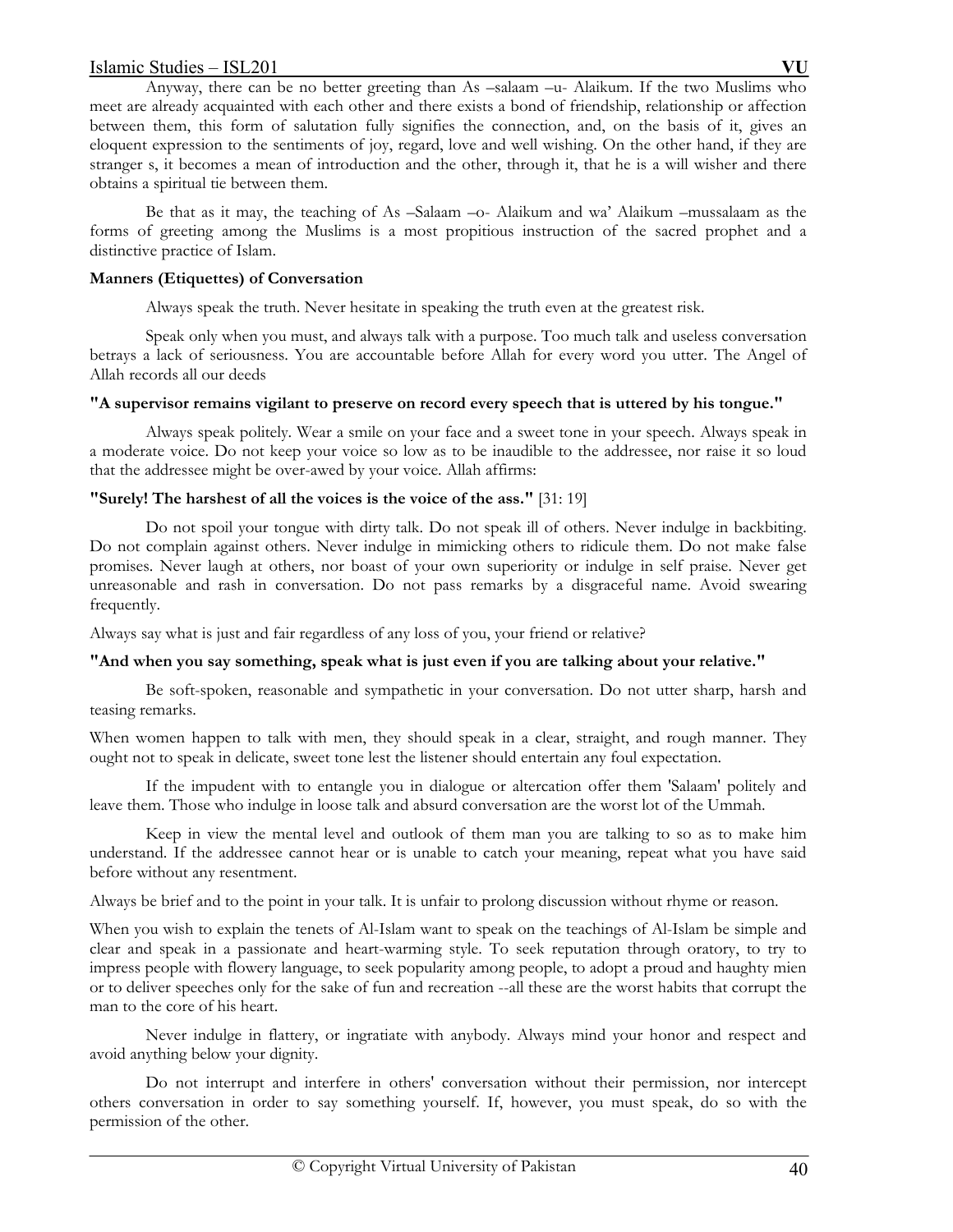Speak slowly in a proper and dignified manner. Do not speak in a hurried manner nor indulge in fun and jokes all the time as it degrades you in the eyes of others.

If somebody puts a question to you, listen carefully to him and make an answer after careful thought. It is simply foolish to answer the questions without due consideration. If the questions are being put to somebody else, do not be officious as to give answers yourself.

When someone is narrating something, do not say "we know already." May be he reveals something new and impresses you by his sincerity and piety.

When you talk to someone, give him due regard to his age, status, and his relationship to you. Do not talk with your parents, teachers, and elders in a manner in which you would talk with your friends. Likewise, when you are talking to youngsters, speak with affection and elderly dignity.

While engaged in conversation, do not point out towards any one lest he should conceive any misunderstanding or suspicion. Abstain from eavesdropping on others.

1. Listen more and talk less. Do not reveal your secrets to others. Once you disclose a secret to someone, never expect it to remain a secret any more.

# **TAKING PERMISSION BEFORE ENTERING A HOUSE**

 The Holy Prophet further , sad taught that when a person wants to meet anyone or go into his house or join his company , he should , first , take the permission and never go in without it , for who can tell what he is doing at that time and whether he is in a position to have a visitor or not .

 It is related by Kaldah Ibn Hanbal that once his step-brother sufwan Ibn Umaiya, sent him to the Messenger of Allah with some milk, a young deer and a few cucumbers. It was at a time when the Prophet lived in the upper part of the valley of Makkah .Kaldah narrates, I went, with these articles, where the Prophet was, without making the salutation, or obtaining the permission .The Prophet thereupon, told me to go back, and ask for permission by saying : As-salaam –u-Alaikum May I come in ?

### ( Tirmizi and Abu Dawood)

## **Commentary**:

 Sufwan Ibn Umaiya was the son of Umaiya Ibn Khalf a well known enemy of Islam and the Holy Prophet .He had embraced Islam after the Victory of Makkah, and the incident mentioned above, probably, had taken place during the journey to it. The Holy Prophet was, then, staying at the elevated part of the Valley of Makkah called Mu'allah.

 Kaldah Ibn Hanbal did not know that if he wanted to visit anyone he should make the salutation and obtain permission before entering the house. He therefore, went straight to the sacred Prophet without observing the proprieties. The Prophet thereupon told him to go out and take the permission by saying. Assalaam-u-Alaikum My I come in? He, thus, not only told him what was the right thing to do no such an occasion, but, also, made him act on it, A lesson imparted in the way, obviously, is more effective.

## **Etiquette of Using the Toilet**

 In Islam there are several rules and manners that we should follow when using the toilet. It is very important that we adhere to these rules and observe them closely. I will go into brief detail for each manner.

 First, when we enter the bathroom, we should not carry anything that has Allah's name upon it (unless there is fear for it to be lost or stolen). For women who have necklaces, bracelets, or rings that have the name Allah written on it, they should remove them before entering the bathroom.

 While using the toilet, one should not be in the sight of others and, if in an open place as in the desert, one should go far away and try to hide him or herself. This holds true especially in the case of defecation, so others do not hear obnoxious sounds or smell foul odors. Jabir said, "We were journeying with the Messenger of Allah, upon whom be peace, and he would only relieve himself when he was out of sight." (Ibn Majah).

 Before one enters the toilet to relieve himself one should mention the name of Allah and seek refuge in Him. Anas reported that when the Messenger of Allah, upon whom be peace, was about to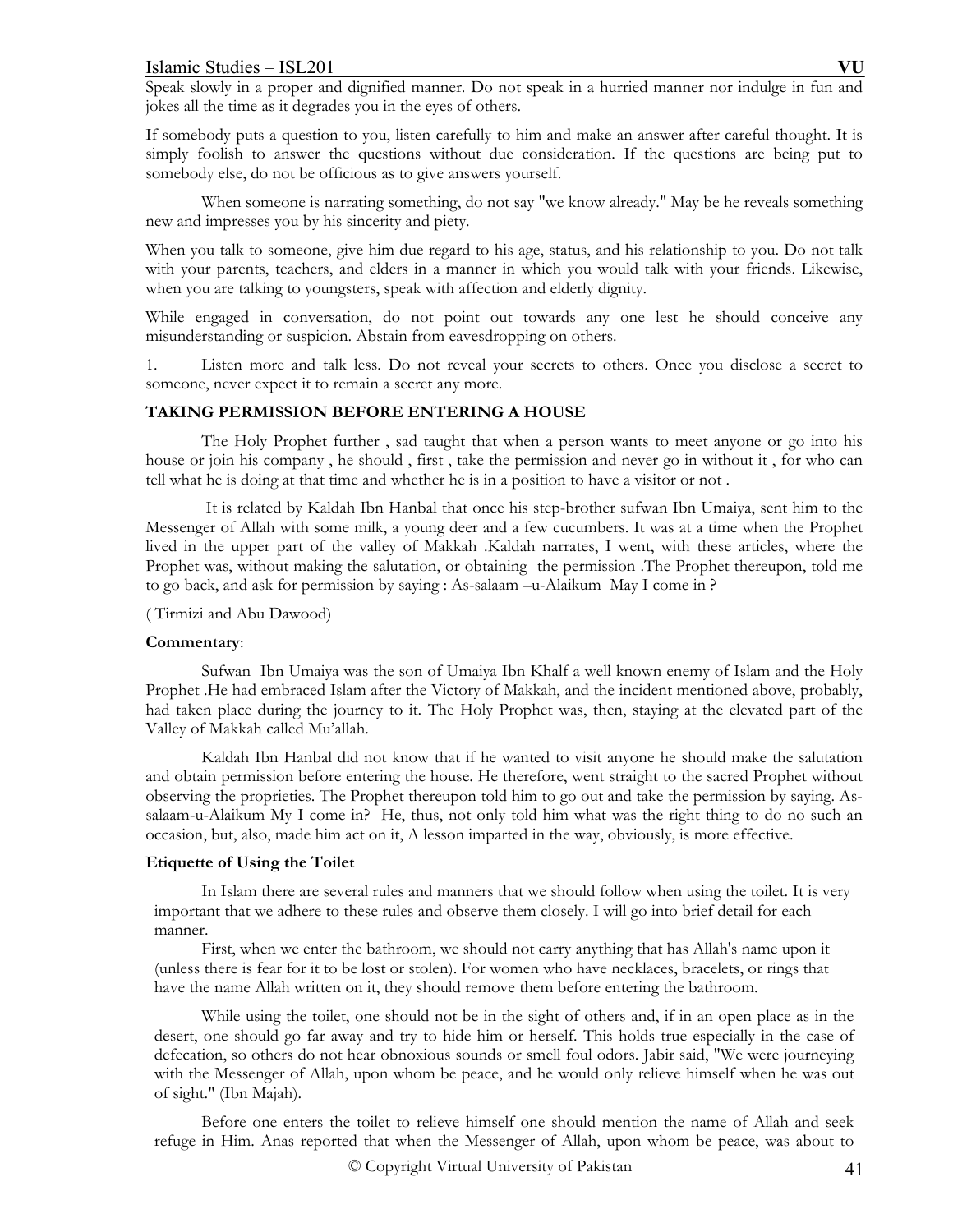enter the bathroom he would say, "In the name if Allah, O Allah! I seek refuge from you from the male and female noxious being (devils)." (Related by "the group").

 One should not talk in the lavatory. "One should not respond to a greeting or repeat what the caller of prayer is saying. He may speak if there is some necessity (e.g., to guide a blind man who fears he may be harmed).

 Ibn 'Umar related that a man passed by the Prophet, upon whom peace be, and greeted him while he (the Prophet) was urinating. The Prophet did not return his greeting. (Related by "the group" except for al-Bukhari).

 In other cultures we are used to all going to the bathroom and conversing with each other. Especially the women always take their friends with them to the bathroom. We must not fall into the same mistake the non Muslims make, especially when the Prophet (PBUH) had advised us otherwise.

 If one has to relieve himself in an open place he should avoid places that are shaded and areas where people tread and congregate. Abu Huraira reported that the Messenger of Allah, upon whom be peace, said, "Beware of those acts that cause people to curse." They asked, "What are those acts?" He said, "Relieving yourself in people's walkways or in their shade." (Ahmad, Muslim, and Dawud).

 One should thoroughly sprinkle his private parts with water after cleaning himself. If he doubts that some urine comes out from him he can also sprinkle his underwear with water and then if he feels some dampness or wetness later he can confirm that it is only water.

### **Points of Interest:**

One should not use a hole in the ground, if in an open place like the desert, to relieve oneself.

One should not clean oneself with the right hand.

One should remove any bad smell from one's hands after cleaning oneself.

One should enter the bathroom with the left foot and exit with the right foot.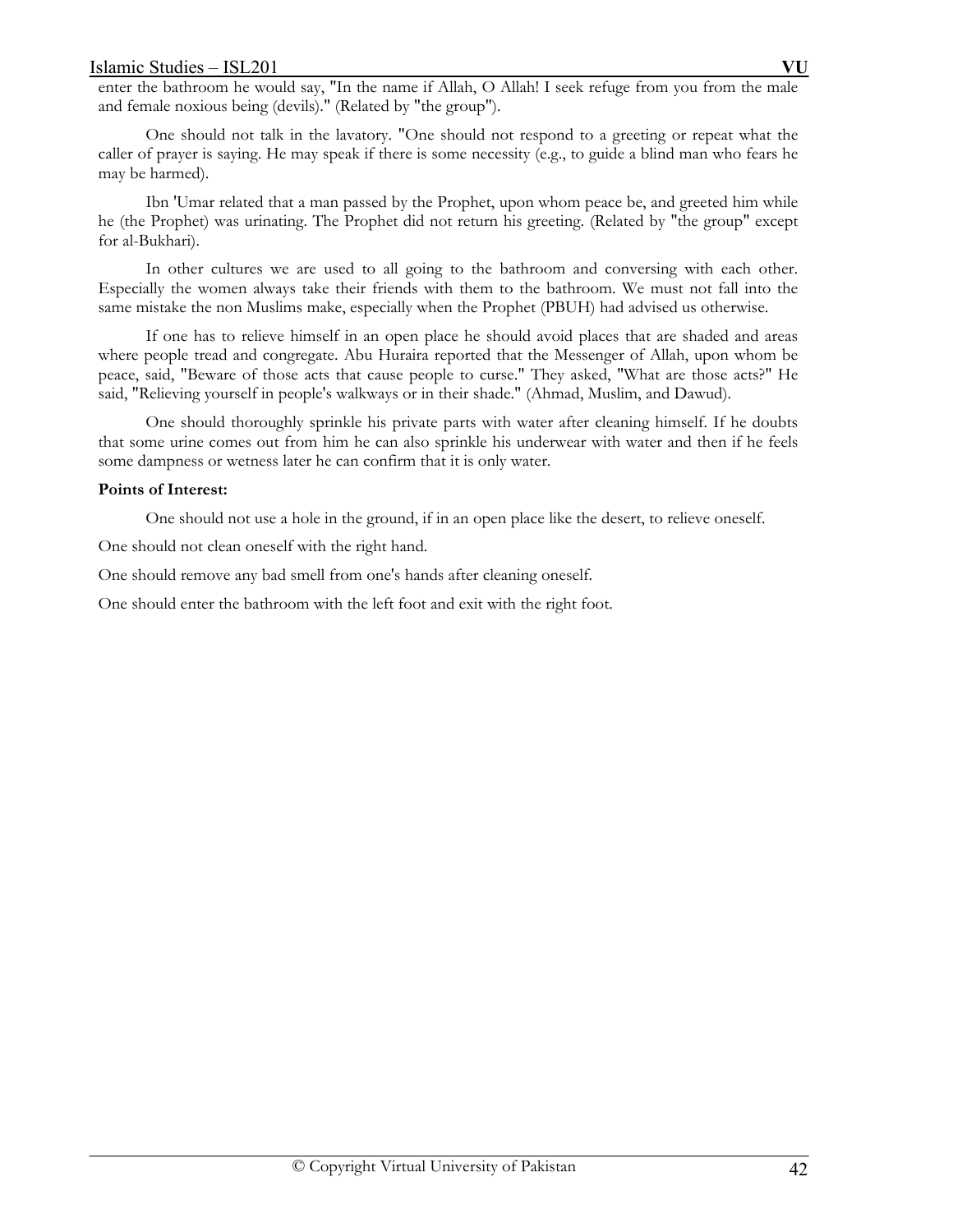### **RESPECT OF PARENTS**

### **The Meaning of Respect**

Respect comes from the German word ehrfrucht, meaning both fear and honor.

Respect is a strange word, this combination of fear and honor. Fear which honors; honor which is pervaded by fear. What kind of fear could that be? Certainly not the kind of fear that comes upon us in the face of something harmful or that causes pain. That kind of fear causes us to defend ourselves and to seek safety. The fear of which we shall speak does not fight or flee, but it forbids obtrusiveness, keeps one at a distance, and does not permit the breath of one's own being to touch the revered object. Perhaps it is would be better to speak of this fear as "awe."

### **Being good to parents**

 Praise be to Allah, the Lord of the Worlds; and blessings and peace be upon our Prophet Muhammad and upon all his Family and Companions.

 Being kind and good with ones parents is an obligation in Shariah. It is established by the Qur'an, Sunnah and the consensus of Muslim Scholars Allah Says (Interpretation of meaning): {Worship Allah and join none with Him in worship, and do good to parents, kinsfolk, orphans, Al-Masaakeen (the poor), the neighbor who is near of kin, the neighbor who is a stranger, the companion by your side, the wayfarer (you meet), and those (slaves) whom your right hands possess. Verily, Allah does not like such as are proud and boastful ;} [4: 36].

 The Prophet said: "May his nose be rubbed in dust, may his nose be rubbed in dust, may his nose be rubbed in dust i.e. May he humiliated, (He said this thrice), who found his parents, one or both, approaching old age, but did not enter Paradise." [Muslim].

 This obedience can take many forms such as, dealing with them kindly, taking care of them, being polite with them in talking, and preferring their matters and interests etc. This practice becomes much compulsory when they become aged. Allah Says (Interpretation of meaning): {And your Lord has decreed that you worship none but Him. And that you be dutiful to your parents. If one of them or both of them attain old age in your life, say not to them a word of disrespect, nor shout at them but address them in terms of honor. And lower unto them the wing of submission and humility through mercy, and say: "My Lord! Bestow on them Your Mercy as they did bring me up when I was small.} [17: 23, 24].

 Therefore, the practice of grumbling, complaining and frowning is against the obedience of ones parents. Know also that the obedience of parents continues in their lifetime and after their death.

 Abu Usaid relates that they were sitting with the Prophet (Blessings and peace be upon him) when a man of the Bani Salamah tribe came and said: 'O Messenger of Allah! Is there anything, by means of which, I can now do something by way of benevolence towards my parents after their death?' The Prophet answered: 'Yes, by praying for them and soliciting (Allah's) mercy and forgiveness for them, fulfilling their promises and undertakings, doing kindness to those who may be related to you through them, and respecting their friends.' [Abu Dawood].

 Imam Muslim narrated from Ibn Umar that the Prophet said: "The highest merit is that a person who is kind and generous towards his father's friend".

 Finally the good treatment of ones parents can be materialized in manners of talking, terms of dealing, giving presentation, having relations, honoring and in obeying them. Allah knows best.

## **Respecting our Parents**

Parents are willing to sacrifice anything and everything for their children. What do they deserve in return? At the end of a long, hard day, I finally lay my nine-months-old daughter to sleep. I stare deeply at her innocent face. Flashbacks of a hectic day run through my mind - feeding, changing, chasing, teaching and entertaining.

 Then my thoughts change gear as I wonder about her future. What does life have in store for her? Will it be laughter and happiness or tears and pain? Will she be the best Muslim she can be or will someone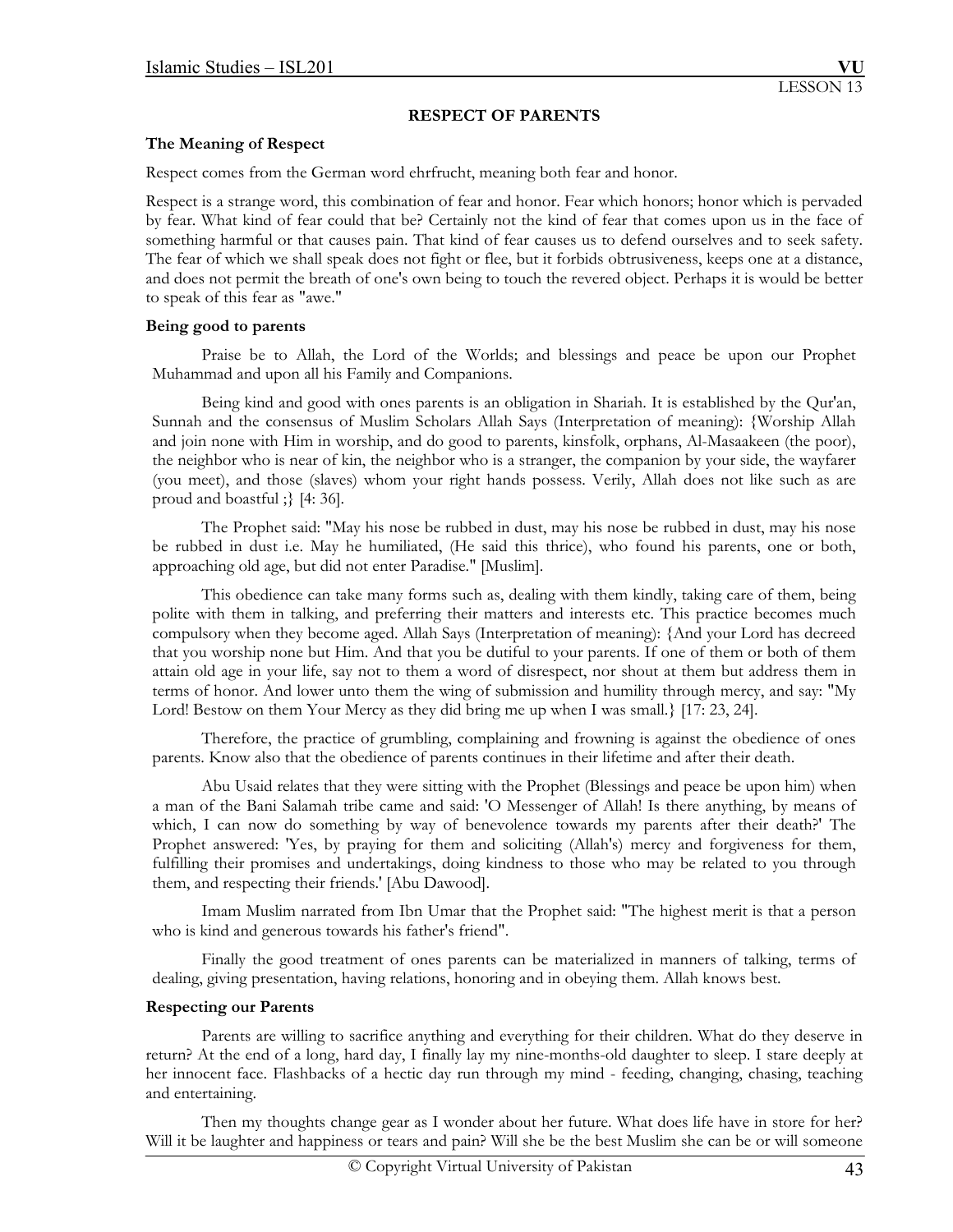or something lead her astray? Will I be there to guide her and lead her back into the straight path? Will she even care or listen? Then I snapped back into the present by her loud and sudden cry, praying that it will not be another all-nighter. Allah knows how much I love, and dearly miss my sleep.

 Thoughts and occurrences similar to this one are what every parent, especially the mother, has or will have experienced. They are willing to sacrifice anything and everything for their children. Time, money, sleep and sometimes even social lives are on the top of that list.

 What do they deserve in return? Well, you cannot give back time and sleep. They are almost certainly not interested in your money (unless you have a job they probably gave it to you anyway). All they ask of you is a little respect. I am sure that you will agree that with all they do for you, it is the least you can do for them.

 What do I mean by respect anyway? Well, for starters, if they ask you to do something do it. Sure you might be in the middle of something or maybe you are tired or busy. As soon as you do what they want, you can go back to doing whatever it is that you were doing. Spontaneous hugs, kisses and smiles will brighten anyone's day.

 The number one thing you should avoid, however, is attitude. This is probably the most popular form of disrespect. Talking back, rolling your eyes and making them "talk to the hand" all fall under this category.

# Allah says in the Qur'an:

 "And your Lord has commanded that you shall not serve (any) but Him, and goodness to your parents. If either or both of them reach old age with you, say not to them (so much as) neither 'Off' (an utterance showing disgust) nor chide them, and speak to them a generous word. And make yourself submissively gentle to them with compassion, and say: O my Lord! Have compassion on them, as they brought me up (when I was) little." [17: 23-24]

Say not to them so much as "Duff." "Duff" is not even a word! It is just a sound you make when you exhale, showing displeasure. If little old "Duff" is haram, (forbidden) what about outright "no" or "I don't want to"? They are probably even more haram! The Prophet Muhammad (S.A.W) said "(Of the) major sins are: to ascribe partners to Allah, disobey parents, murder someone, and to take a false oath (intentionally)." (Bukhari)

 Of the major sins! Do you really want Allah to punish you or be upset with you just because you did not set the table? Or because you did not do what your dad asked because he does not know what is cool? Besides, your mother did not even have a choice when you needed your demands met. She just held her breath and changed you as fast as she could before she faints from lack of oxygen.

 Furthermore, you should know that what goes around comes around. The way you treat your parents, your children will treat you. You should not show everyone outside the home respect and your good side but when you come home you show your parents the opposite. You should treat them the way you want to be treated by not only your children but by your friends, classmates and teachers.

 Some tips you can try are responding to their requests with a "sure" or "of course". These are little words that go a long way. Surprise them by taking out the trash or offer to watch your siblings while they go out for a nice dinner. They will see you in a different light and they will respect you more.

 Your parents will be so pleased with you that they might even decide to give you a 100 dollars shopping spree every week! Woo hoo! Ok, maybe not. But they will definitely be happy with you and most importantly, Allah will be happy with you, too.

## **Behavior towards Non-Muslim Parents What to Do in the Following Situation?**

Imam Muslim reported the story of Sa'ad bin Abi Waqqas whose mother took an oath and vowed that she would not talk to him and that she would neither eat nor drink until he left Islam. She said, "Allah has enjoined you to obey the parents, I am your mother, so you must obey me." She eventually passed out until someone had to gibe her some water. Because of this, the following verse was revealed:

"Now we have enjoined on man goodness towards his parents; yet (even so) should they endeavor to make you commit Shirk with me of something which you have no knowledge of, obey them not." (29:8)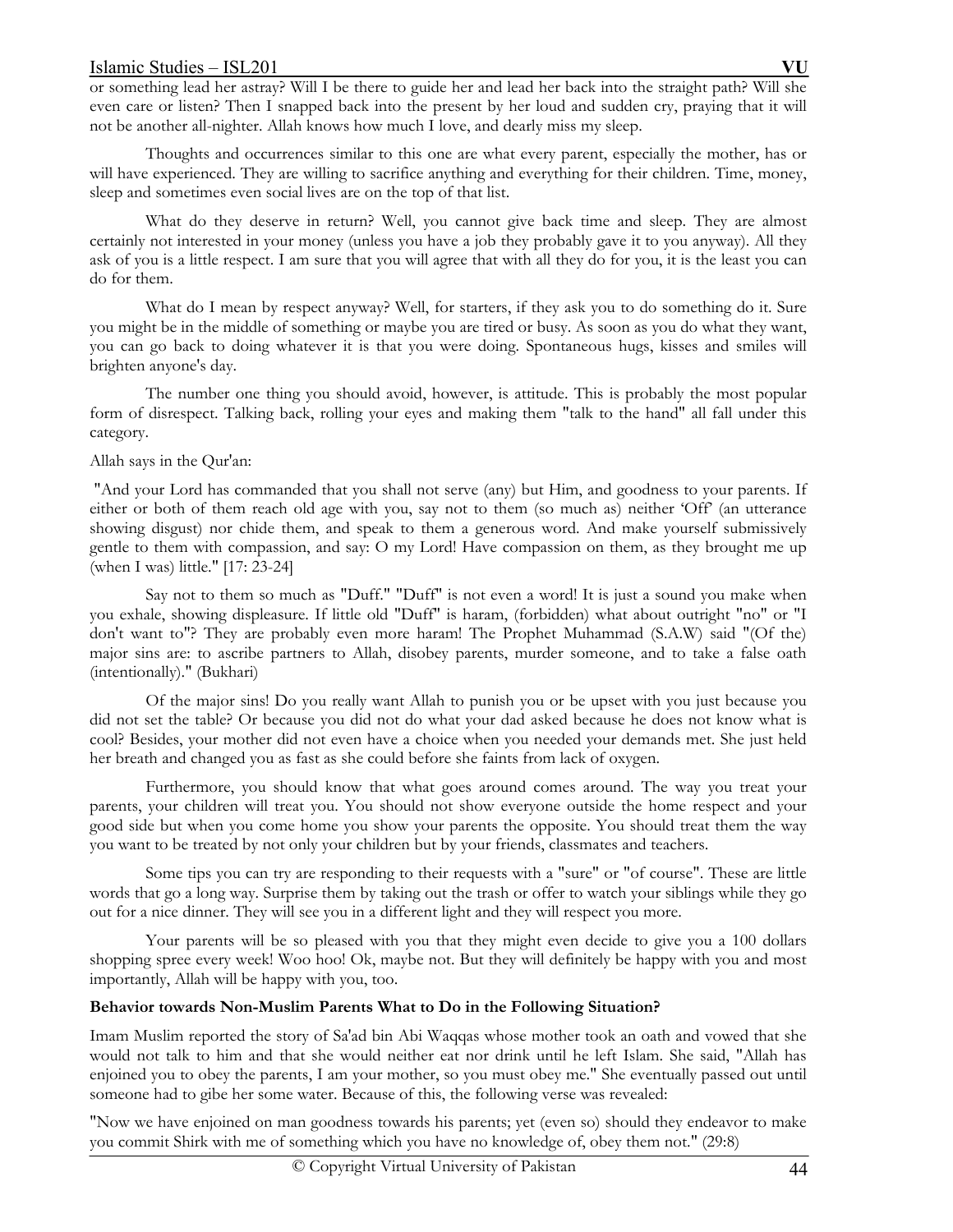Allah also says,

"Yet should they endeavor to associate with me that of which you have no knowledge, obey them not; but even then bear them company in this world's life with kindness." (31:15)

 These verses have made the matter or dealing with non-Muslim parents very clear. One should not imagine that obeying them in matters of Kufr and sinfulness is being good or sees it as matter of doing ihsan to them; the rights of Allah take precedence over everyone else's. Furthermore, obedience does not mean getting into haram or things that are excessive. For those of us who live in non-Muslim societies, the subject of obedience to non-Muslim parents must be carefully considered.

 For instance, one cannot celebrate Christmas, Mother's Day, Thanksgiving, Independence Day, etc., by exchanging gifts or extending greetings to them on these occasions. Also, if they expect you to take off your Hijaab when going out with them, or to have a chat with the male/female relatives during family reunions, or to hold hands and recite the Lord's Prayer before dinner, you cannot obey them.

# **Do not cut them off**

 Some people get frustrated with their parents and cut off relationships with them because they do not understand your new religion, or because they say and do things that annoy you. If you are one of those people, carefully consider the previous verse (31:15). It does not say, "Cut them off," but rather "obey them not," meaning in matters of Shirk. As far as being dutiful and kind towards them is concerned, then that is still required as the nest part of the verse clarifies,

"But (even then) bear them company in this world's life with kindness."

 Unfortunately, many new Muslims do not understand this point. It is not proper for them to cut off their parents and take them out of their lives completely. They should ponder over this verse and rethink their relationship. Our parents always have rights on us and we should always try our best to maintain a good relationship with them.

 Also, one is not required to take the permission of the non-Muslim parent to go for Jihad. The incident reported by Bukhari and Muslim should clarify this matter completely:

Asmaa, the daughter of Abu Bakr, had a non-Muslim mother who lived in Makkah, whereas she had migrated with her father and the rest of the Muslims to Madinah. After the Treaty of Hudaybiya, peace was established and they could visit each other. So her mother came to Madinah to visit Asmaa. She wanted some gifts and donations from Asmaa.

 Asmaa was not sure what to do because she knew that her mother hated Islam and was a polytheist. So she came to the Prophet (PBUH), informed him of the situation, and asked him if she should also join the ties of kinship and act kindly towards her mother. The Prophet (PBUH), told her to do so, "Yes, do an act of kindness to her." (Bukhari, Muslim and Abu Dawood)

# **The Best Thing to Do for Them**

The children of non-Muslim parents should also supplicate for them.

Allah says,

"It is not fitting for the Prophet (PBUH) and those who believe that they should pray for forgiveness for polytheists, even though they are of kin, after it is clear that they are companions of the Fire." (9:113)

 This is after they die upon disbelief as non-Muslims. It is, however, permissible to guide them to Islam in their lifetime.

 In another Hadith, it is narrated that while Abu Huraira embraced Islam, his mother continued to be an infidel for quite a long time. He continuously tried to convince her in favor of Islam, but to no avail. Nevertheless, he continued respecting and obeying her. Once when he was trying to convince her she became insolent and uttered some insulting remarks about the Prophet (PBUH). Because of this, Abu Huraira was very much pained. He went to the Prophet and complained saying,

"O Messenger of Allah! I have always been trying to make my mother accept Islam but she always refuses to accept it. But today when I asked her to believe in Almighty Allah, she became very much annoyed and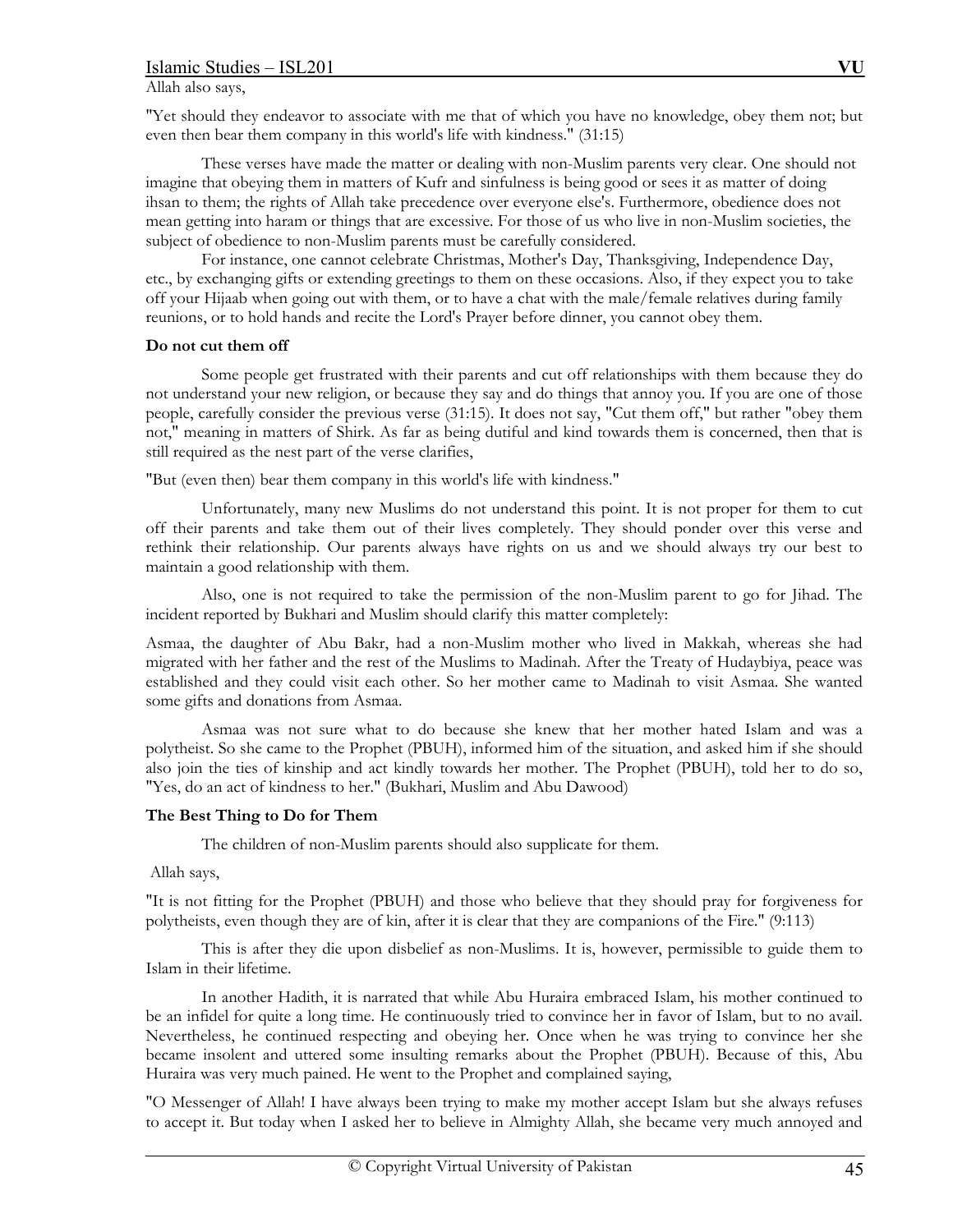started insulting and rebuking you which I could not stand and tears came to my eyes. O Messenger of Allah! Pray to Allah that He may open the heart of my mother to Islam."

 The Prophet (PBUH) immediately raised his hands and prayed, "O Almighty Allah, guide the mother of Abu Huraira." Abu Huraira was overjoyed and went home. When he reached home he found the door was bolted from the inside but he heard the sound of flowing water, which assured him that his mother was taking a bath. Hearing his footsteps, she hastily finished the bath. Then she opened the door. She said, "O my son Abu Huraira, Allah has heard you. Be witness that I recite the Shahadah."

 He started crying out of sheer joy and went back to the Prophet (PBUH) with the tiding that Almighty Allah had accepted his prayer and had given his mother the treasure of Islam. The Prophet (PBUH) was also pleased to hear that. He praised Allah and gave Abu Huraira some advice. Then, on his request, he prayed, "O Allah, put the love of Abu Huraira and his mother in the hearts of all true Muslims and put the love of all true Muslims in the hearts of both of them."

 If it is not a matter of Aqeeda and the foundation of Islam, the rule is to be good with them and do ihsan for them. Being kind to and loving is not only our obligation but it could become the means through which they accept Islam. That is the best thing we can do for our non-Muslims parents.

### **The Rights of Children in Islam**

 Let us first establish those children in accordance to the Islamic concept means both male and female. Some anti-Islamic concepts accuse Islam by differentiating between male and female children claiming that it does prefer boys over girls in terms of inheritance, 'Aqeeqa (slaughter of two lambs upon the birth of a male baby, and one lamb only for a baby girl) and other matters. In accordance with the true Islamic teaching, both male and female are alike in the sight of Allah, the Almighty.

 Each, however, is physically prepared and equipped to perform certain tasks and duties that are suitable to his/her nature. All again are equal in religious duties, except for certain exceptions that are defined and illustrated by Allah, the Almighty, in the Glorious Quran, or declared and specified by Allah's Apostle, PBUH. Only these differences are to be acknowledged and honored only in accordance with Islam and its teachings.

 Children, in accordance to Islam are entitled to various and several rights. The first and foremost of these rights is the right to be properly brought up, raised and educated. This means that children should be given suitable sufficient, sound and adequate religious, ethical and moral guidance to last them for their entire life. They should be engraved with true values, the meaning of right and wrong, true and false, correct and incorrect, appropriate and inappropriate and so forth and so on.

Allah, the Almighty stated in the Glorious Qur'an:

"O ye who believe! Save yourselves and your families from a Fire whose fuel is Men and Stones?" (66:6)

Allah's Apostle, PBUH also said:

 "Every one of your (people) is a shepherd. And every one is responsible for whatever falls under his responsibility. A man is like a shepherd of his own family, and he is responsible for them. "This Hadith is reported by both Bukhari and Muslim.

 Children therefore are a trust given to the parents. Parents are to be responsible for this trust on the Day of Judgment. Parents are essentially responsible for the moral, ethical and the basic and essential religious teachings of their children.

 If parents fulfill this responsibility, they will be free of the consequences on the Day of Judgment. The children will become better citizens and a pleasure to the eyes of their parents, first in this life, and in the hereafter.

Allah, the Almighty stated in the Glorious Quran:

 "And those who believe and whose families follow them in Faith, to them shall We join their families: Nor shall We deprive them (of the fruit) of aught of their works: (Yet) is each individual in pledge for his deeds." (52:21)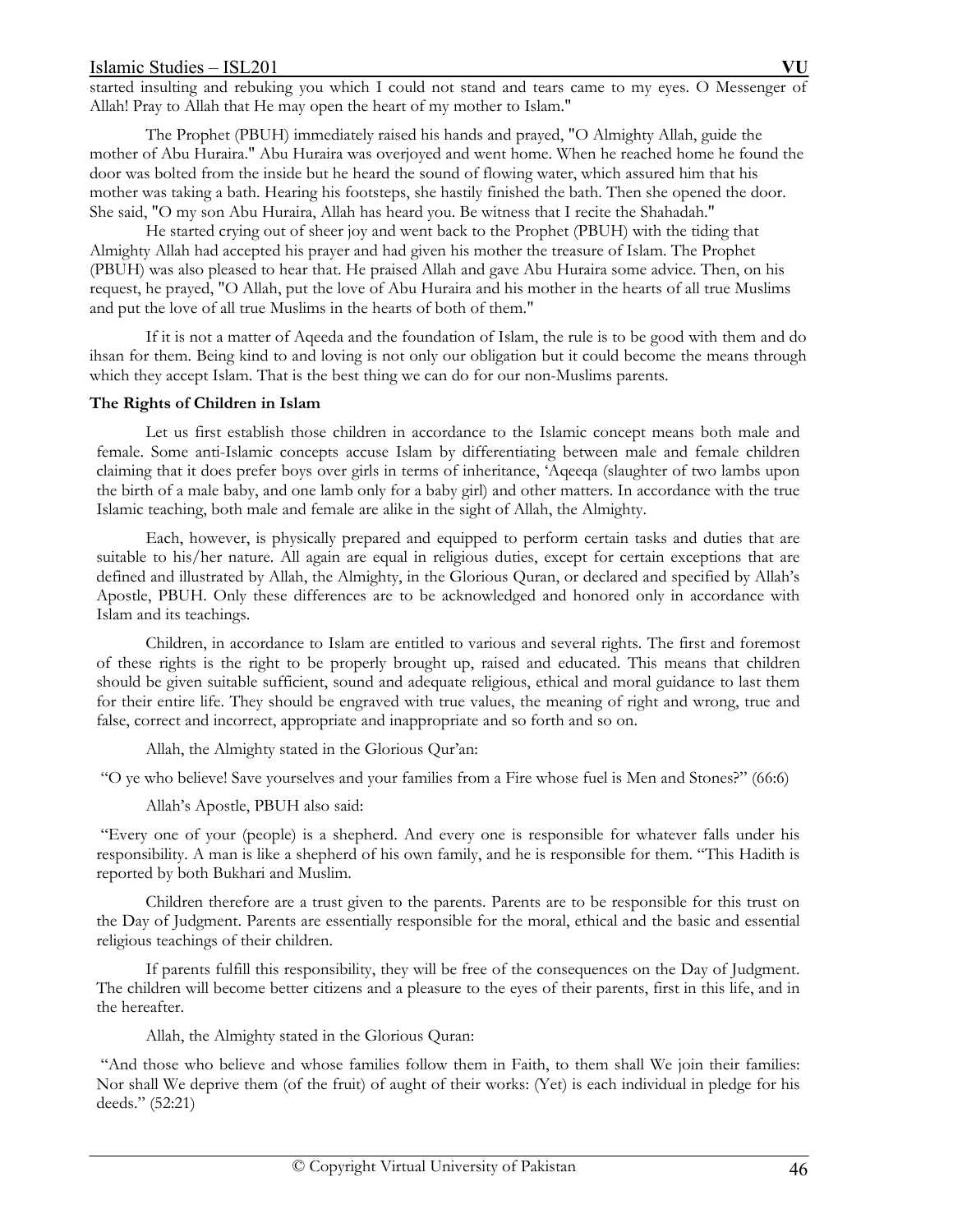Moreover, Allah's Apostle, PBUH said: "Upon death, man's deeds will (definitely) stop except for three deeds, namely: a continuous charitable fund, endowment or goodwill; knowledge left for people to benefit from; and pious righteous and God-fearing child who continuously pray Allah, the Almighty, for the soul of his parents. " This Hadith is reported by Muslim. In fact, such a statement reflects the value of proper upbringing of children. It has an everlasting effect, even after death.

 Unfortunately, many parents from every walk of life, in every society, regardless of creed, origin, social and economical status, etc., have neglected this very important this imposed right of their own children unto them. Such individuals have indeed lost their children as a result for their own negligence. Such parents are so careless about the time their children spent with no benefit, the friends they associate with, the places they go to, etc. Such parents do not care, are totally indifferent about where their children go, when they come back and so forth and so on, causing the children to grow without any responsible adult and caring supervision.

 Such parents neglect even to instruct, direct or guide their children to the proper way of life, behavior or even right attitudes towards others. Yet, you may find these parents are so careful about their wealth. They are extremely concerned about their business, work and otherwise. They exert every possible effort to lead a very successful life in terms of materialistic gains, although all this wealth is not actually theirs. No one will take wealth to the grave.

 Children are not only to be well-fed, well-groomed, properly dressed for seasons and appearance, well-taken care in terms of housing and utilities. It is more important to offer the child comparable care in terms of educational, religious training, and spiritual guidance. The heart of a child must be filled with faith. A child's mind must be entertained with proper guidance, knowledge and wisdom. Clothes, food, housing, education are not, by any means, an indication of proper care of the child. Proper education and guidance is far more important to a child than his food, grooming and appearance.

 One of the due rights of children upon parents is to spend for their welfare and well-being moderately. Over- spending or negligence is not condoned, accepted or even tolerated in Islam. Such ways will have a negative effect on the child regardless of the social status. Men are urged not to be miserly to his children and household, who are their natural heirs in every religion and society. Why would one be miserly to those who are going to inherit his wealth? Children are entitled to such an important right. They are even permitted to take moderately from their parent wealth to sustain themselves if the parent declined to give them proper funds for their living.

 Children also have the right to be treated equally in terms financial gifts. None should be preferred over the others. All must be treated fairly and equally. None should be deprived his gift from the parents. Depriving, or banning the right of inheritance, or other financial gifts during the lifetime of the parents or preference of a parent for a child over the other will be considered in accordance to Islam an act of injustice. Injustice will definitely lead to an atmosphere of hatred, anger and dismay amongst the children in one household. In fact, such an act of injustice may, most likely, lead to animosity amongst the children, and consequently, this will affect the entire family environment.

 In certain cases when a special child may show a tender a care to his aging parent, for instance, causing the parent to grant such a child a special gift, or issue him an ownership of a house, a factory, a land, a farm a car, or any other valuable items. Islam however considers such a financial reward to such a caring, loving and maybe obedient child, a wrong act. A caring child is entitled only for a reward from Allah, the Almighty.

 Although it is nice grant such a child something in appreciation for his dedication and special efforts, but this must not lead to an act of disobedience to Allah, the Almighty. It may be that the heart and feelings of such a loving and caring child may change, at one point in time, causing him to become a nasty and harmful child. By the same token, a nasty child may change, at any given time, as well, to become a very caring and kind child to the same parent.

 The hearts and feelings are, as we all know, in the hands of Allah, the Almighty, and can be turned in any direction at any given time and without any previous notice. This, indeed, is one of the reasons to prevent an act of financial preference of a child over another. On the other hand, there is no assurance or guarantees that a caring child can handle the financial gift of his parent wisely.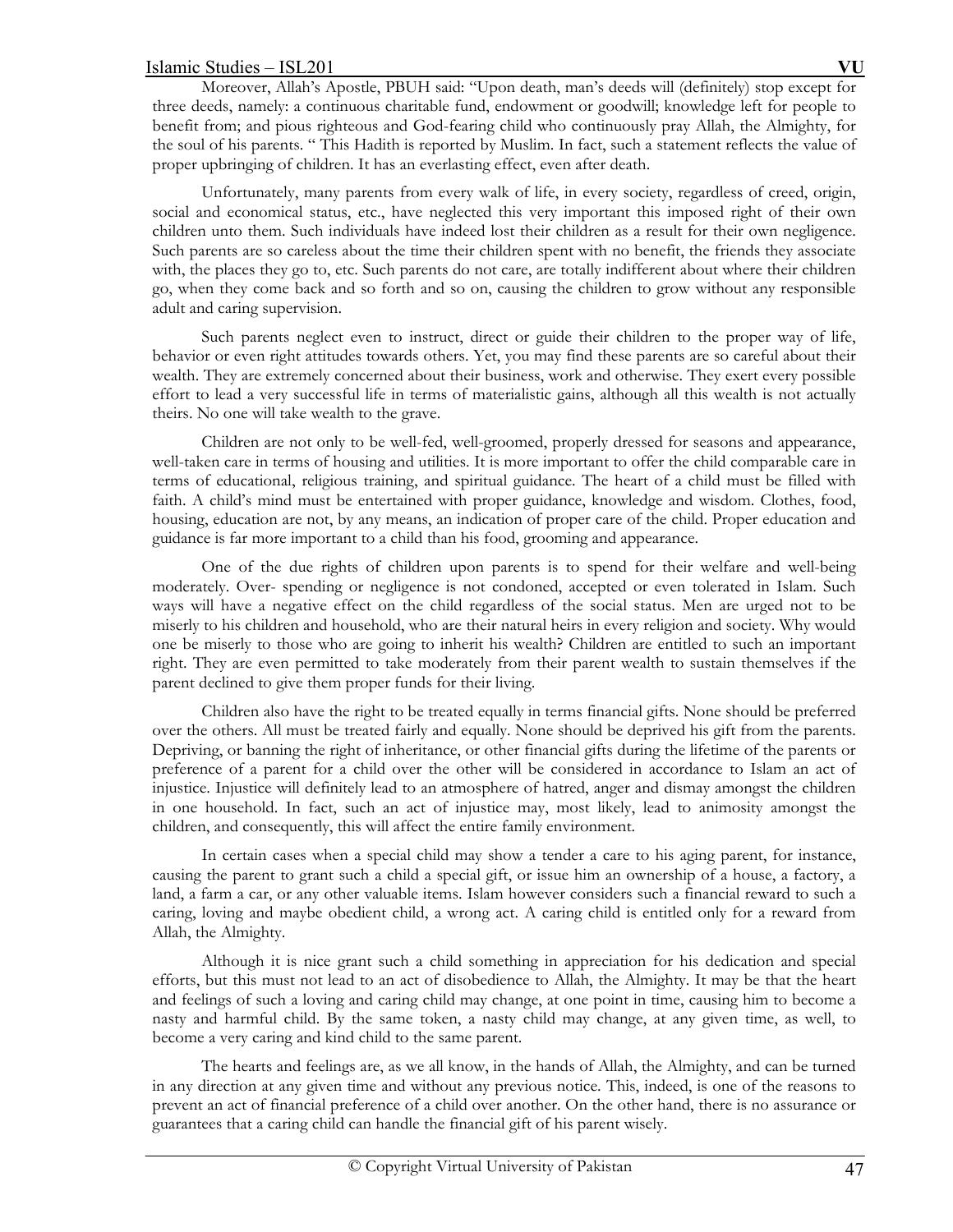It is narrated by Abu Bakr, RAA, who said that Allah's Apostle, PBUH was informed by one of his companions, al-N'uman bin Basheer, who said: "O Prophet of Allah! I have granted a servant to one of my children (asking him to testify for that gift)." But Allah's PBUH asked him: "Did you grant the same to each and every child of yours?"

 When Allah's Apostle, PBUH was informed negatively about that, he said: "Fear Allah, the Almighty, and be fair and just to all your children. Seek the testimony of another person, other than me. I will not testify to an act of injustice." This Hadith is reported by both Bukhari and Muslim. Thus, Allah's Apostle, PBUH called such an act of preference of one child over the others an act of "injustice". Injustice is prohibited and forbidden in Islam.

 But, if a parent granted one of his children financial remuneration to fulfill a necessity, such as a medical treatment coverage, the cost of a marriage, the cost of initializing a business, etc., then such a grant would not be categorized an act of injustice and unfairness. Such a gift will fall under the right to spend in the essential needs of the children, which is a requirement that a parent must fulfill.

 Islam sees that if parents fulfill their duties towards all children in terms of providing them with necessary training, educational backing, moral, ethical and religious education, this will definitely lead to a more caring child, a better family atmosphere and better social environment and awareness. On the other hand, any negligence in those parenthood duties can lead to the loss of a child or ill treatment to a parent at a later age.

# **The Rights of Relatives**

 All relatives, immediate or distant, enjoy certain rights upon believing Muslims. Each relative has a certain level of rights according to the Islamic teachings. Such levels are hinged upon close relationships of the individual, as it is set forth by Allah, the Almighty, and Allah's Apostle, PBUH. Sound social ties and fruitful relationships are extremely valuable in the sight of Allah the Almighty. It is, therefore, important to study such ties from an Islamic perspective, observe them and maintain sound and cultivated relationships which lead to a better society, close relationships, a more harmonious community and a better environment.

Allah, the Almighty stated in the Glorious Quran:

"And render to the kindred their due rights," (17:26)

He, Allah, the Almighty also stated in the Glorious Quran:

"Serve God, and join not any partners with Him; and do well to parents, kinsfolk." (4:36)

 It is required by every Muslim individual, male and female young or adult, poor or rich, close or distant to be good to their relatives. All are urged to support relatives in every possible way and by every affordable means whether physical, mental, spiritual, moral or financial. The amount of support is proportional to the status or level of relationship of the relative, and is evaluated based on the need of such a relative. This is a matter that has its own merits based on religious teachings, moral obligations, mental judgment and pure innate requirements and obligations. This on the other hand reflects to what extent Islam agrees with the pure, innate and natural demands of man on the face of this earth.

 Believing Muslim individuals who are committed to Islam and its sound, pure and accurate teachings are urged time and time again and constantly reminded with the value of such a noble deed to a relative. Many statements support this fact from both the Glorious Quran and the Sunnah of the Prophet of Islam, Mohammed bin Abdullah, PBUH, as we will illustrate in the following paragraphs.

 Abu Huraira, RAA narrated of Allah's apostle, PBUH: "Allah, the Almighty created all creation. Upon finishing his creation, the womb stood up and said:

 "O Allah! This is the place of one who seeks refuge with you boycott and being banned or excommunicated." Allah, the Almighty, said: "Yes. Indeed. Do not accept that I (Myself) will befriend whoever befriends you (the womb, or rather the relatives generated and tied together due to the ties and relationships of the womb). And I shall discontinue my relations and ban who ban you?!" The womb said: "I accept." Allah, the Almighty, said: "I assure this for you." Then, Allah's Apostle, PBUH said: "Read if you wish the revelation of the Glorious Qur'an: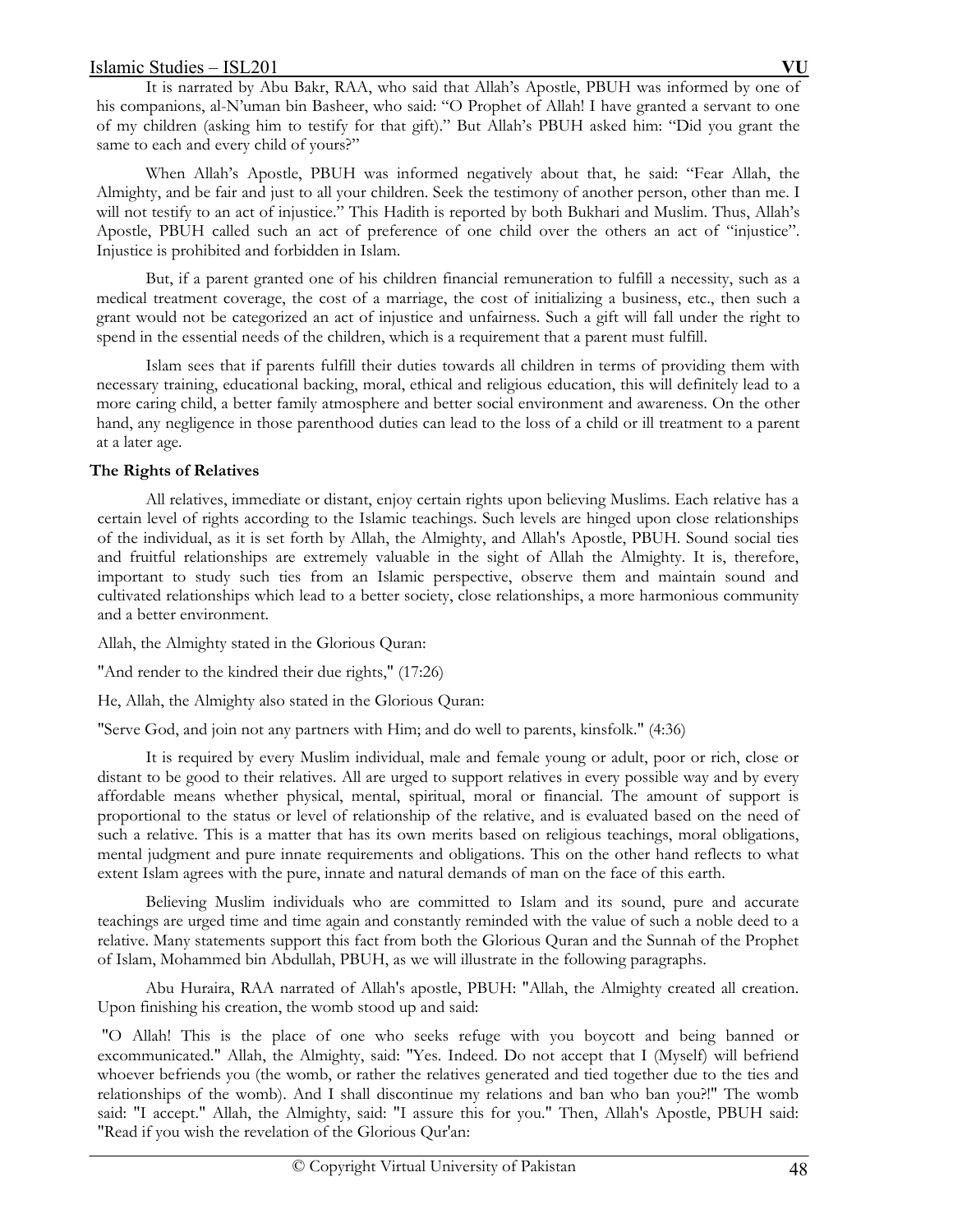"Then, is it to be expected of you, if ye were put in authority, that ye will do mischief in the land, and break your ties of kith and kin? Such are the men whom God has cursed for He has made them deaf and blinded their sight." (47:22, 23)

 This Hadith is reported by both Bukhari and Muslim. Allah's messenger, PBUH also is reported to say: "He/She who believes in Allah, the Almighty and the Day of Judgment must communicate, be good, courteous and kind to his kith and kin or relatives." This Hadith is reported by both Bukhari and Muslim.

 It is unfortunate to notice that many people neglect such important social rights and religious obligations. Many Muslims, unfortunately does not care to be kind to their relatives are poor and needy, nor by social relations or even any other help that they may be able to render at no cost. At times you may find a person, on the contrary, being harsh, means, irrespective, jealous or miserly to his own relatives, while being the opposite towards others who are distant. Some people, unfortunately, do not even visit their relatives, offer them occasional gifts and presents, look after them when in need, help them or even extend a helping hand if really in desperate need for help.

 On the other hand, there are other kinds of people who establish good relationships with relatives only for the sake of relationships, not for the cause of Allah, the Almighty. Such a person in reality is not doing what he is doing for the fulfillment of the commands of Allah, the Almighty, but is paying back those relatives what was paid him in advance. Such an act is applicable to relatives, friends and distant people. A true good person is the one who establish good rapport with his relatives for the noble cause of the pleasure of Allah, the Almighty, only, and hoping to improve his ties with Him, the Almighty regardless if they did the same with him or not.

 Bukhari reported of Abdullah bin Amr bin al-`Aas. RAA, companion of Allah's Apostles, PBUH who said: "A person who is good to his relatives is not a person who rewards them, or repays them equally for what they do to him. A good person is the one who does good to his relatives even if they do not do that to him, visits them even if they do not visit him, give them even if they do not give him, and so forth." A man asked Allah's Apostle, PBUH: "O Prophet of Allah! I have some relatives whom I visit, be kind to and give whatever I can, but they do the opposite to me. I try to be extremely patient with them regardless of the harms, inconsiderateness and troubles they cause to me. What should I do in such a case? Allah's Apostle, PBUH said: "If you are truly what you describe, then you are as if you let them eat ashes (as a result of their own doing), so long you continue to do good to them. Yet, Allah, the Almighty, continues to support you, aid you and help you over them as long as you continue being good to them."

 It is a real pleasure that one gains from being good and kind to his relatives at large. If the only thing man gets from such a noble social act is the pleasure of Allah, the Almighty; it suffices man in this life. But, it is most likely that man will get tremendous benefits from fulfilling such commands of Allah, the Almighty, in his life. One definitely grows socially, matures ethically and feels at ease and peace with himself and with the community around him.

 Man is weak without the support of his immediate family members or the moral support of his extended family members. Islam agrees with the norms of life. It coincides with the basic requirements of man in his social life. Establishing such rights by Allah, the Almighty to govern the Islamic life and society is but a blessing of Allah, the Almighty to man all over the world. Such relationships will produce a close-knit society, better relations amongst the various individuals and components of the various units of society.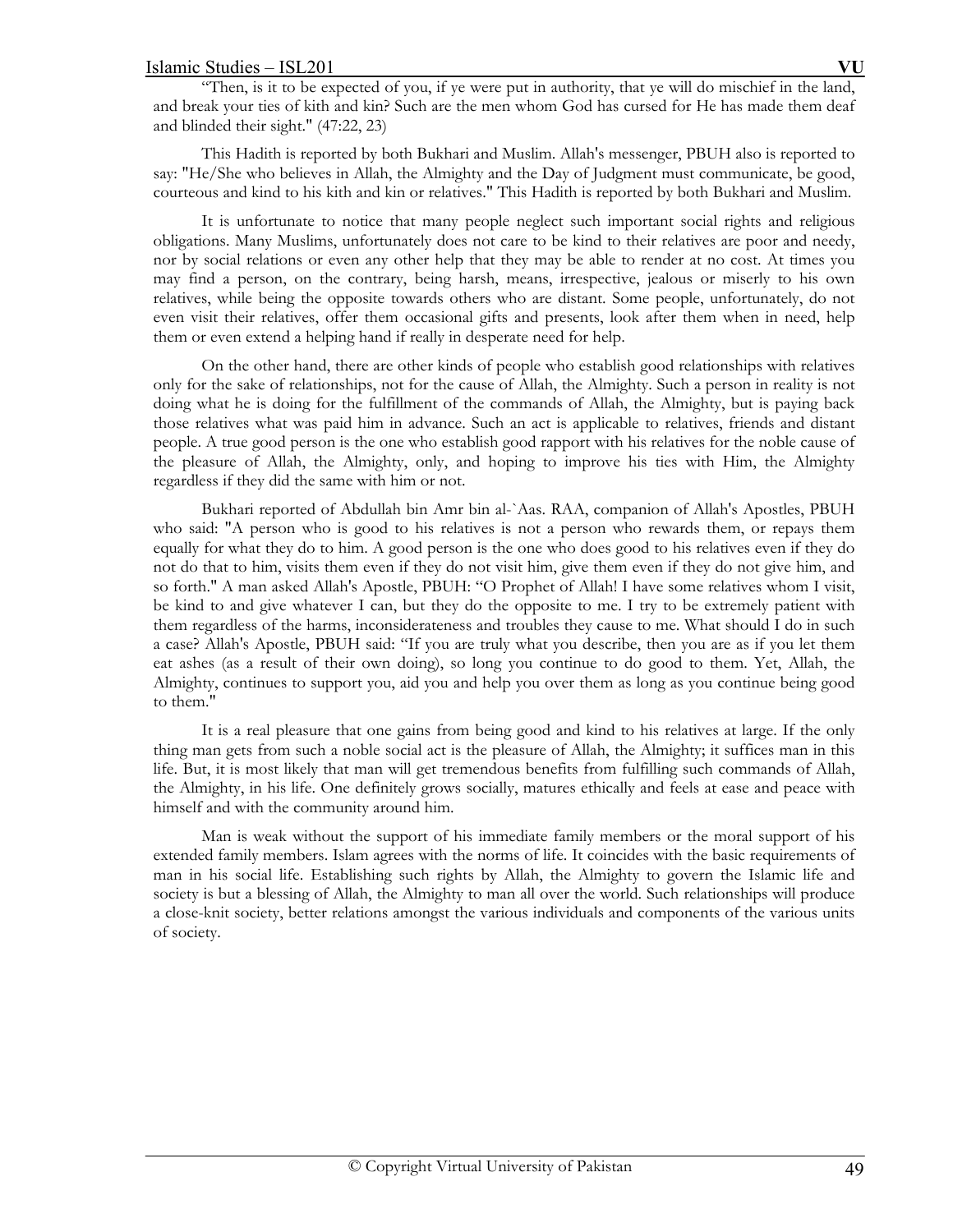### **BROTHERHOOD**

### **Definition of Brotherhood**

 As understood in the Esoteric Philosophy, and which a sublime natural fact of universal Nature is, does not signify merely sentimental unity, or a simple political or social co-operation. **Its meaning is incomparably wider and profounder than this.** The sense inherent in the words in their widest tenor or purport is the Spiritual Brotherhood of all Beings; particularly, the doctrine implies that all human beings are inseparably linked together, not merely by the bonds of emotional thought or feeling, but by the very fabric of the universe itself, all men, as well as all beings, both high and low and intermediate, spring forth from the inner and spiritual Sun of the universe, as its hosts of spiritual rays. We all come from this one source, that spiritual Sun, and are all builders of the same life-atoms on all the various planes.

### **Brotherhood in Islam**

 Praise be to Allah, the Lord of the Worlds, and blessings and peace be upon our Prophet Muhammad and upon all his Family and Companions.

 Brotherhood in Islam has a glorious meaning, Islam established deep roots for it. Allah (S.W.T) says (Interpretation of the meaning): "The believers are nothing else than brothers (in Islamic religion)."

 A Muslim always keeps a favorable judgment towards his Muslim brothers and works hard to defend their honor. Abu Huraira (May Allah be pleased with him) said: The Messenger of Allah (PBUH) said, "Beware of suspicion, for suspicion is the worst of false tales. Do not look for other's faults. Do not spy one another, and do not practice Najsh (means to offer a high price for something in order to allure another customer who is interested in the thing). Do not be jealous of one another and do not nurse enmity against one another. Do not sever ties with one another. Become the slaves of Allah, and be brothers to one another as He commanded. A Muslim is the brother of a Muslim. He should neither oppress him nor humiliate him. The piety is here! The piety is here!". While saying so he pointed towards his chest. "It is enough evil for a Muslim to look down upon his Muslim brother. All things of a Muslim are inviolable for his brother in Faith: his blood, his wealth and his honor. Verily, Allah does not look to your bodies nor to your faces but He looks to your hearts and your deeds."

 A Muslim does not have any priority on his Muslim brother; they are as equal as the teeth of a comb. There is no superiority at all except on the basis of fear of Allah (S.W.T) and good deeds. Prophet (Blessings and peace of Allah be upon him) said: "The lives of all Muslims are equal, they are all one hand against others, and the lowliest of them can guarantee their protection. A Muslim must not be killed for an infidel, nor must one who has been given covenant be killed while his covenant holds. A Muslim always soft nature for a Muslim and will be kind and humble to the believers. Allah says (Interpretation of the meaning): "Muhammad is the Messenger of Allah, and those who are with him are severe against disbelievers, and merciful among themselves. Allah will bring a people whom He will love and they will love Him, humble towards the believers, stern towards the disbelievers."

## **Equality of Mankind**

 God created a human pair to herald the beginning of the life of Mankind on the earth and all persons inhabiting this world today have sprung from this pair. For some time in the initial stage the progeny of this pair reminded a single group. It had one religion and spoke the same language. There were little or no differences among them.

 But as their numbers gradually increased, they spread all over the earth and as a natural result of their diversification and growth was divided into various tribes, and nationalities. Their languages became different; their modes of dress varied; and their manners of living also became distinct from one another. The climate and environment of various places altered their color and physical features. All these differences are natural variations.

 They do exist in the world of reality. Hence, Islam recognizes them as matters of fact. It does not seek to wipe out or to ignore them but affirms that their advantages consist in affording the only possible means of distinguishing one from the other. But the prejudices which have arisen among mankind out of these differences in the shape of groupings and organizations based on race, color, language, nationality,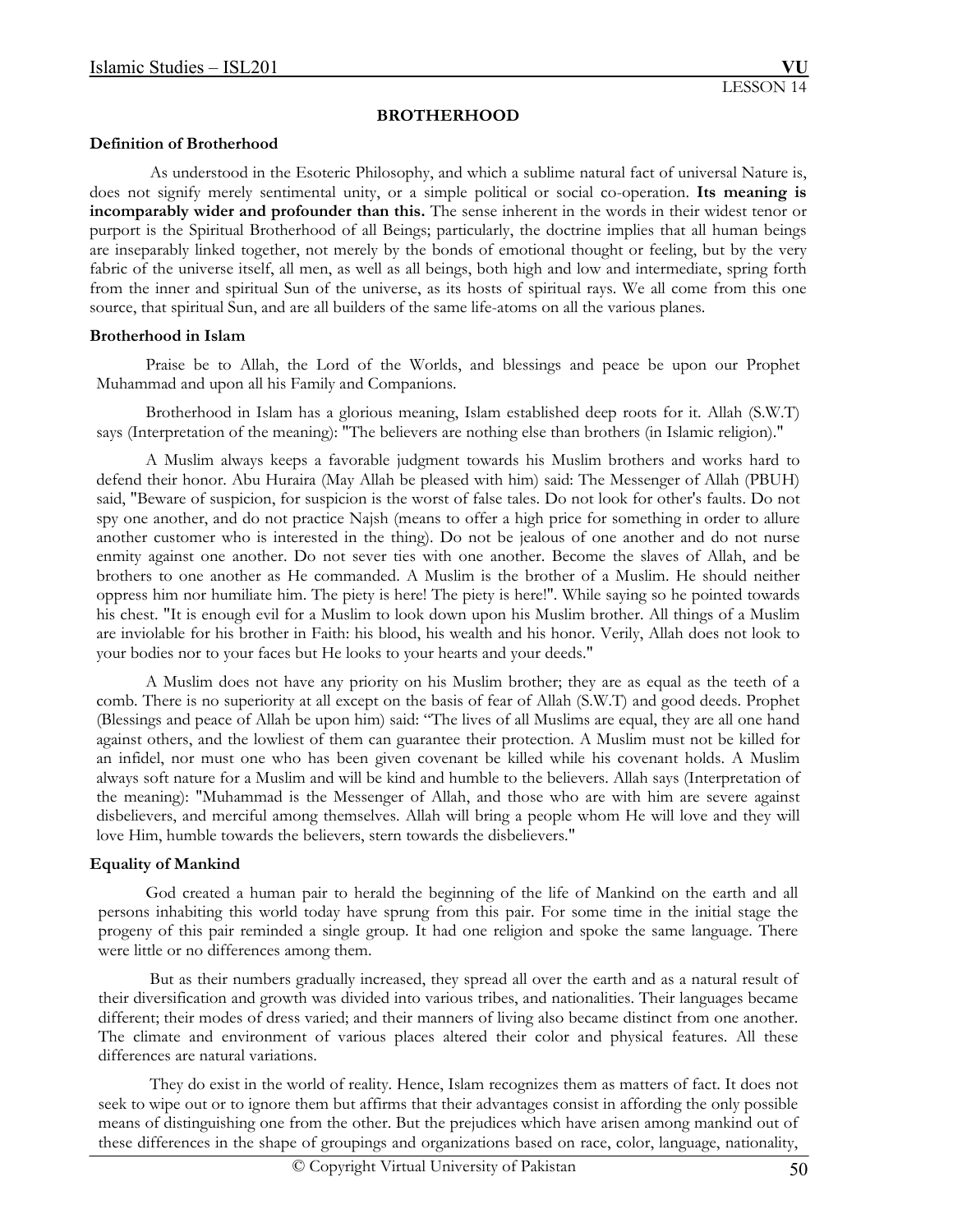etc. are disapproved by Islam. Islam regards all distinctions of birth, of high and low among men, of upper and lower classes, of natives of the soil and aliens as the manifestation of sheer ignorance. It declares that all men in the world have sprung from the same parents and therefore are brothers and equal in their status as human beings.

 After propounding this concept of equality and brotherhood of mankind, Islam adds that if there can be any real difference between men and men it cannot be one of race, color, country or language, but of ideas, beliefs and principles. Two children of the same mother, though they may be equal from the point of view of common ancestry, will have to go their different ways in life if their beliefs and moral conduct differ from one another. On the contrary two persons, one being in the East and the other in the West, even thought geographically and outwardly separated from one another by vast distances, will tread the same path in life if they have identified fundamental tenet. Islam seeks to build a principled and ideological society as against the racial, national and parochial societies existing in the world. The basis of co-operative effort among men in such a society is not one's birth but a creed and a moral principle. Anyone, if he beliefs in God as his Master and Lord and accepts the guidance of the Prophets as the law of his life, can join this community, whether he is a resident of American or Africa; whether he is black in color or white-skinned; whether he speaks a European language or Arabic. All those who join this community will have the same rights and social status. They will not be subjected to any racial, national, or class distinctions of any kind. No one will be regarded as high or low. There will be no unsociability among them; none could be polluted by the touch of anyone's hand. There will be no handicaps for them in the matter of material relations, eating and drinking, and social contacts. None will be looked down as lowly or mean by reason of his birth or profession. Nobody will claim any distinctive rights by virtue of his caste, community or ancestry. Man's merit will not depend on his family connections or riches, but only on whether he is better than others in moral conduct or excels others in piety and righteousness.

 Such a social order, out stepping the geographical boundaries and limits of race, color and language as it does, can spread itself in all parts of the world and on its foundations can be raised the edifice of the universal brotherhood of men.

 In societies based on race or nationality, only those people can join who belong to a particular race or country and the door is closed in the face of all those who do not belong to them. But in this ideological society anyone who accepts the creed and its moral standard can become its member, possessing equal right with everyone else. As for those who do not accept this creed, the community, while it cannot receive them within its fold, is prepared to have relations of tolerance and brotherhood with them and give them all the basic human rights. It is evident that if two children of the same mother differ in their thoughts, their ways of life will necessarily be different in any case; but this does not, however, imply that they cease to be brothers. Exactly in the same manner, if two groups of human beings or two groups of the people living in the same country differ in their fundamental beliefs and principles and ideology, their social order will also certainly differ from one another, although they will continue to share the common ties of humanity. Hence, the Islamic society offers to non-Muslim societies and groups the maximum social and cultural rights that can possibly be accorded on the basis of common bonds of humanity.

## **Human Rights in Islam**

 Since God is the Absolute and the sole Master of men and the universe, He is the Sovereign Lord, the Sustainer and Nourisher, the Merciful, Whose mercy enshrines all beings. And since He has given each man human dignity and honor, and breathed into him of His own spirit, it follows that, united in Him and through Him, men are substantially the same and no tangible and actual distinction can be made among them.

 Although an Islamic state may be set up in any part of the earth, Islam does not seek to restrict human rights or privileges to the geographical limits of its own state. Islam has laid down some universal fundamental rights for humanity as a whole, which are to be observed and respected under all circumstances whether he is at peace with the Islamic state or outside it, whether he is at peace with the state or at war. The Qur'an very clearly states:

 "O ye who believe! Stand out firmly for Allah, as witnesses to fair dealing, and let not the hatred of others to you make you swerve to wrong and depart from Justice. Be just: that is next to piety." (5:8)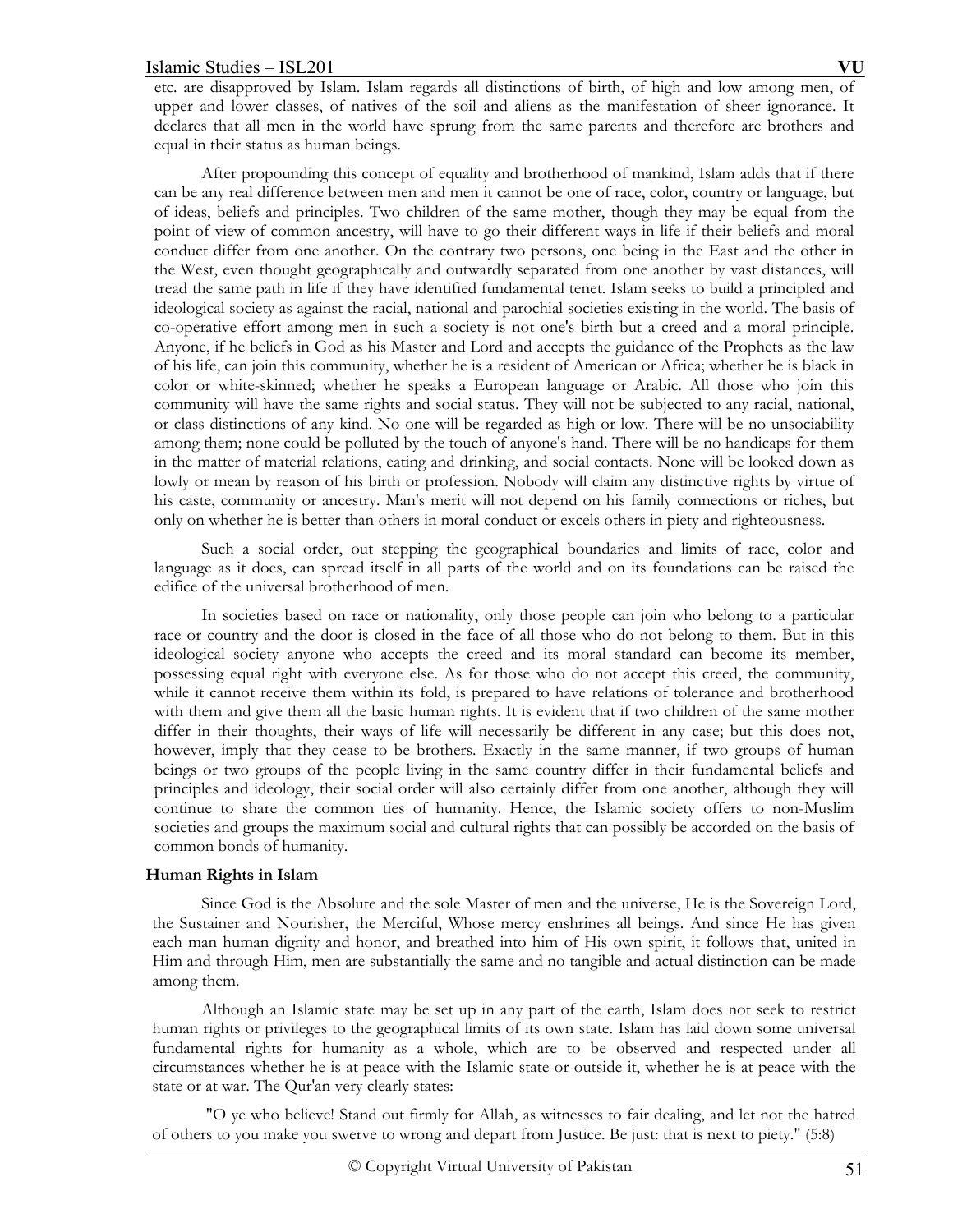Human blood is sacred in any case and cannot be spilled without justification. And if anyone violates this sanctity of human blood by killing a soul without justification, the Quran equates it to the killing of entire mankind:

 "Who slays a soul not to retaliate for a soul slain, nor for corruption done in the land, should be as if he had slain mankind altogether." (5:32)

 It is not permissible to oppress women, children, old people, the sick or the wounded. Women's honor and chastity are to be respected under all circumstances. The hungry person must be feed, the naked clothed and the wounded or diseased treated medically irrespective of whether they belong to the Islamic community or are from amongst its enemies.

 When we speak of human rights in Islam we really mean that these rights have been granted by God; they have not been granted by any king or by any legislative assembly. The rights granted by the kings or the legislative assemblies can also be withdrawn in the same manner in which they are conferred.

 The same is the case with the rights accepted and recognized by the dictators. They can confer them when they please and withdraw them when they wish; and they can openly violate them when they like. But since in Islam human rights have been conferred by God, no legislative assembly in the world or any government on earth has the right or authority to make any amendment or change in the rights conferred by God.

 No one has the right to abrogate them or withdraw them. Nor the basic human rights, which are conferred on paper for the sake of show and exhibition and denied in actual life when the show is over. Nor are they like philosophical concepts, which have no sanctions behind them.

 The charter and the proclamations and the resolutions of the United Nations cannot be compared with the rights sanctioned by God; because the former is not applicable on anybody while the latter is applicable on every believer. They are a part and parcel of the Islamic Faith.

 Every Muslim or administrators, who claim to be Muslims, will have to accept, recognize and enforce them. If they fail to enforce them, and start denying the rights that have been guaranteed by God or make amendments and changes in them, or practically violate them while paying lip service to them, the verdict of the Holy Quran for such government is clear and unequivocal;

"If any do fail to judge by what Allah hath revealed, they are Unbelievers." (5:44)

## **Human Rights in an Islamic State:**

 The Security of life and Property: In the address which the Prophet delivered on the occasion of the Farewell Hajj, he said; "Your lives and properties are forbidden to one another till you meet your Lord on the day of Resurrection." The Prophet has also said about the zimmis (the non-Muslim citizens of the Muslim state): "One who kills a man under covenant (i.e., zimmi) will not even smell the fragrance of Paradise."

The Protection of Honor: The Holy Quran lays down:

i). "You, who believe, do not let one (set of) people make fun of another set."

ii). "Do not defame one another."

iii). "Do not insult by using nicknames."

"Do not backbite or speak of one another." (49:11-12)

Sanctity and Security of Private Life:

The Qur'an has laid down the injunction.

i). "Do not spy on one another." (49:12)

ii). "Do not enter any houses unless you are sure of their occupant's consent."

# (24:27)

 The Security of Personal Freedom: Islam has laid down the principle that no citizen can be imprisoned unless his guilt has been proved in an open court. To arrest a man only on the basis of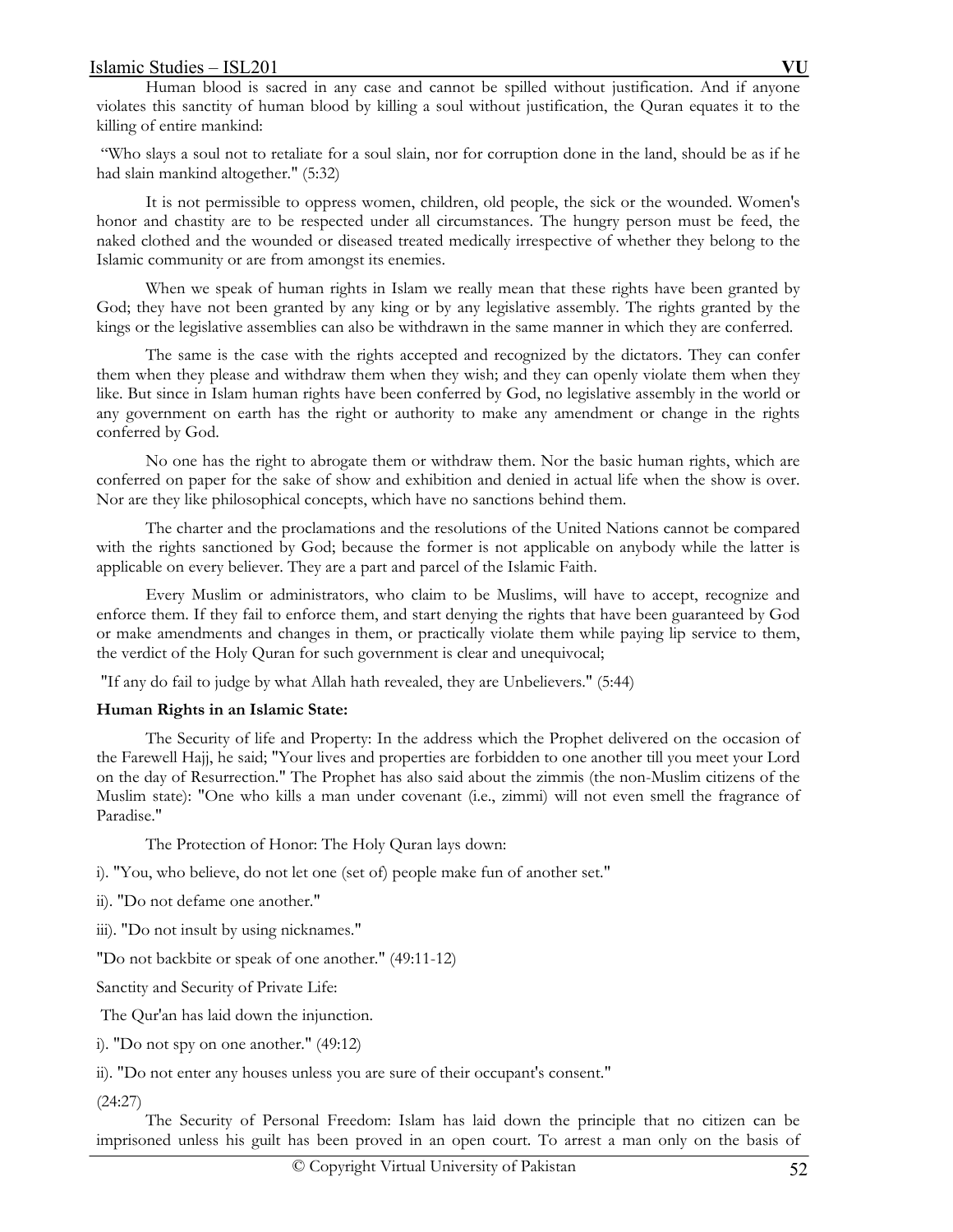suspicion and to throw him into a prison without proper court proceedings and without providing him a reasonable opportunity to produce his defense is not permissible in Islam.

## **The Right to Protest against Tyranny:**

 Amongst the rights that Islam has conferred on human beings is the right to protest against government's tyranny. Referring to it the Quran says: "God does not love evil talk in public unless it is by some one who has been injured thereby."

 In Islam, as has been argued earlier, all power and authority belongs to God, and with man there is only delegated power which becomes a trust; everyone who becomes a recipient or a donor of such a power has to stand in awful reverence before his people towards whom and for whose sake he will be called upon to use these powers.

## **Freedom of Expression:**

 Islam gives the right of freedom of the though and expression to all citizens of the Islamic state on the condition that it should be used for the propagation of virtue and truth and not for spreading evil and wickedness. The Islamic concept of freedom of expression is many superior to the concept prevalent in the West.

## Freedom of Association:

 Islam has also given people the right to freedom of association and formation of parties or organizations. This right is also subject to certain general rules.

# Freedom of Conscience and Conviction:

Islam has laid down the injunction: There should be no coercion in the matter of faith."

 On the contrary totalitarian societies totally deprive the individuals of their freedom. Indeed this undue exaltation of the state authority curiously enough postulates a sort of servitude, of slavishness on the part of man. Protection of Religious Sentiments: Along with the freedom of conviction and freedom of conscience Islam has given the right to the individual that his religious sentiments will be given due respect and nothing will be said or done which may encroach upon his right.

# Protection from Arbitrary Imprisonment:

 Islam also recognizes the right of the individual that he will not be arrested or imprisoned for the offences of others. The Holy Quran has laid down this principle clearly:

"No bearer of burdens shall be made to bear the burden of another."

The Right to Basic Necessities of Life:

 Islam has recognized the right of the needy people that help and assistance will be provided to them:

"And in their wealth there is acknowledged right for the needy and the destitute."

Equality before Law:

Islam gives its citizens the right to absolute and complete equality in the eyes of the law.

# **Rulers Not Above the Law:**

 A woman belonging to a high and noble family was arrested in connection with theft. The case was brought to the Prophet, and it was recommended that she might be spared the punishment of theft. The Prophet replied, "The nations that lived before you were destroyed by God because they punished the common-man for their offences and let their dignitaries go unpunished for their crimes; I swear by Him Who holds my life in His hand that even if Fatima, the daughter of Prophet Muhammad (peace be upon him), had committed this crime, I would have amputated her hand." The Right to participate in the Affairs of State:

"And their business is (conducted) through consultation among themselves." (42:38).

The shura or the legislative assembly has no other meaning except that: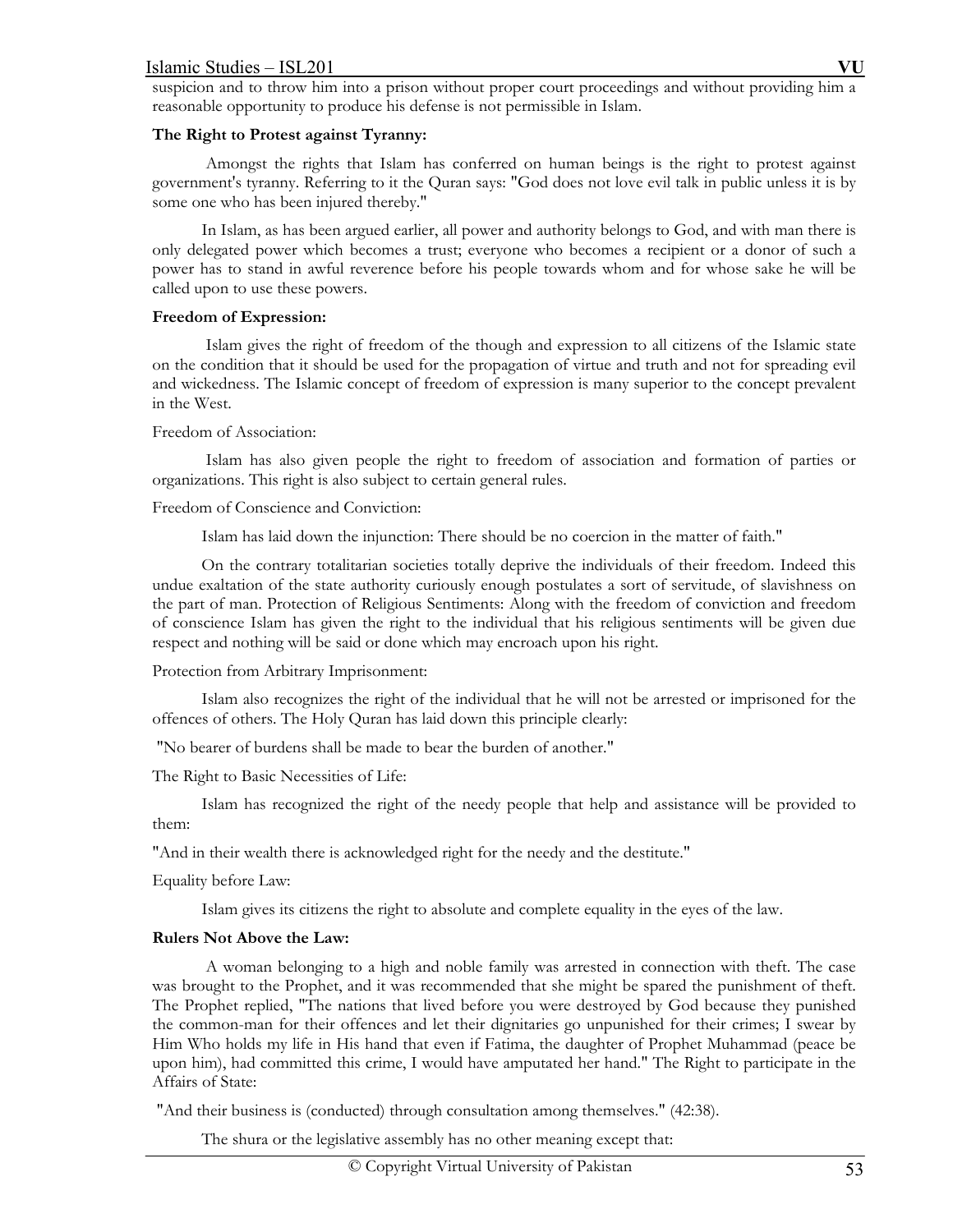The executive head of the government and the members of the assembly should be elected by free and independent choice of the people.

 Lastly, it is to be made clear that Islam tries to achieve the above-mentioned human rights and many others not only by providing certain legal safeguards but mainly by inviting mankind to transcend the lower level of animal life to be able to go beyond the mere ties fostered by the kinship of blood, racial superiority, linguistic arrogance, and economic privileges. It invites mankind to move on the plane of existence where, by reason of his inner excellence, man can realize the ideal of the Brotherhood of man.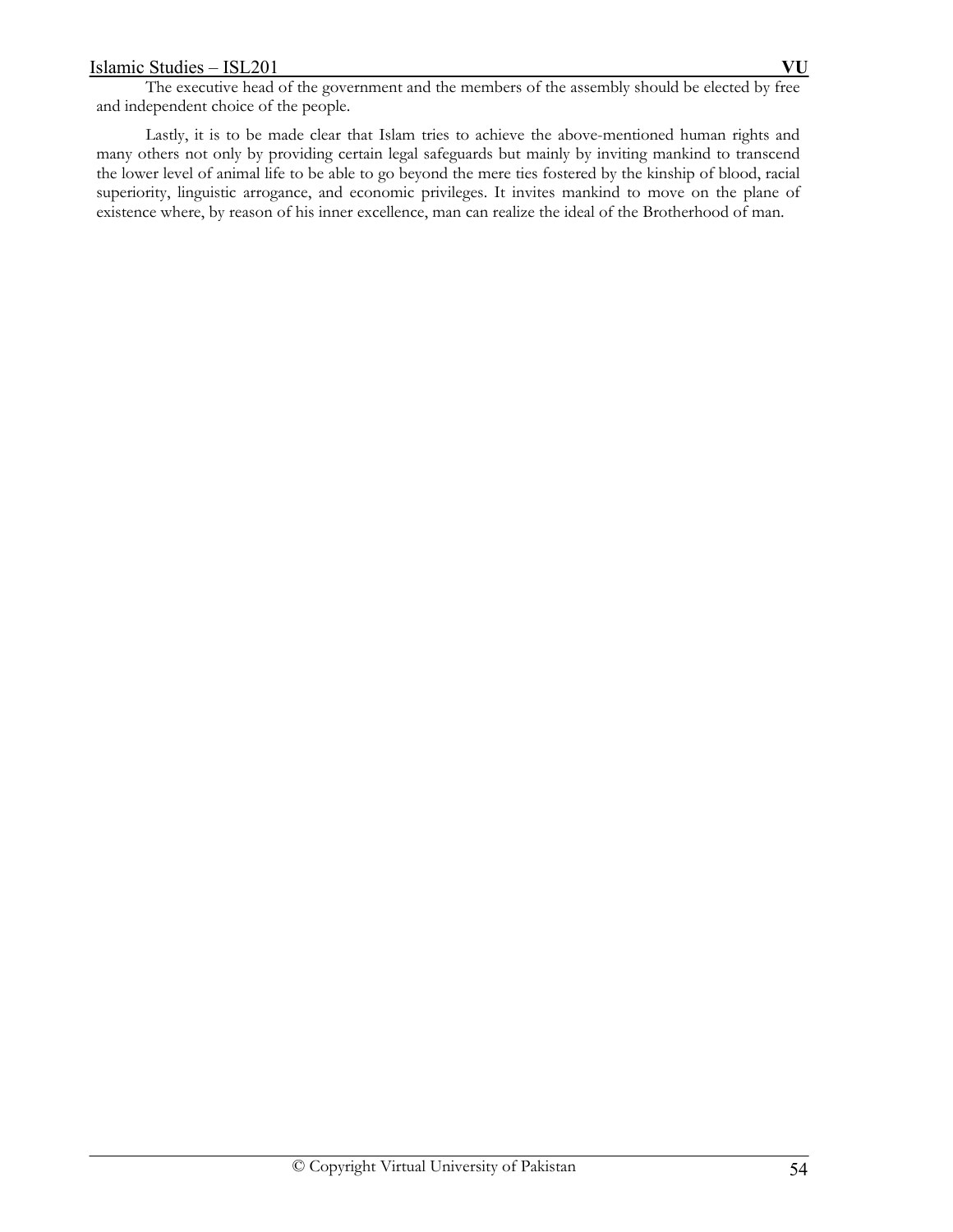# **HONESTY AND OBLIGATION**

### **Definition of Honesty**

- Honesty is the quality of being truthful and able to be trusted.
- If someone places/puts their trust in you, they believe that you are honest and reliable. That is, that you will do the right thing.

# **Definition of Obligation**

- The requirement to do what law, promise, or contract imposes; a duty.
- In its general and most extensive sense, obligation is synonymous with duty. In a more technical meaning, it is a tie which binds us to pay or to do something agreeably to the laws and customs of the country in which the obligation is made**.**

## **"When honesty is lost, then wait for the Hour (Doomsday)' Sahih Bukhari.**

### Narrated Abu Huraira:

While the Prophet was saying something in a gathering, a Bedouin came and asked him, "When would the Hour (Doomsday) take place?" Allah's Apostle continued his talk, so some people said that Allah's Apostle had heard the question, but did not like what that Bedouin had asked. Some of them said that Allah's Apostle had not heard it. When the Prophet finished his speech, he said, "Where is the questioner, who enquired about the Hour (Doomsday)?" The Bedouin said, "I am here, O Allah's Apostle." Then the Prophet said, "When honesty is lost, then wait for the Hour (Doomsday)." The Bedouin said, "How will that be lost?" The Prophet said, "When the power or authority comes in the hands of unfit persons, then wait for the Hour (Doomsday.)"

### **Honesty and Social Growth**

 Honesty really is the best policy and quite rightly so. It is one of the most important and valuable of all moral values, but unfortunately has now been placed on the backburner of our character priorities.

 The absence of truthfulness is widespread and afflicts people near and far, young and old, men and women, and employees and employers; whether we admit or not, the lack of it does us great harm. One of the Prophet's miracles is that he foretold the loss of honesty at the end of time. He, [sallalalhu aalyhe wa salaam (SAWS)] says, "Then people sell things to each other, and hardly anyone acts in honesty, so much that people say to each other, 'In the clan of such and-such, there is an honest man.'" (Bukhari)

 And looking within our society today that prophecy is evident, as honest merchants are few and far between. Honesty plays such an important role in the lives of individuals and society and because of that Islam associates it with belief, considering it one of the greatest attributes of faith. Anas said, "We heard Allah's Prophet, (SAWS) say, 'A man who does not keep his vow has no faith." (Ahmed).

 Islam's concept of honesty is wide and comprehensive. It covers the personal, family, social, economic, and political aspects of life.

As well as other aspects that are related to the obligations Allah puts forth in the following example in the Qur'an,

"Indeed, We offered the Trust to the heavens and the earth and the mountains, and they declined to bear it and feared it; but man (undertook to) bear it. Indeed, he was unjust and ignorant." (33: 72).

 Interpreters of the Qur'an state that "trust" in this context include all of the obligations under Islamic Law and also all of the divine instructions to people.

 One of the most significant forms of honesty today is verbal honesty, which means being absolutely truthful and sincere when uttering a word or a statement. Allah's Messenger, (SAWS) once told Mu'az Ibn Jabal, "Hold this!" pointing to his tongue. Mu'aath asked, "Are we responsible for what we say?" The Prophet, (SAWS) said, "Are people not turned around in Hellfire, with their nostrils (or their faces) to the ground, only as a consequence of (what they say with) their tongues?" (Ahmed and Tirmidhi).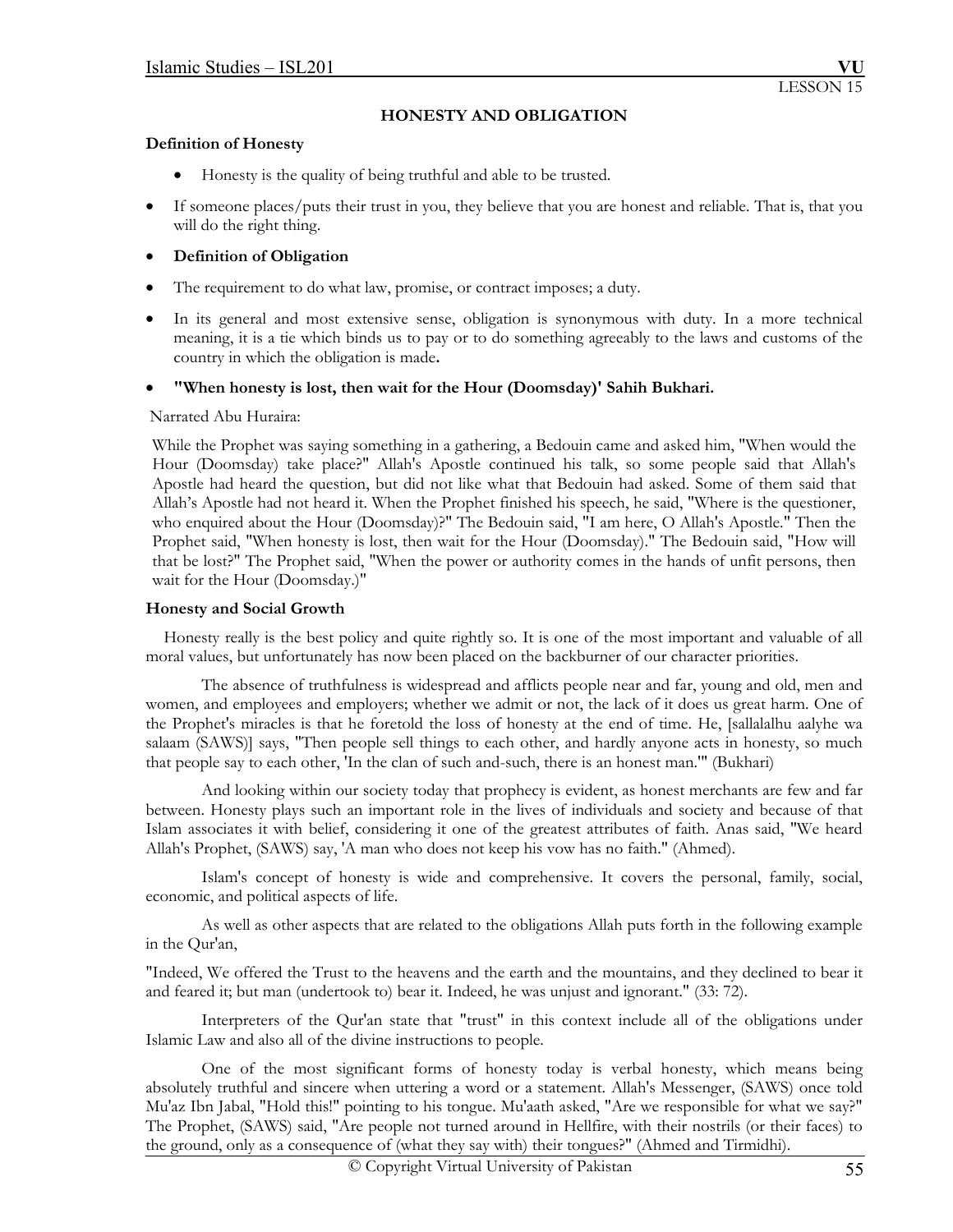One aspect of truthfulness in speech is the avoidance of exaggerated flattery, which is not the same as legitimate humoring. Ibnul-Qayyim distinguishes between the two by saying, "Humoring is being gentle with a person to get the truth out of him, or to make him renounce falsehood. Flattery, meanwhile, is being gentle with a person and approving falsehood of his or letting him have his way. Thus gentleness is an attribute of believers, and flattery is an attribute of hypocrites."

 The Companion of the Prophet, Abdullah Ibn Masoud, was quoted as saying; "A man may go out of his house, taking his faith along with him. He meets a man with whom he has some business and he starts saying, 'You are this' and you are that', praising and commending him with false statements, and he might get nothing from that man in return. He goes back home, having incurred Allah's wrath and with nothing of his faith left with him."

So the case in point, flattery will get you nowhere in the context of our Deen (religion).

 On the other hand, one of the most outstanding forms of honesty in the contemporary world for a Muslim is to perform work with which he/she is entrusted with complete honesty and integrity. In doing so, he is being dutiful to his Lord, who knows the smallest details of his life and who also distinguishes between a corrupt person and an upright one. This type of person is concerned with and preparing for the time when he will be answering and accounting for this life in the Hereafter, rather than his immediate desires of the moment.

 However, and unfortunately so, that character type is not typical in the Muslim world, or any other for that matter. Administrative corruption in many offices in the Islamic world is nothing but betrayal of trust, and procrastination in performing one's tasks and meeting one's responsibilities.

 It is reported that Allah's Messenger, (SAWS) appointed a collector of charity. When that man finished his job, he said, "Allah's Messenger, this is for you, and this was given to me as gift." The Prophet, (SAWS) said, "Why do you not stay in the house of your father and mother and see if you get any gifts?" In the evening after salah (prayer), the Prophet, (SAWS) said, "By Him Who has Muhammad's soul in His hand, anyone of you who garners anything of it will come of the Day of Resurrection carrying it around his neck. If it is a camel, he will have it with him, with the camel bawling; if a cow, it will be mooing; if a sheep, it will be wailing. Oh Allah, I have delivered the message." (Bukhari and Muslim).

 A very noteworthy and admirable form of honesty is the placement of every person in the right place according to their individual ability, and giving qualified, experienced, and honest people positions suitable for them, where they can excel and be creative. It is a grave social injustice to place dishonest persons in decision-making position when there are others who are honest, proficient and capable of meeting the requirements of the job.

 The worst societies are those in which tasks are entrusted to people who do not have the skills and the talent needed to perform them, and have no inclination to them. A Bedouin once asked Allah's Messenger, (SAWS) "When will the Hour (of Resurrection) come?" The Prophet, (SAWS) said, "If honesty is lost, expect the Hour!" The Bedouin asked, "How is it lost?" The Prophet, (SAWS) said, "When things are entrusted to people unfit to them, expect the Hour! (Bukhari).

 In contrast, the best society, with the highest productivity in both quantities, is that which assigns individuals to tasks, services, and activities in accordance with their abilities, inclinations, choices, talents, experience, and qualifications.

 In addition to the grave damages suffered by society and public interests when a non-qualified person is appointed to a position, such an appointment is a betrayal of Allah, His Messenger, and the faithful. The Prophet (SAWS) said, "A person betrays Allah, His Messenger, and the Faithful when he appoints a person as a governor of some people when they have those who would please Allah better," i.e., they are better and more qualified than him."

 Thus, the place of honesty in Islam is well demonstrated. Proving that in all aspects, its influence in the progress of society is essential to our well-being and that of our daily lives. Without it, our world would be anarchy and chaos; words would be meaningless, promises deceit rampant and only the worst of people would prosper.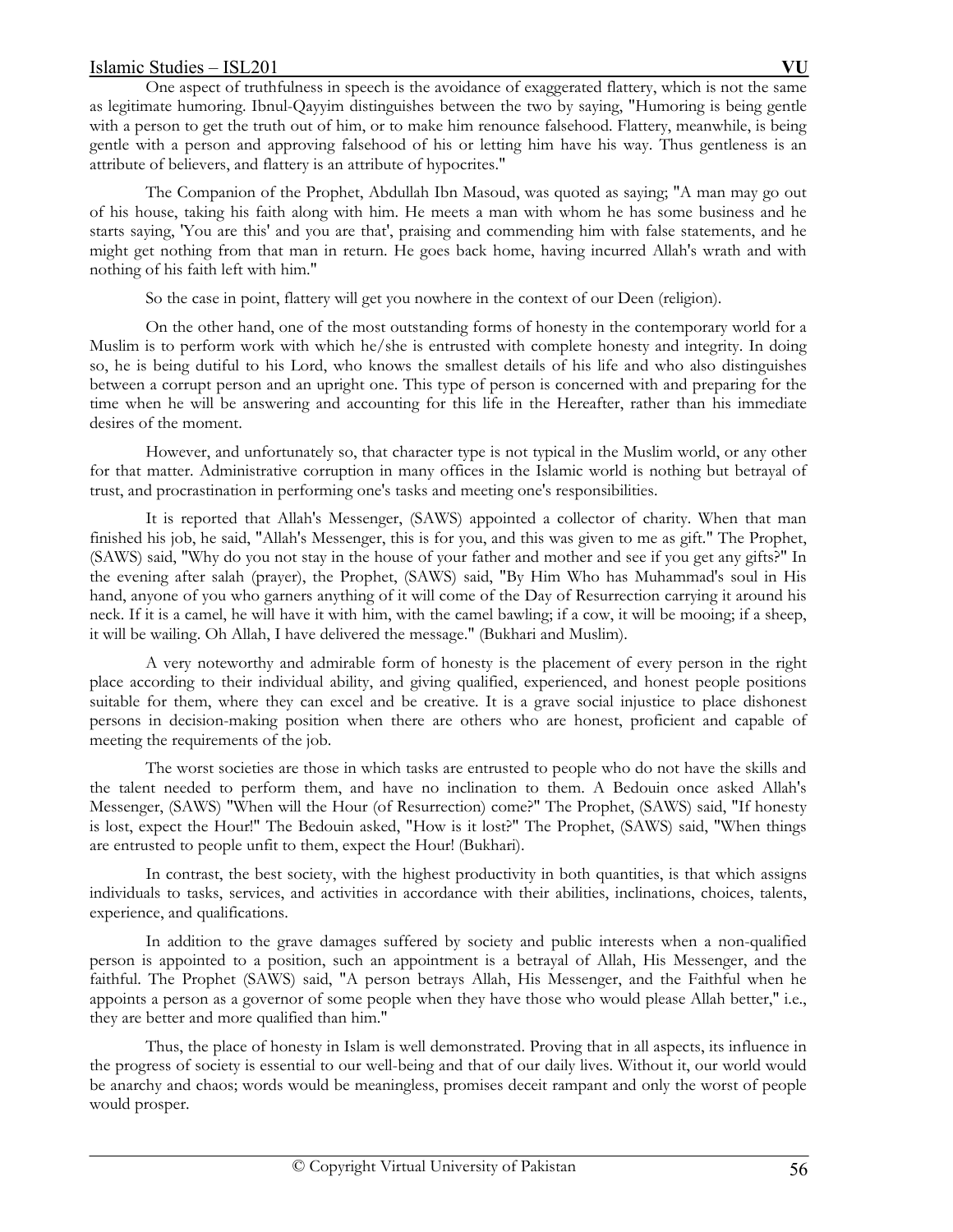But with our faith to lean on, we can feel comfort in knowing that in the world there are still many who value honesty and integrity, swearing to tell the whole truth and nothing but the truth; so help them and all of us, Allah.

# **Importance of Honest Livelihood**

 Man's power of speech is a great gift from God. Through the vocal means of communication he is in a position to convey his ideas to others. The progress of human civilization is due to man's ability to understand and appreciate collective problems and to find out their solution through mutual consultation and consensus.

 The purpose of a society built on the basis of such mutual communication is to live in peace, harmony and comfort. But a greater gift of Allah than speech is wisdom; the faculty to think and make decisions, to discover, to create and to invent. God has made man His vicegerent on earth. This means that man enjoys an unquestioned dominance over every other living creature and has the power to discover the elements, hidden and openly visible on earth to harness him or her into the service of all human beings. Besides Allah has given men and women the power of judgment to enable him to distinguish between the good and the bad so that he may choose for himself the straight path and prepare himself for the Hereafter.

 Let us reflect upon this for a while. Since men/women are the finest of God's creatures endowed with many faculties, which other living creatures do not have, it is expected of men/women that they should manifest their superiority through his/her actions. We know in our daily observation that an animal, when hungry or thirsty would eat or drink whatever it finds and wherever it is. It cannot distinguish that whether the water or food found by it is permissible for it or not

 But human beings are supposed to ensure that the sources of their livelihood even food and drinking water are permitted to them or not and whether the food and drink being served to them have been procured by honest and lawful means or not. Early Muslims were honest down to earth.

There was a Muslim 'Wali', Dahb Ibn Al Waleed. He had made a point to make sure that the source of their (Rizk) livelihood was honest and lawful. The incident shown below is an eye opener indeed.

 Once his mother gave him milk to drink. He enquired about its source of milk supply, the price etc. His mother told him every thing. Still he refused to drink on the plea that the pasture on which the goat had grazed was the one upon which Muslims had no right whatsoever. He told his mother that, "Verily God is Merciful and Compassionate and bestows his compassion upon us and I (The Wali) cannot soil His compassion with sin".

 From the above instance we can deduce that the importance of honest livelihood that essentially means the instance men/women earn through the rightful and honest means without any foul or impermissible means. Islam is not against accumulation of wealth but on the condition that the welfare of the family and society is kept in view. No dishonest means like exploitation or infringement upon others' rights and preferences are employed.

The overriding principle is any income which causes loss or inconvenience to any other person is prohibited, both at individual and collective levels. All sources of income that are based on mutual benefit and welfare and conform with the principles of social justice and equality are permitted.

The Holy Qur'an has explicitly enunciated this principle as follows:

"O ye who believe! Squander not your wealth among yourselves in vanity, except it be a trade by mutual consent, and kill not one another. Lo! Allah is ever Merciful unto you. Whoso doeth that through aggression and injustice, we shall cast him into Fire, and that is ever easy for Allah." (4:29-30)

The illegal and prohibited means include bribery, usurpation of others' belongings, stealing, defalcation, breach of trust, depriving orphans of their rights, using false measure and weights, vices, making and selling of liquors and other intoxicants, gambling, fortune telling and usury.

 Income earned through these and similar sources are totally prohibited by Islam. The best source is by toiling physically and shedding his/own sweat and working as per schedule without wasting time. Any earning hurting others or impinging upon the rights of others is a horrific sin. Muslims should always pray to Allah for showing the rightful means of earning.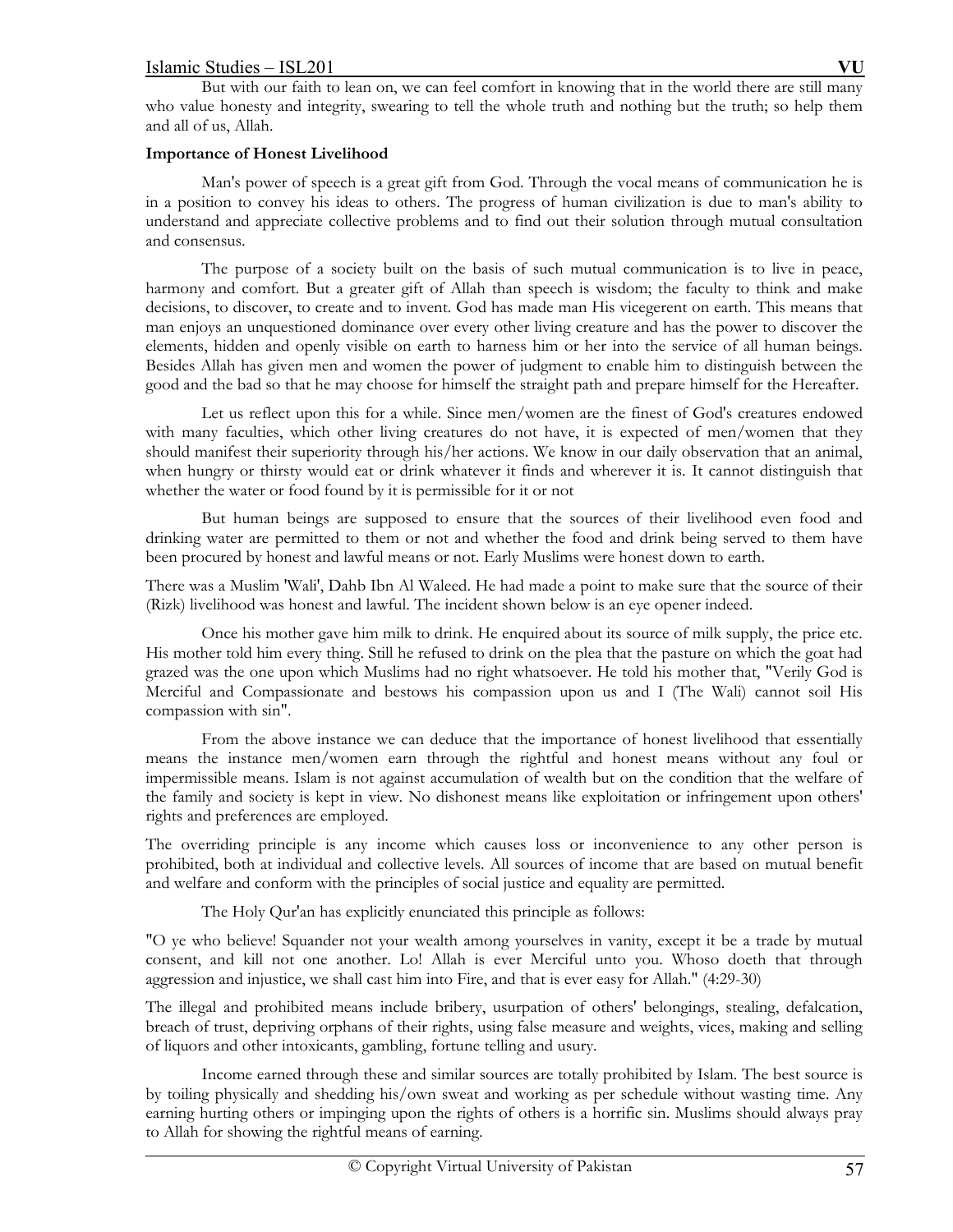Contentment and personal integrity are the two basic elements for honest livelihood. Contentment means that one should keep one's desires and needs within limits and should not succumb to worldly temptations. To be thankful to Allah and to be conscious of Allah's omniscience are bound to lead to rightful means of earning. Contentment and rightful earnings are the milestones of the right path and righteousness.

# **What Does Obeying Parents Mean?**

Abdullah Ibn Umar narrated that the Prophet (S.A.W) told a person that one who awoke in the morning as obedient to his parents, according to the commandments of Almighty Allah, was like one who found two doors opened for him in Heaven. And he will find one door opened if any one of his parents was alive. But one, who broke the day as disobedient to his parents defying the orders of Allah the Almighty, was like one who found the two doors opened for him in Hell. And he will find one door opened if any one of his parents was alive.

The man asked the Prophet (S.A.W), if one should be obedient to his parents even if they were insensible to him? The Prophet (S.A.W), replied, "Yes, even if they are insensible; yes, even if they are insensible; yes, even if they are insensible."

Parents are to be obeyed in matters that are permitted in Islam whether they demand you to perform them or to leave them, as long as it does not endanger your life or limb. If they order you to commit as act of disobedience - whether it be to leave something obligatory (like hijaab) or to commit something haram (like dealing in interest) there is no obedience to them. If they order you to leave something mustahab (like giving up the night prayer or recitation of the Qur'an) for some benefit they may get out of it, like companionship, then it is obligatory to obey them. If they order you to leave the fard kifayah (like washing a dead body, or offering the funeral prayer on it, or Jihad, etc.) and there is no one else to do it or not enough people to do it, then they are not to be obeyed. If enough people are taking care of the matter, then they must be obeyed.

Even though obedience is crucial to being a good Muslim and in fulfilling our duty to Allah, it should be clear that its objectives are to show kindness and achieve better individuals, families and society. Common sense good interest must prevail. Here are two examples to ponder:

**1** - Going for Jihad: The lengthy discussions of the scholars on this point can be summarized as follows: If the Jihad has become fard aim (obligation on every individual Muslim), then obedience to the parents is over-ruled and Jihad requirements must be fulfilled. This rule is general for all obligations like offering the salah or performing Hajj; one does not need their permission unless their livelihood and well being depend on their son.

If, on the other hand, Jihad is fard kifayah (obligation on Muslims as community or group), then as held by the majority of the scholars - their permission must be sought before going for Jihad. A man came to the Prophet (S.A.W), and said, "O Messenger of Allah, may I take part in Jihad?" He asked, "Do you have parents?" He replied, "Yes". He said, "So strive for them." (Abu Dawud). In another Hadith, a man migrated to the Messenger of Allah from Yemen. He asked, "Is any of your relatives in Yemen?" He replied, "My parents." He (S.A.W) asked, "Did they permit you to come?" he replied, "No". He said, "Go back to them and ask for their permission. If they permit you, then right, otherwise be devoted to them." (Abu Dawud)

**2-** Divorcing your spouse: Abdullah Ibn Umar said, "I had a wife whom I loved but Umar disliked. He told me to divorce her, and when I refused, Umar went to Allah's Messenger (S.A.W), and mentioned the matter to him. Allah's Messenger (S.A.W), then told me to divorced her." (Abu Dawud and Tirmizi). It must be noticed here that the father was the pious and just Omar Ibn ul-Khattab who was not supposed to do wrong to his son's wife without substantial reasons. So, when a man whose father had asked him to divorce his wife asked Imam Ahmed about a similar situation, he said to him," If your father is as pious as Omar Ibn ul-Khattab, divorce you wife!"

## **Disobeying the parents is a grave matter:**

After polytheism, the gravest sin is disobedience to parents. This is an evil that a true Muslim cannot even imagine without repulsion. Thankfulness, gentleness and gratitude are the three basic qualities that made one be a good person. One who does not cultivate these basic attitudes within him can neither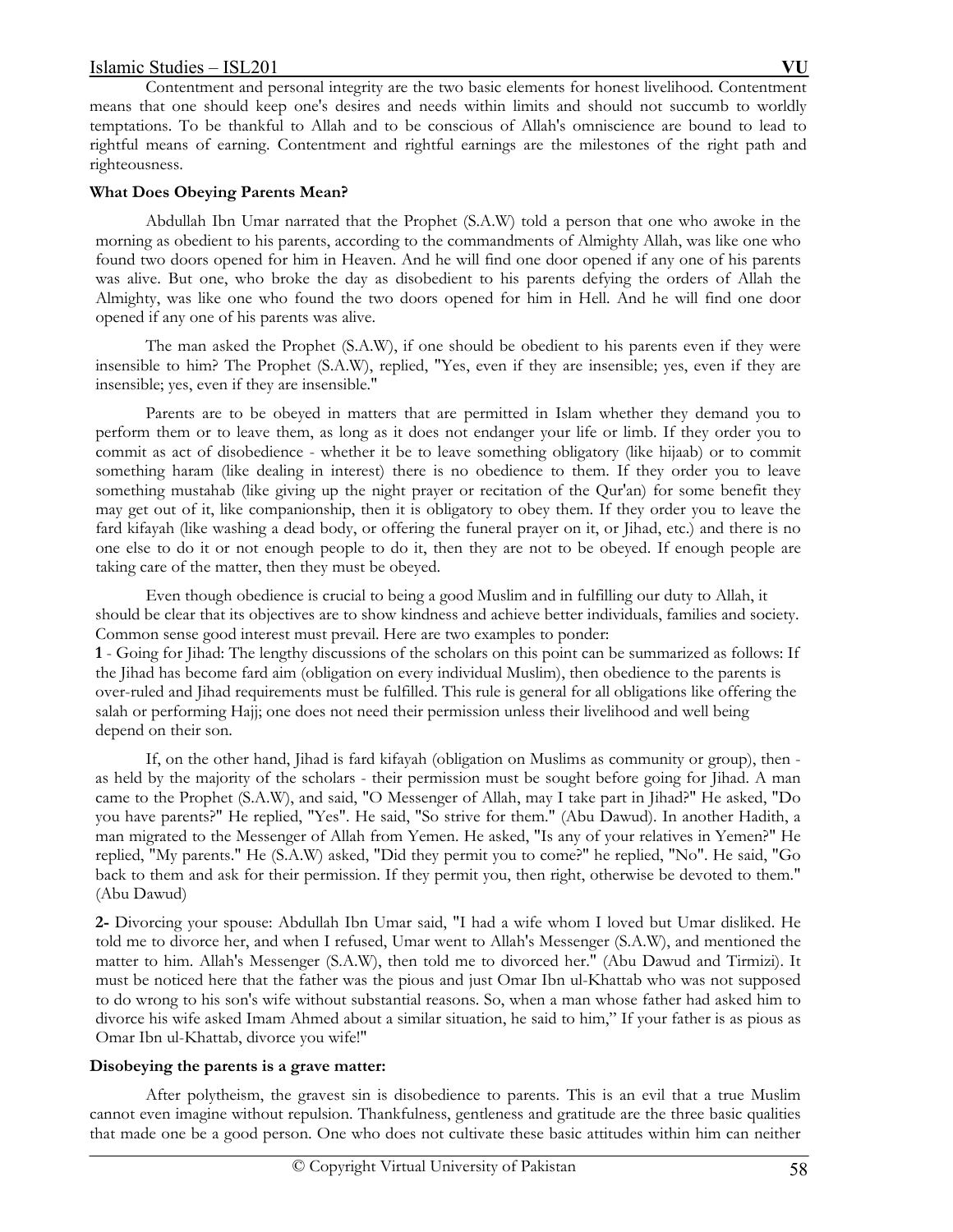fulfill his duties towards Allah nor the people: Hence Muslims who are obedient to Almighty Allah can never be disobedient or even careless to their parents.

Abu Baker narrated that the Prophet **(S.A.W)** asked that should he not warn them against the three major sins. All of them said, "Certainly, O Prophet!" He then said, "To ascribe partners with Allah, to disobey the parents." Getting up, as he was reclining, he said, "To tell a lie or to give false evidence." He went on repeating his words for such a long time that we wished him to be silent. (Bukhari and Muslim). In this Hadith the word "uqooq" has been used, for the disobedience to parents. It is Arabic word which means carelessness, cruelty, painful attitude and disobedience.

It is narrated that the Prophet **(S.A.W)** said, "Allah postpones the punishment for one's sins till the Day of Judgment if He so desires. But He awards the punishment for disobeying the parents during this life, before his death."(Authentic, Al-Hakim). This means that the disobedient children will be punished twice; once in this world and secondly in the Hereafter.

In the Hadith narrated by Sauban, the Prophet **(S.A.W)** indicated that the following three major sins can nullify all other virtues: Ascribing partners with Allah, disobedience to parents and fleeing from Jihad.

### **Disobedience to mothers:**

Mughairah bin Shu'bah relates that the Prophet, **(S.A.W)** once said, "Be sure that Allah has forbidden you to disobey your mothers, to be miserly and greedy, and infanticide (burying the newborn daughters alive.) And He dislikes you to be talkative and too inquisitive and to waste your belongings."

 It also implies that we should take extreme care of the sentiments, habits, temperament and likes and dislikes of mothers. We should not even imagine being rude and disobedient to her. By serving and obeying our mothers we can be sure of earning the favor of Almighty Allah. Acknowledging the great favour of the parents is central to our success in being right with them, as they are the cause of our existence. It will enable us to see ihsan towards the parents as a sign of a healthy, natural disposition. Unfortunately, sometimes this disposition gets distorted and people start viewing their own existence with resentment. Consequently, they blame their parents for bringing them into this world or that they may not be living at the ease and joy they think they deserve. Human beings' existence is due to Allah and to Him alone, for He wills who will be one's parents, where one will be born, the time of birth and what sustenance will he receive. Our parents have done us a great favour, our Creator has told us not to even show them signs of discontent if they did something we did not like or were wrong about anything. But to pay back their favour by being loving, kind and dutiful to them is the absolute minimum that all us have to do.

So let us Muslims not adapt the attitudes of the popular culture in which we find ourselves, where mothers are nothing more than serving girls and fathers nothing more than errand boys. We must share with our children what Allah and His Messenger, **(S.A.W)** have said about the rights of parents, and most importantly, we must teach them by setting the best example; by treating our parents with the love, respect, honor and tenderness they deserve.

Children imitate what they see, by us being good to our parents, we can hope that our children imitate what they see, by us being good to our parents; we can hope that our children will in turn be good to us.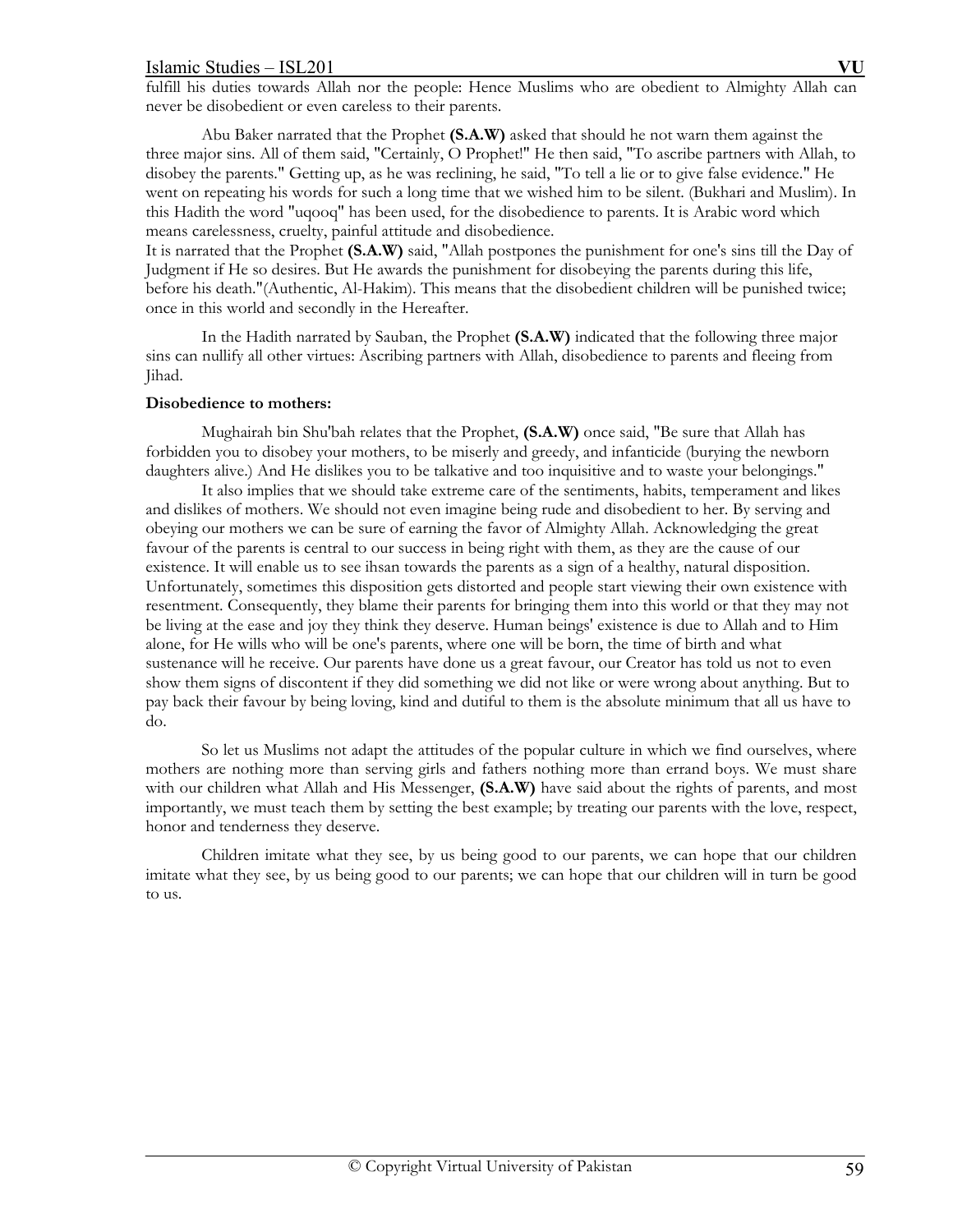## **FORGIVENESS**

### **Definition of Forgiveness**

- To free or pardon (someone) from penalty
- To free from the obligation of (a debt, payment, etc.).

# **Pardon and Forgiveness**

 Once at the time of Asr (Middle prayer) in a speech to the people the Messenger of Allah said: "Adam's sons have been created of different types. There are some who get angry late and very soon return to normal. Some people become wrathful soon and soon they return to normal, and some people become angry late and are also late in returning to normal that is the return to normalcy is according to the speed of getting angry.

 Be careful. Some people get angry soon and they return to normal late. Listen, the best people among these are those who get angry late and immediately repent, and the worst among these are those who get angry soon, but are very late in coming to normal.

 Listen, among these there are some who repay the loan in a better way, and also demand in a good way. Some people are lazy in repaying, but good in demanding. Some demand in a bad way and repay in a good way, i.e. they have one good quality and one bad quality. Some people prove to be bad in demanding and in repaying too.

 Listen carefully, the best among these are those who are good in demanding and also good in repaying, and the worst are those who are bad in both the things. Keep in mind; anger becomes a spark in the heart of Adam's son. Do you not see that at the time of anger a man's eyes become red, and his nostrils become enlarged? If any one feels these signs in him, he should be glued to the earth." (Tirmizi)

 That is, he should sit in his place, he should not move so that the matter may not get worsened. Intelligence and consciousness disappear from it, and man is imprisoned in the magic of passions. Then these affairs do not improve.

 The above-quoted Hadith explains the kinds of men and their achievements and value in greatness and morality. Wherever necessary, a faithful bends him. An angry man indulges into various kinds of foolishness. Sometimes he abuses the door if it does not open immediately for him. In his anger he breaks whatever machine or its part may be in his hand, and abuses the animal that is not brought under control.

 A man's sheet was flown away by the wind and he cursed it. Allah's Messenger said: "Do not curse it, because it is bound by the commands of God and it is under His control. He who curses a thing which did not deserve it then the curse returns on him." (Tirmizi)

 There are many evils of anger, and their results are, more devastating. It is therefore said that to keep the self in control at the time of anger is the proof of the praiseworthy of control and the noble strength of toleration.

 Ibn Masood has narrated that Allah's Messenger had asked: "Whom do you call a strong?" People replied: "One who is not knocked down by anybody is called a strong among us." He said: "No, the stong is one who controls his self in his anger." (Muslim)

 One man requested the Prophet: "Give me some advice, but not such a lengthy one that I may forget." The Prophet said: "Do not be angry." (Malik). What reply could be better and shorter than this one?

 Allah's Messenger always gave importance to the temperament and the environment of the individual and groups in giving them instructions and training. He used to lengthen or shorten his speech according to the demands of the occasion.

 The efforts which were made to remove the jahiliya (pre-Islamic period of ignorance) had two foundations: One was ignorance against learning and the second against tolerance. The first ignorance he removed with the help of knowledge, understanding, sermons and advice, while the second was remove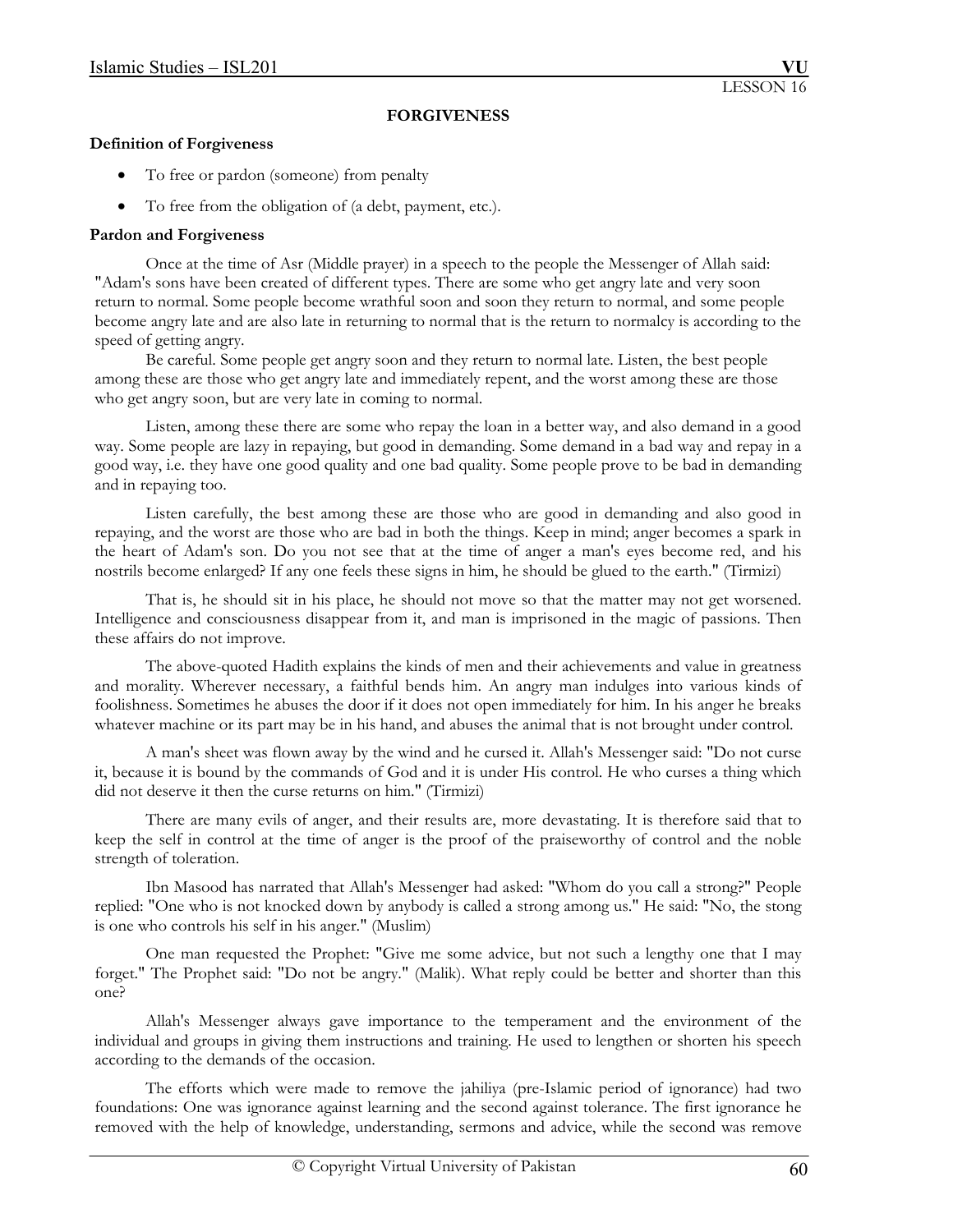with the help of suppressing the rebellious desires and preventing mischief, etc. The Arabs of the pre-Islamic days were proud of their ignorance and wickedness.

 As, an Arab Poet of the time says: "Beware! None should show any ignorance and wickedness before us, else we would prove to be more ignorant and wicked than all!"

 When Islam came, it removed this intensity of feeling and emotionalism, and introduced the practice of pardon and forgiveness in the society. If one could not pardon, then one was given the command to act justly. This objective could be achieved only when anger and wrath could be kept under the control of the intellect.

 There are a number of sayings in which the Prophet has given directions to the Arabs leading them to this ideal, so much so that the manifestations of tyranny, aggression, anger and wrath have been declared out of the circle of Islam. The things which unite a group and do not allow it to be disturbed, abused etc., have been declared to be the agent who breaks this unity:

 The Prophet said: "Abusing by a Muslim is wickedness, and his quarrelling and fighting is infidelity." (Bukhari)

 He also said: "When two Muslims meet, a curtain from Allah is hung between them. When one of the two says obscene things to the other he tears this curtain of Allah." (Bukhari)

 One Arab came to the Prophet to learn the teachings of Islam. Before this he had neither seen the Prophet nor did he know about his message. His name was Jabir bin Salim. He narrates: "I saw a man whose opinions are being copied by the people. If he says anything, people convey it to others.

 I asked them who this man was. They said that he is Allah's Messenger. I said to him: 'On you be peace (Alaik-as-Salam) O Messenger of Allah!' He said: 'do not salute like this. This is the salute of the dead; but say Peace be on you (As-Salamu Alaik)'."

That Arab says: "I asked: 'Are you Allah's Messenger?' He replied: 'I am the messenger of that Being whom you call in adversities, and he removes your adversities, and if famine catches you and you call Him, He grows grass for you; and if you lose your mount in the arid ground, then you call Him and He causes your mount to be returned to you. "He says that I told him: "Advise me." The Prophet said: "Do not abuse anybody." Accordingly, thereafter I did not abuse any free man, slave, camel, and goat. Then he said: 'do not consider any virtue as mean, even if it is your brother's talking to you with a smile. This is also a virtuous act.' Then he said: 'if somebody reproaches you and makes you feel ashamed on any of your defects, do not make him feel ashamed on any of his defects, because this act of his will prove troublesome for him." (Abu Dawud)

## **MUHAMMAD'S (S.A.W) FORGIVENESS**

This Section allows you to have a glimpse Of the Prophet's  $\mathbf{F}$  (Peace Be upon Him) Characters and Features

Another great quality of Muhammad was that he never took revenge on anyone for personal reasons and always forgave even his staunch enemies A'isha said that God's Messenger never took revenge on his own behalf on anyone She also said that God's Messenger was not unseemly or obscene in his speech, nor was he loud-voiced in the streets, nor did he return evil for evil, but he would forgive and pardon The people of the Quraish rebuked him, taunted and mocked at him, beat him and abused him They tried to kill him and when he escaped to Medina, they waged many wars against him yet when he entered Makkah victorious with an army of 10,000, he did not take revenge on anyone He forgave all Even his deadliest enemy Abu Sufyan, who fought so many battles, was forgiven, and anyone who stayed in his house was also forgiven

The leaders of T'aif, who engaged scoundrels to throw stones at him when he visited that town in order to invite them to Islam, were also forgiven Abdullah bin Obey, leader of the hypocrites of Medina, was forgiven Muhammad **offered** his funeral prayer and prayed to God for his forgiveness The Qur'an mentions this incident in these words: "And never (O Muhammad) pray for one of them who dies, nor stand by his grave Lo! They disbelieve in God and His Messenger, and they died while they were evil doers" Abdullah bin Obey worked all his life against Muhammad and Islam and left no